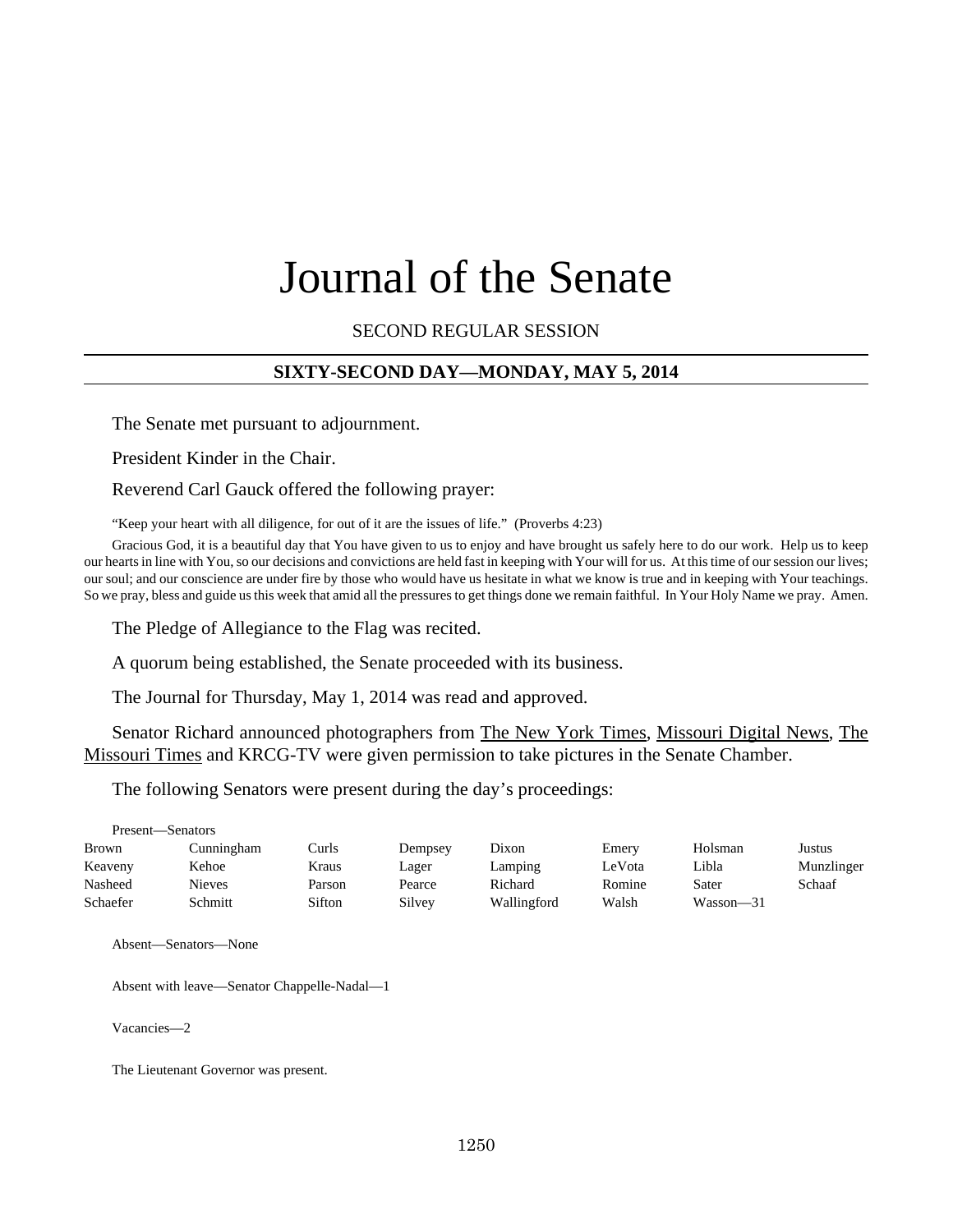#### **RESOLUTIONS**

Senator Emery offered Senate Resolution No. 1993, regarding Scott Dobson, Raymore, which was adopted.

Senator Emery offered Senate Resolution No. 1994, regarding Kris Schuler, which was adopted.

Senator Nasheed offered Senate Resolution No. 1995, regarding India Bloom, which was adopted.

Senator Kraus offered Senate Resolution No. 1996, regarding James Devine, Lee's Summit, which was adopted.

Senator Schaefer offered Senate Resolution No. 1997, regarding American Bikers Aimed Towards Education, which was adopted.

Senator Sifton offered Senate Resolution No. 1998, regarding Hayley Bohnert, which was adopted.

Senator Sifton offered Senate Resolution No. 1999, regarding Dylan T. Kriegshauser, which was adopted.

Senator Kraus offered Senate Resolution No. 2000, regarding Kyle Daniel Jegen, Lee's Summit, which was adopted.

Senator Pearce offered Senate Resolution No. 2001, regarding M. Naomi Williamson, which was adopted.

Senator Pearce offered Senate Resolution No. 2002, regarding Kathy Borgman, which was adopted.

Senators Brown and Nieves offered Senate Resolution No. 2003, regarding Christopher Brozyna, Ballwin, which was adopted.

Senator Dempsey offered Senate Resolution No. 2004, regarding Velora Alvis "Val" Cummings, Saint Charles, which was adopted.

Senator Schmitt offered Senate Resolution No. 2005, regarding Edward N. Lisciandra, Valley Park, which was adopted.

#### **HOUSE BILLS ON THIRD READING**

#### **HCS** for **HB 1090**, entitled:

An Act to repeal section 105.935, RSMo, and to enact in lieu thereof one new section relating to state employees.

Was called from the Informal Calendar and taken up by Senator Munzlinger.

On motion of Senator Munzlinger, **HCS** for **HB 1090** was read the 3rd time and passed by the following vote:

YEAS—Senators

| Brown | Cunningham | Curls | Dempsey    | Dixon  | Emerv | Holsman    | Keaveny |
|-------|------------|-------|------------|--------|-------|------------|---------|
| Kehoe | Kraus      | Lager | $L$ amping | LeVota | Libla | Munzlinger | Nasheed |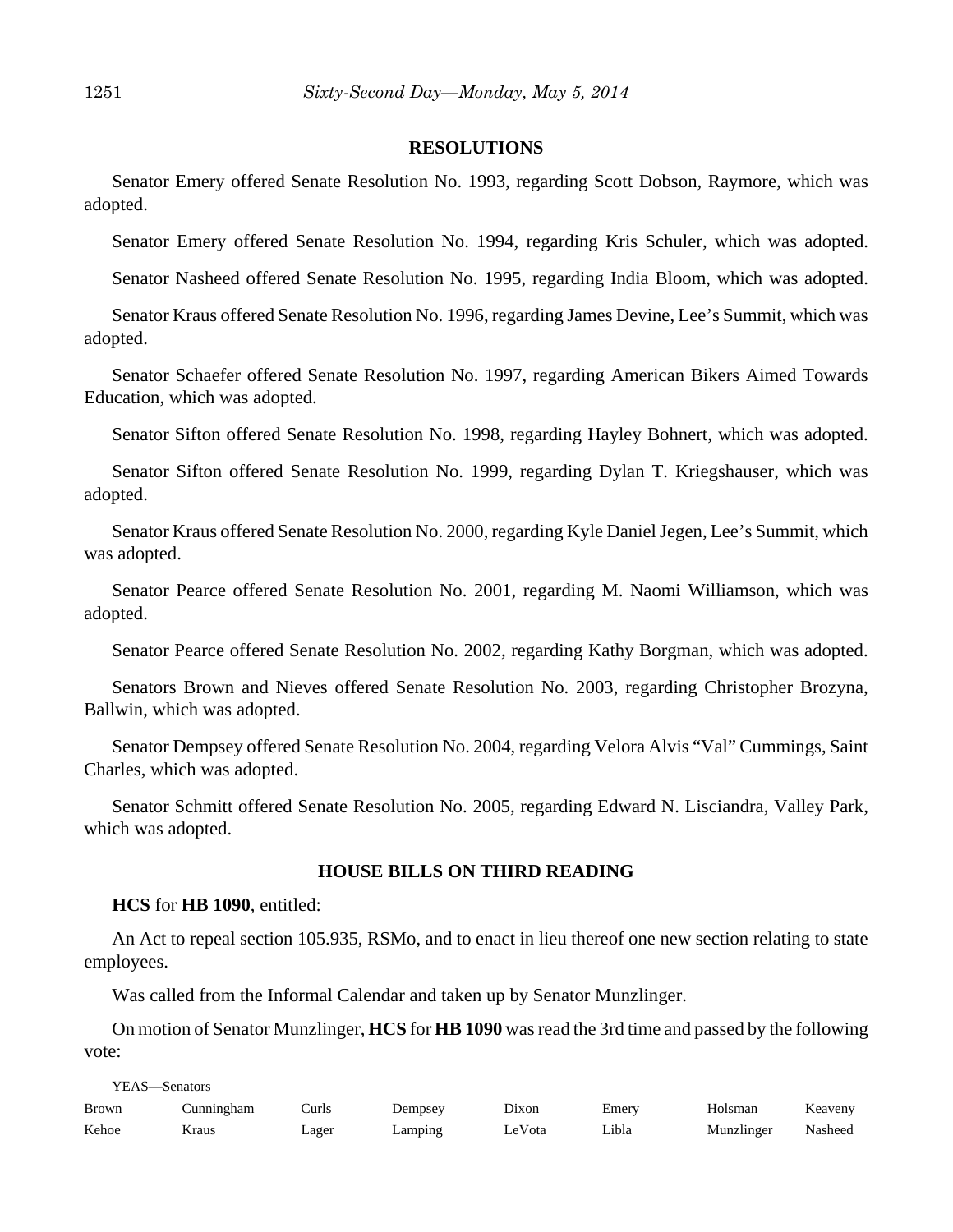| <b>Nieves</b><br>Schmitt | Parson<br>Sifton                            | Pearce<br>Silvey | Richard<br>Wallingford                                            | Romine<br>Walsh | Sater<br>Wasson—30 | Schaaf | Schaefer |  |  |
|--------------------------|---------------------------------------------|------------------|-------------------------------------------------------------------|-----------------|--------------------|--------|----------|--|--|
|                          | NAYS—Senators—None                          |                  |                                                                   |                 |                    |        |          |  |  |
|                          | Absent—Senator Justus—1                     |                  |                                                                   |                 |                    |        |          |  |  |
|                          | Absent with leave—Senator Chappelle-Nadal—1 |                  |                                                                   |                 |                    |        |          |  |  |
|                          | Vacancies-2                                 |                  |                                                                   |                 |                    |        |          |  |  |
|                          | The President declared the bill passed.     |                  |                                                                   |                 |                    |        |          |  |  |
|                          |                                             |                  | On motion of Senator Munzlinger, title to the bill was agreed to. |                 |                    |        |          |  |  |

Senator Munzlinger moved that the vote by which the bill passed be reconsidered.

Senator Richard moved that motion lay on the table, which motion prevailed.

#### **MESSAGES FROM THE HOUSE**

The following messages were received from the House of Representatives through its Chief Clerk:

Mr. President: The Speaker of the House has appointed the following committee to act with a like committee from the Senate on **SCS** for **HCS** for **HB 2002**, as amended. Representatives: Stream, Flanigan, Lair, Montecillo and Kirkton.

Also,

Mr. President: The Speaker of the House has appointed the following committee to act with a like committee from the Senate on **SCS** for **HCS** for **HB 2003**, as amended. Representatives: Stream, Flanigan, Lair, Montecillo and Kelly (45).

## Also,

Mr. President: The Speaker of the House has appointed the following committee to act with a like committee from the Senate on **SCS** for **HCS** for **HB 2004**. Representatives: Stream, Flanigan, Hough, Webber and McManus.

Also,

Mr. President: The Speaker of the House has appointed the following committee to act with a like committee from the Senate on **SCS** for **HCS** for **HB 2005**. Representatives: Stream, Flanigan, Burlison, Kelly (45) and McManus.

Also,

Mr. President: The Speaker of the House has appointed the following committee to act with a like committee from the Senate on **SCS** for **HCS** for **HB 2006**. Representatives: Stream, Flanigan, Redmon, Schupp and Kirkton.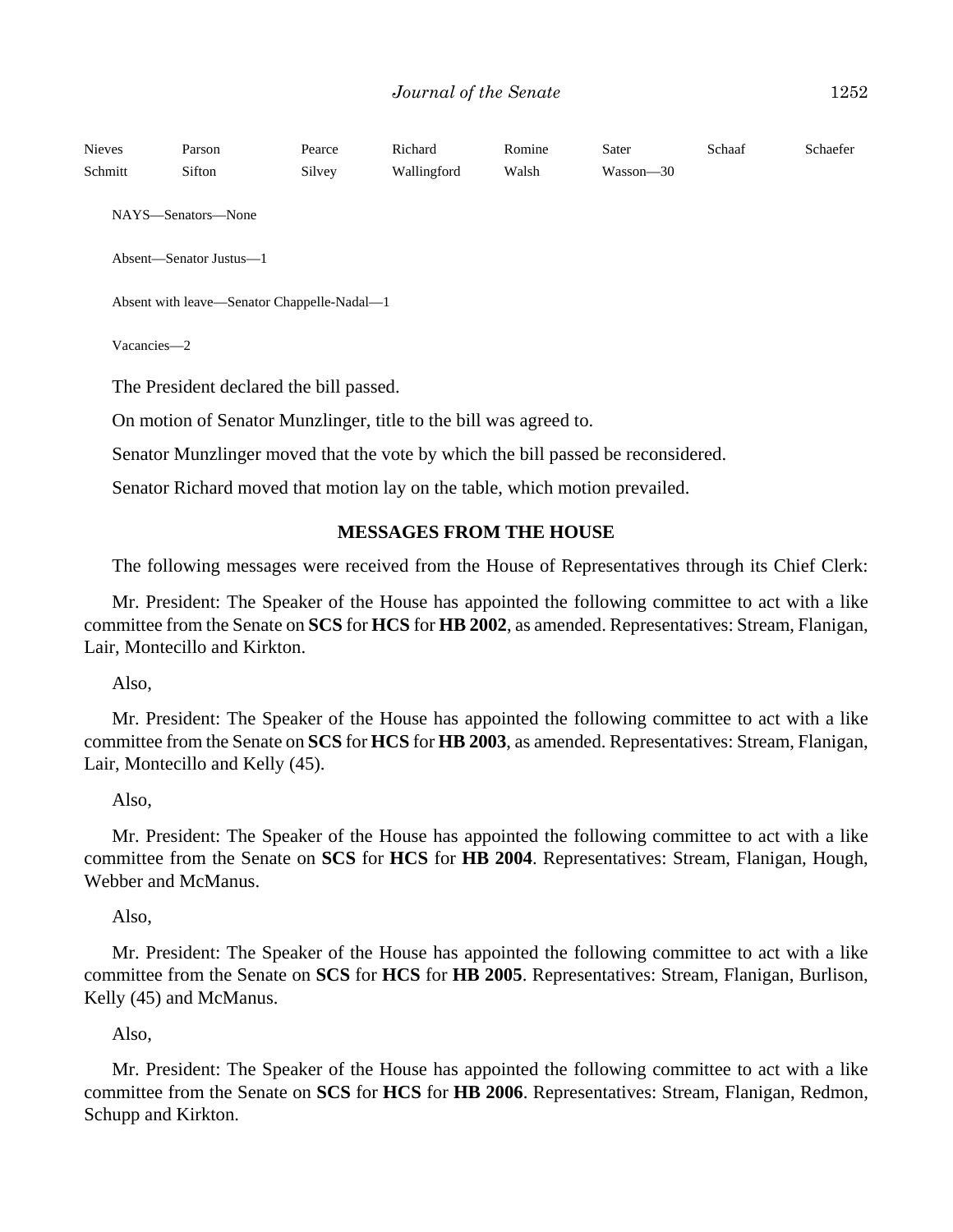# Also,

Mr. President: The Speaker of the House has appointed the following committee to act with a like committee from the Senate on **SCS** for **HCS** for **HB 2007**. Representatives: Stream, Flanigan, Korman, Kelly (45) and McCann Beatty.

# Also,

Mr. President: The Speaker of the House has appointed the following committee to act with a like committee from the Senate on **SCS** for **HCS** for **HB 2008**, as amended. Representatives: Stream, Flanigan, Haefner, Rizzo and Kelly (45).

# Also,

Mr. President: The Speaker of the House has appointed the following committee to act with a like committee from the Senate on **SCS** for **HCS** for **HB 2009**, as amended. Representatives: Stream, Flanigan, Haefner, Rizzo and Kirkton.

## Also,

Mr. President: The Speaker of the House has appointed the following committee to act with a like committee from the Senate on **SCS** for **HCS** for **HB 2010**. Representatives: Stream, Flanigan, Allen, Kirkton and LaFaver.

Also,

Mr. President: The Speaker of the House has appointed the following committee to act with a like committee from the Senate on **SS** for **SCS** for **HCS** for **HB 2011**. Representatives: Stream, Flanigan, Allen, Kirkton and LaFaver.

## Also,

Mr. President: The Speaker of the House has appointed the following committee to act with a like committee from the Senate on **SCS** for **HCS** for **HB 2012**. Representatives: Stream, Flanigan, Parkinson, Kelly (45) and Kirkton.

# Also,

Mr. President: The Speaker of the House has appointed the following committee to act with a like committee from the Senate on **SCS** for **HCS** for **HB 2013**. Representatives: Stream, Flanigan, Parkinson, Kirkton and Webber.

## Also,

Mr. President: I am instructed by the House of Representatives to inform the Senate that the House has taken up and passed **HCS** for **SCS** for **SB 530**, entitled:

An Act to repeal section 211.447, RSMo, and to enact in lieu thereof one new section relating to termination of parental rights.

With House Amendment No. 1, House Amendment No. 1 to House Amendment No. 2 and House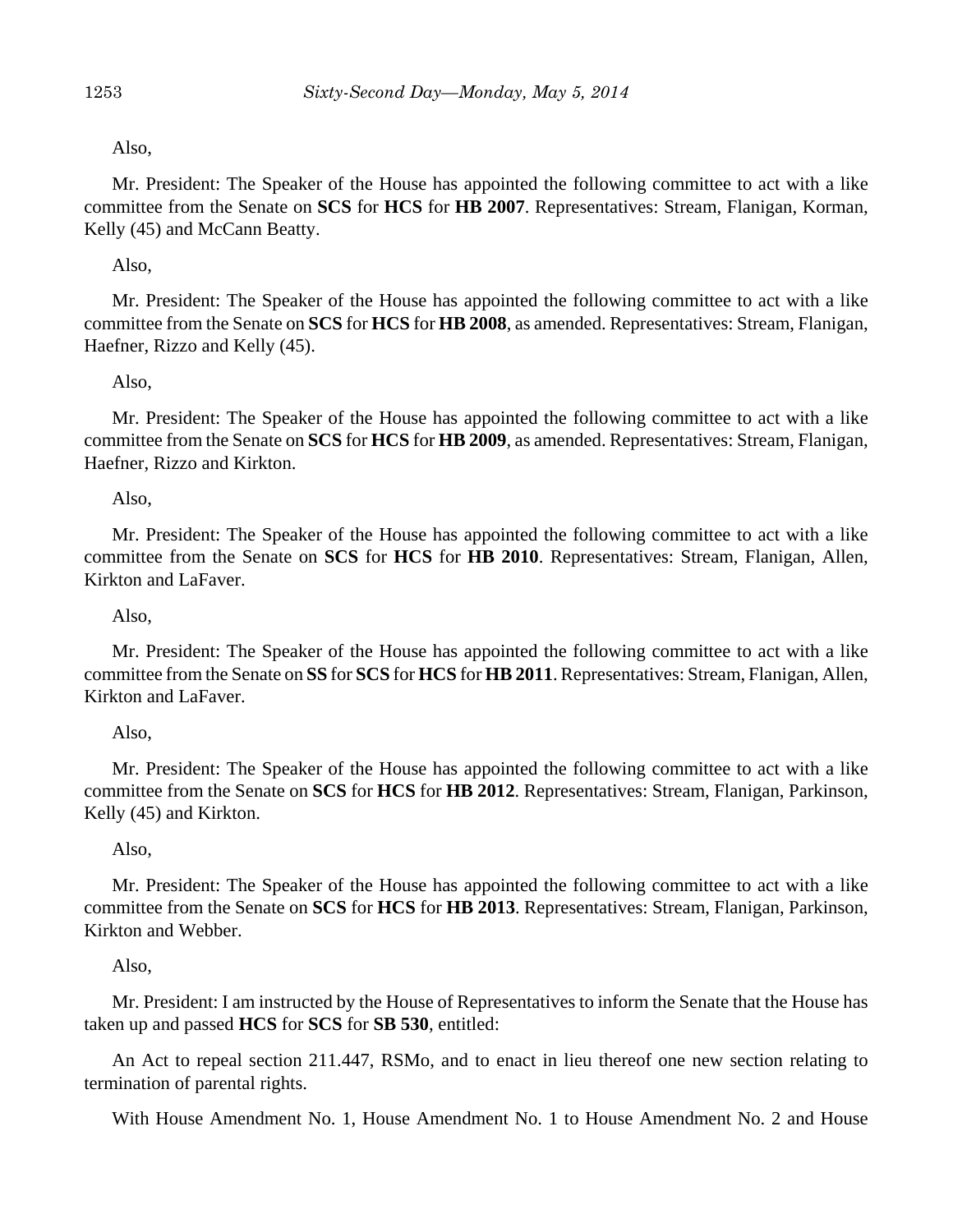Amendment No. 2, as amended.

#### HOUSE AMENDMENT NO. 1

Amend House Committee Substitute for Senate Committee Substitute for Senate Bill No. 530, Page 5, Section 211.447, Line 151, by deleting the word "**and**" and inserting in lieu thereof the word "**or**"; and

Further amend said bill by amending the title, enacting clause, and intersectional references accordingly.

# HOUSE AMENDMENT NO. 1 TO HOUSE AMENDMENT NO. 2

Amend House Amendment No. 2 to House Committee Substitute for Senate Committee Substitute for Senate Bill No. 530, Page 1, Line 7, by deleting the phrase "**the legal limit**", and inserting in lieu thereof "**.08 blood alcohol content pursuant to testing under section 577.020**"; and

Further amend said bill by amending the title, enacting clause, and intersectional references accordingly.

# HOUSE AMENDMENT NO. 2

Amend House Committee Substitute for Senate Committee Substitute for Senate Bill No. 530, Page 5, Section 211.447, Line 129, by deleting the phrase "**while the child was in utero or**"; and

Further amend said bill, section and page, Line 130, by deleting all of said line and inserting in lieu thereof the following:

## "**hours after the child's birth, the child's birth mother tested positive and over the legal limit for alcohol, or tested positive for cocaine,**"; and

Further amend said bill by amending the title, enacting clause, and intersectional references accordingly.

In which the concurrence of the Senate is respectfully requested.

Also,

Mr. President: I am instructed by the House of Representatives to inform the Senate that the House has taken up and passed **HCS** for **HB 2021**, entitled:

An Act to appropriate money for purposes for the several departments and offices of state government; for planning and capital improvements including but not limited to major additions and renovations, new structures, and land improvements or acquisitions, from the funds herein designated for the fiscal period beginning July 1, 2014 and ending June 30, 2015.

In which the concurrence of the Senate is respectfully requested.

Read 1st time.

Senator Pearce assumed the Chair.

#### **MESSAGES FROM THE GOVERNOR**

The following message was received from the Governor, reading of which was waived: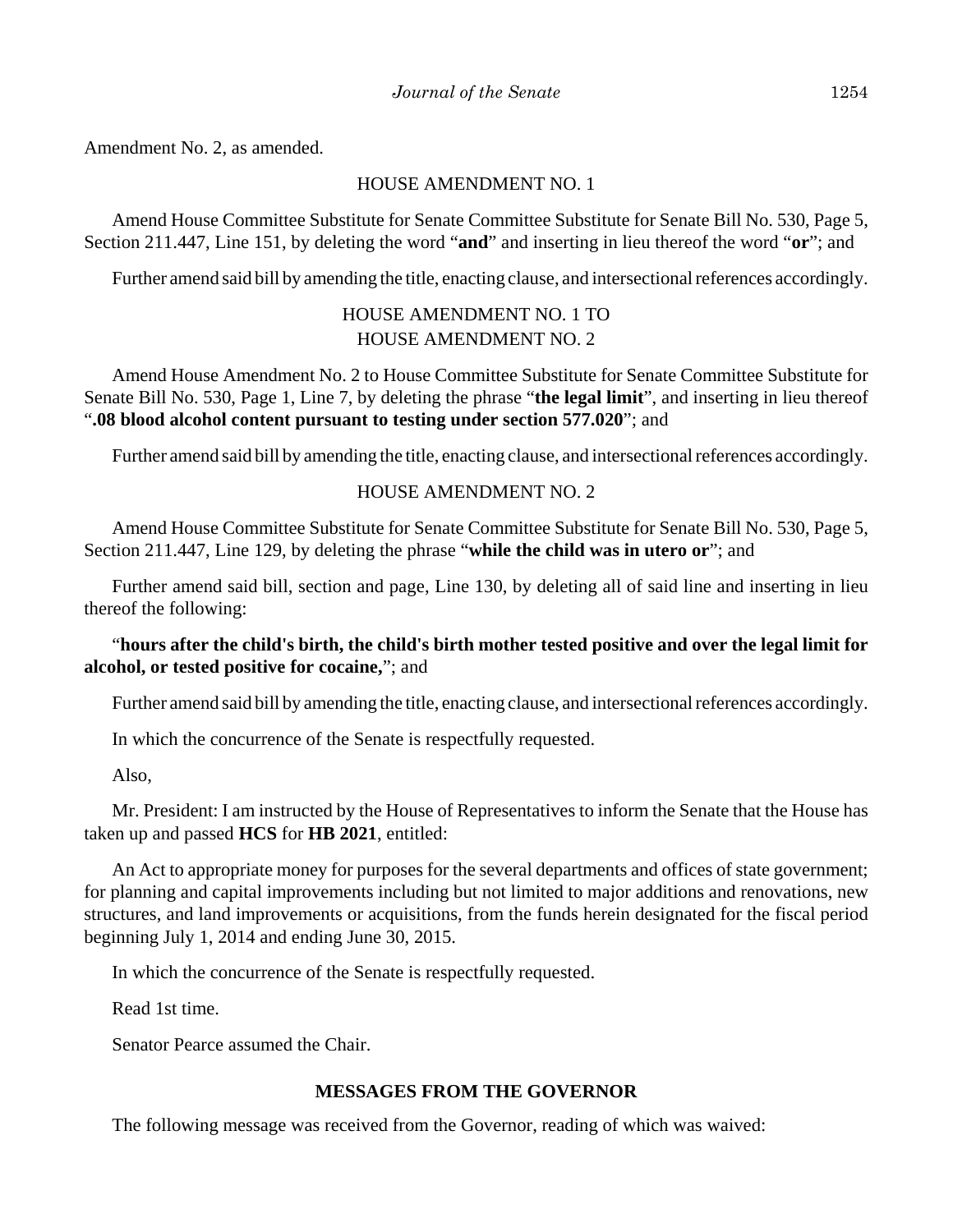#### GOVERNOR OF MISSOURI JEFFERSON CITY 65102

#### May 1, 2014

#### TO THE SECRETARY OF THE SENATE 97<sup>th</sup> GENERAL ASSEMBLY SECOND REGULAR SESSION STATE OF MISSOURI

Herewith I return to you Senate Substitute No. 3 for Senate Committee Substitute for Senate Bills Nos. 509 & 496 entitled:

#### AN ACT

To repeal sections 143.011, 143.021, and 143.151, RSMo, and to enact in lieu thereof four new sections relating to income taxes.

I disapprove of Senate Substitute No. 3 for Senate Committee Substitute for Senate Bills Nos. 509 & 496. My reasons for disapproval are as follows:

Much like last year's Senate Substitute for House Bill No. 253 (2013), Senate Substitute No. 3 for Senate Committee Substitute for Senate Bills Nos. 509 & 496 is an ill-conceived, fiscally irresponsible experiment. This unaffordable, unfair and potentially dangerous legislation will irreparably harm public education and the vital public services upon which Missourians rely, undermine our state's long-term fiscal health, and provide extraordinary benefits to the few with little for the many. For these reasons and to protect the long-term economic prosperity of our state, Senate Substitute No. 3 for Senate Committee Substitute for Senate Bills Nos. 509 & 496 cannot receive my approval.

#### **I. Senate Bill 509 Is Unaffordable**

Although the true fiscal impact of Senate Substitute No. 3 for Senate Committee Substitute for Senate Bills Nos. 509 & 496 could be far greater, even the legislature's estimated \$620 million annual general revenue reduction would dramatically undercut the state's ability to meet its obligations to support K-12 schools, higher education, and vital public services. As I said last year in my veto of Senate Substitute for House Bill No. 253 (2013):

Although Missourians expect to have low and predictable taxes, they also want good jobs, quality schools, and safe and healthy communities, and they are not willing to gamble these priorities on unproven experiments. With our taxes already among the lowest in the nation, the additional reductions called for by [the legislation] would leave a gaping budget hole for decades to come, requiring cuts of such magnitude that meeting even our basic obligations for K-12 education, for our colleges and universities, for public safety and for other vital services would be out of reach.

It is troubling that proponents have portrayed Senate Substitute No. 3 for Senate Committee Substitute for Senate Bills Nos. 509 & 496 as a way to grow our economy when it would undermine the foundation of our long-term economic growth—public education. The obligation to support public schools has long been part of our shared values as Missourians.<sup>1</sup> Our fiscal discipline and growing economy have put us within striking distance of meeting the legal obligation to fund schools embodied by the school foundation formula. However, by permanently and fundamentally altering the tax code, Senate Substitute No. 3 for Senate Committee Substitute for Senate Bills Nos. 509 & 496 would reduce the revenue available to meet this legal obligation and leave our schools unable to provide the skilled, educated workforce necessary for the long-term growth of our economy.

#### **a. Delaying the Tax Cuts Fails to Protect Education and Vital Public Services**

Senate Substitute No. 3 for Senate Committee Substitute for Senate Bills Nos. 509 & 496 superficially attempts to protect education and vital public services from drastic cuts by delaying the proposed tax cuts until 2017. Although such a delay would clearly shield many of the lawmakers who voted for the bill from ever having to put together a budget based upon it, the delay does nothing but postpone the difficult fiscal choices that will have to be made if this bill becomes law. Moreover, a two-year delay before the tax cuts take effect contradicts the economic argument advanced by proponents that immediate tax relief is needed in order to stimulate economic growth. It is difficult to see how a tax cut of \$32 for the average Missouri family in the year 2022 would provide the immediate economic shot of adrenaline supporters have made this bill out to be. Even if postponing the revenue reductions resulting from the legislation would enable the foundation formula to be fully-funded at least once before revenues begin to erode, a single year of full funding does not meet our legal obligation to schools. This obligation must be sustained year after year to ensure an education system capable of producing the workforce necessary for the jobs of today and the jobs of tomorrow. Senate Substitute No. 3 for Senate Committee Substitute for Senate Bills Nos. 509 & 496 jeopardizes our ability

<sup>&</sup>lt;sup>1</sup> Missouri's Territorial Charter of 1812 provided "Knowledge, being necessary to good government and the happiness of mankind, schools and the means of public education shall be encouraged and provided for." *Territorial Laws of Missouri*, vol. I, ch. IV, sec. 14 (page 13) (approved June 4, 1812). Similarly, Missouri's Constitution provides: "A general diffusion of knowledge and intelligence being essential to the preservation of the rights and liberties of the people, the general assembly shall establish and maintain free public schools in this state within ages not excess of twenty-one years as prescribed by law." Mo. Const. Art. IX.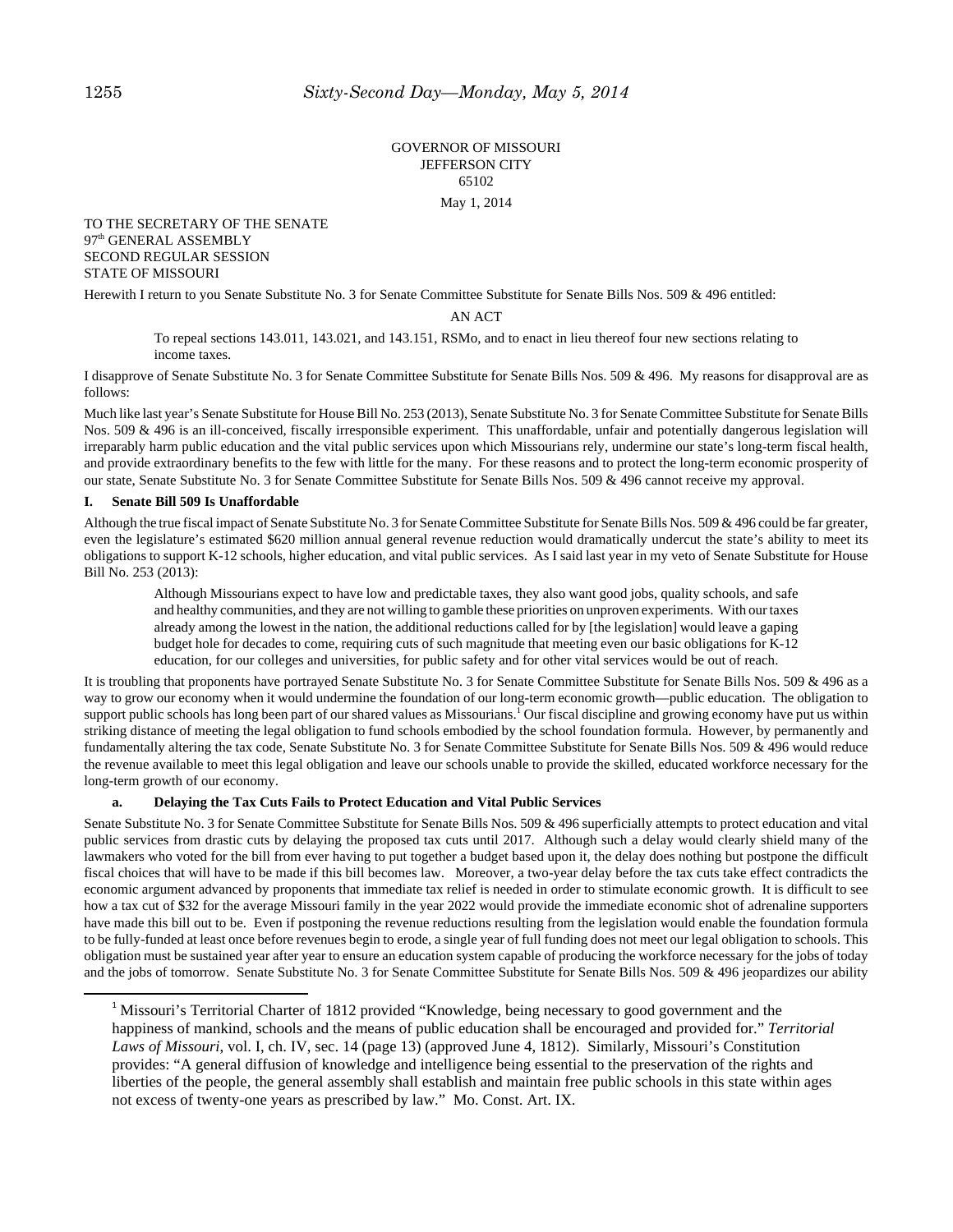to live up to this obligation, whether the bill's impacts begin tomorrow or a decade from now.

#### **b. The Revenue Triggers Fail to Protect Education and Vital Public Services**

Some have relied on the so-called revenue "triggers" in the legislation that must occur before tax reductions take effect in order to claim that their vote in favor of this measure is not a vote against public education. However, as I pointed out last year in my veto of Senate Substitute for House Bill No. 253 (2013), such revenue triggers fail to protect against cuts to education and vital public services because they allow for permanent changes in the tax code based on a single year's increase in revenue collections. In addition, the triggers are drafted so as to allow a reduction in taxes even during the depths of an economic recession. For example, if Senate Substitute No. 3 for Senate Committee Substitute for Senate Bills Nos. 509 & 496 had been in effect at the time, the more than \$150 million revenue collection increase in Fiscal Year 2008 would have triggered a tax rate reduction in 2009, despite the fact that there was a \$553 million reduction in revenue during Fiscal Year 2009 due to the economic recession that had begun in December 2007. Had this bill been in effect, steep cuts to education and vital public services would have been unavoidable, as the tax cuts would have continued reducing revenue regardless of objective economic conditions and the resulting decline in revenue collections.

Moreover, the revenue triggers in the legislation only apply until the tax cuts are fully phased-in. After that time, under the legislature's own estimates, there would be at least \$620 million less in general revenue available each and every year, regardless of whether revenue collections are going up or down. In addition, the legislation's annual cost would continue to grow above the legislature's \$620 million annual estimate because the income bracket adjustments in the bill for increases in the consumer price index would continue indefinitely. *See* Section 143.011.3. This provision alone would result in an additional \$128 million in annual revenue reductions ten years after the legislation is fully phased-in, increasing each year into perpetuity.

#### **II. Senate Bill 509 Is Unfair**

Senate Substitute No. 3 for Senate Committee Substitute for Senate Bills Nos. 509 & 496 provides extraordinarily generous benefits to the wealthy while providing little to working Missourians. Much of this inequity is due to the business income exemption, which as in last year's Senate Substitute for House Bill No. 253 (2013), gives disproportionate tax benefits to select business owners without any requirement that they create jobs and no proof that they would.

#### **a. The Business Income Exemption Is Poor Tax Policy**

Many have recognized that the business income exemption in Senate Substitute No. 3 for Senate Committee Substitute for Senate Bills Nos. 509 & 496 is poor tax policy.<sup>2</sup> It would provide a strong incentive to game the tax code through creative accounting, even to the point of forming a "business" simply to gain this generous new tax benefit. A special carve-out like this rewards tax avoidance without concomitant economic activity and makes our tax code less efficient without any empirical evidence that it would improve our economy. In addition, creating a new loophole for select businesses violates the well-established principle of sound tax policy to ensure a broad tax base so that the overall tax burden remains low. Like the state's costly and inefficient tax credit programs, this new exemption narrows the tax base, thereby shifting a greater tax burden to the majority of taxpayers unable to utilize such loopholes.

#### **b. The Business Income Exemption Treats Certain Businesses Better than Others**

The business income exemption also provides preferential treatment for a select group of businesses, while discriminating against many others based solely on the paperwork the business filed to organize. Under this provision, businesses organized as "pass-through entities"—e.g., LLCs, partnerships, s-corps—would see up to a quarter of their taxable income treated as tax free, while other businesses would see no benefit at all. Privileging one form of business organization over another would create a perverse incentive for businesses to restructure for tax avoidance, not economic efficiency, while penalizing businesses that do not lend themselves to the pass-through form. This kind of governmental manipulation through the tax code unduly interferes with the free market by incentivizing economically inefficient behavior. There is no principled economic justification for the tax code to pick winners and losers based solely on elevating the form of a business's organizational structure over its economic substance.

#### **c. The Business Income Exemption Treats Business Owners Better Than Workers**

The business income exemption would result in a worker paying higher taxes than his or her employer, even if the worker and the employer reported exactly the same taxable income. For example, under this bill an owner of a pass-through business reporting \$40,000 in Missouri adjusted gross income would pay \$704 in income tax, while their employee reporting that same amount would pay \$1,123 in tax—more than 50 percent more in tax than the employer. No legislation that gives two taxpayers with identical incomes—one who happens to own a business and one who happens to work at one—such drastically different tax treatments can be called fair.

<sup>2</sup> *See, e.g.,* "Tax Foundation Pans Missouri Income Tax Bills," *available at http://www.stltoday.com/business/columns/david-nicklaus/tax-foundation-pans-missouri-tax-cutbills/article\_cc6b6b3a-7733-512d-9cb4-a9f57307ae82.html*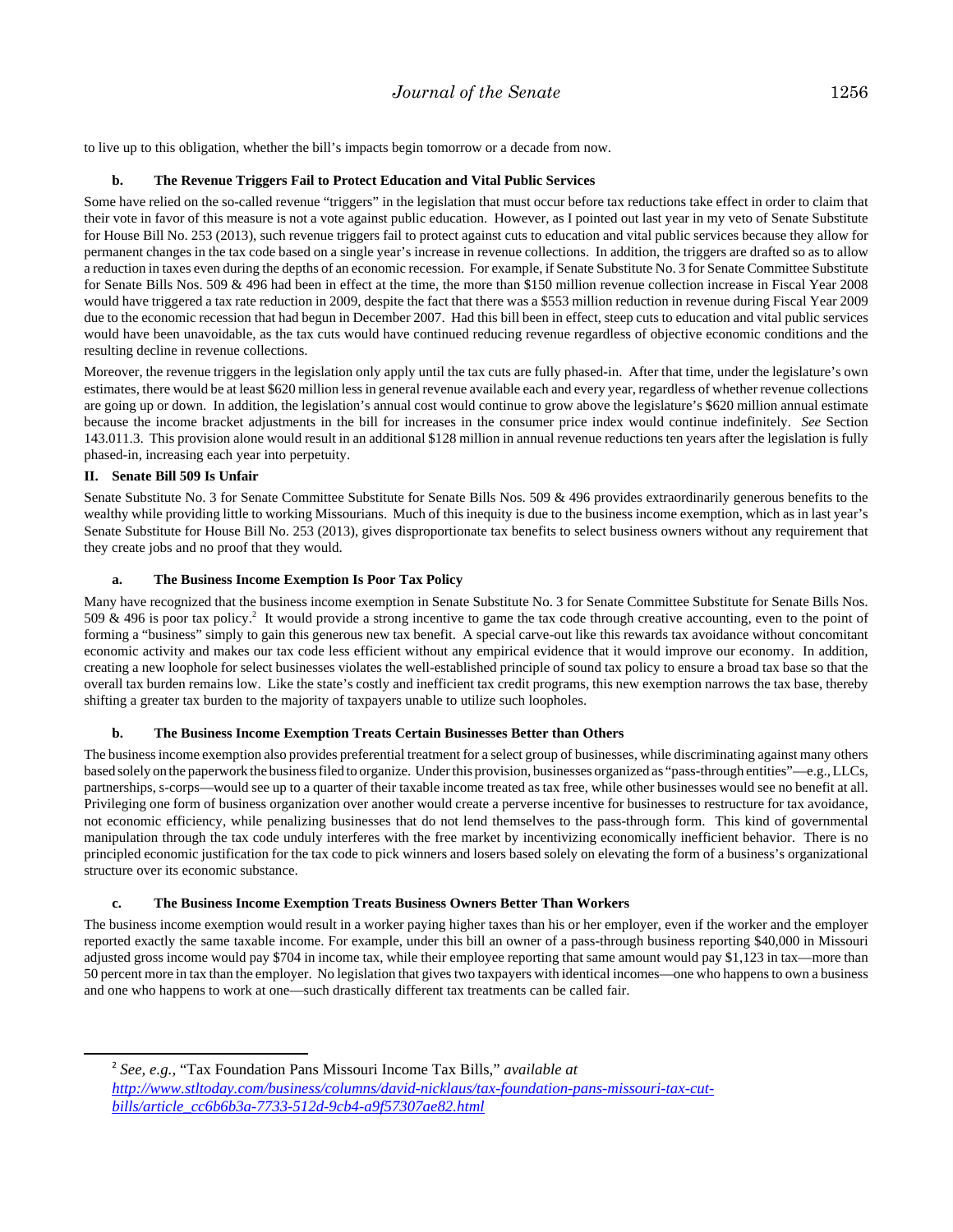#### **d. The Business Income Exemption Is Not Targeted to Help Small Businesses**

While supporters contend that the business income exemption is designed to benefit small businesses, there is no such limitation in the law.<sup>3</sup> Indeed, the benefits of the exemption would go disproportionately to the wealthiest business owners. Less than one percent of all business income tax filers reported taxable income in excess of \$1 million, but they are projected to receive nearly 30 percent of the tax savings from the bill. Such individuals with taxable income in excess of \$1 million are projected to see an average tax cut of \$32,000 annually when the bill is fully phased-in. On the other side of the coin, more than 70 percent of all business income filers reported taxable income of \$50,000 or less, and they would see just 13 percent of the tax savings, with an average annual tax cut of \$135 by 2022.

#### **e. The Overall Bill Disproportionately Benefits the Wealthy**

Just as the business income exemption disproportionately benefits the wealthy, so does the overall bill. Taxpayers reporting more than \$100,000 in taxable income make up just seven percent of all Missouri tax returns filed. However, this small subset of taxpayers is projected to receive 52 percent of the total tax savings under the bill, with an average annual tax savings of \$1,145. Meanwhile, the 93 percent of Missouri taxpayers with taxable incomes below \$100,000 would see an average annual tax savings of just \$78. Under this bill, the owner of a casino organized as a pass-through entity with \$1 million in covered business income could write off \$250,000 of that income and receive a tax cut worth more than \$18,000. Meanwhile, an average Missouri family making \$44,000 a year would see a tax cut of about \$32 in 2022. Senior citizens on Social Security or receiving a pension would see little benefit from the bill, since Missouri law already exempts such income from tax, but they would feel the negative impacts of cuts to home-delivered meals and transportation to doctor appointments from the resulting revenue reductions.

#### **III. Senate Bill 509 Creates Dangerous Uncertainty**

The most far-reaching and potentially damaging aspect of Senate Substitute No. 3 for Senate Committee Substitute for Senate Bills Nos. 509 & 496 is the clear and unambiguous language eliminating the income tax altogether on Missourians with taxable incomes over \$9,000:

The bracket for income subject to the top rate of tax **shall be eliminated** once the top rate of tax has been reduced to five and one-half percent.

Section 143.011.2(4) (emphasis added). This single provision could blow a \$4.8 billion annual hole in the state budget—eliminating 97 percent of all income tax collections, cutting 65 percent of the state's general revenue budget, and obliterating even basic funding for education and vital public services. Although legislators have portrayed this legislation as being free of the defects, unintentional or otherwise, that plagued last year's Senate Substitute for House Bill No. 253 (2013), the \$1.2 billion drafting error in last year's bill that caused the independent credit rating agencies to warn of a downgrade to the state's spotless AAA credit rating, pales in comparison to the risk to our credit rating created by this year's defect and its \$4.8 billion annual price tag.

#### **a. The Language of Senate Bill 509 is Clear and Unambiguous**

Under Senate Substitute No. 3 for Senate Committee Substitute for Senate Bills Nos. 509 & 496, Section 143.011 provides the income tax rates applicable to various levels—or brackets—of Missouri taxable income. As under current law, the bracket for income subject to the top rate of tax applies to taxpayers with Missouri taxable incomes of "Over \$9,000." *See* Section 143.011. Section 143.011.2(1) of this legislation would reduce this top rate of tax by one-tenth of a percent each year until the top tax rate is reduced to five and one-half percent.

After the top tax rate has been reduced to five and one-half percent, Section 143.011.2(4), added by an amendment on the Senate floor, provides that the "bracket for income subject to the top rate of tax **shall be eliminated** . . ." (emphasis added). This language is clear and unambiguous—once the top rate of tax has been reduced to five and one-half percent, the "bracket for income subject to the top rate of tax"—"Over \$9,000"—would be eliminated. With this former top income bracket eliminated, Section 143.011.1 would have a new top tax bracket—"Over \$8,000 **but not over** \$9,000" (emphasis added). This new top tax bracket has an upper income limit—"but not over \$9,000"—and there is no language in the bill eliminating this upper income limit. With this new top tax bracket capped at \$9,000 in taxable income, Section 143.011.1 would no longer contain an income bracket or corresponding tax rate applicable to taxable incomes over \$9,000, leaving such taxpayers with no tax liability.

Further support for the clear and unambiguous language eliminating income tax on taxpayers with taxable income over \$9,000 is found when Section 143.011.2(4) is read *in pari materia* with the changes to Section 143.021, also added to the bill in the Senate floor amendment:

143.021. Every resident having a taxable income **[**of less than nine thousand dollars**]** shall determine his **or her** tax from **[**a tax table prescribed by the director of revenue and based upon**]** the rates provided in section 143.011. **[**The tax table shall be on the basis of one hundred dollar increments of taxable income below nine thousand dollars. The tax provided in the table shall be the amount rounded to the nearest whole dollar by applying the rates in section

<sup>&</sup>lt;sup>3</sup> The lack of any limitation targeting the exemption to small businesses is in sharp contrast to previous tax relief measures I have signed that were directly targeted to small businesses. *See, e.g.,* Section 143.173, RSMo (providing a tax deduction for small businesses consisting of fifty or fewer employees); Section 147.010, Senate Substitute No. 2 for Senate Committee Substitute for House Committee Substitute for House Bill No. 191 (2009) (eliminating the franchise tax for small businesses).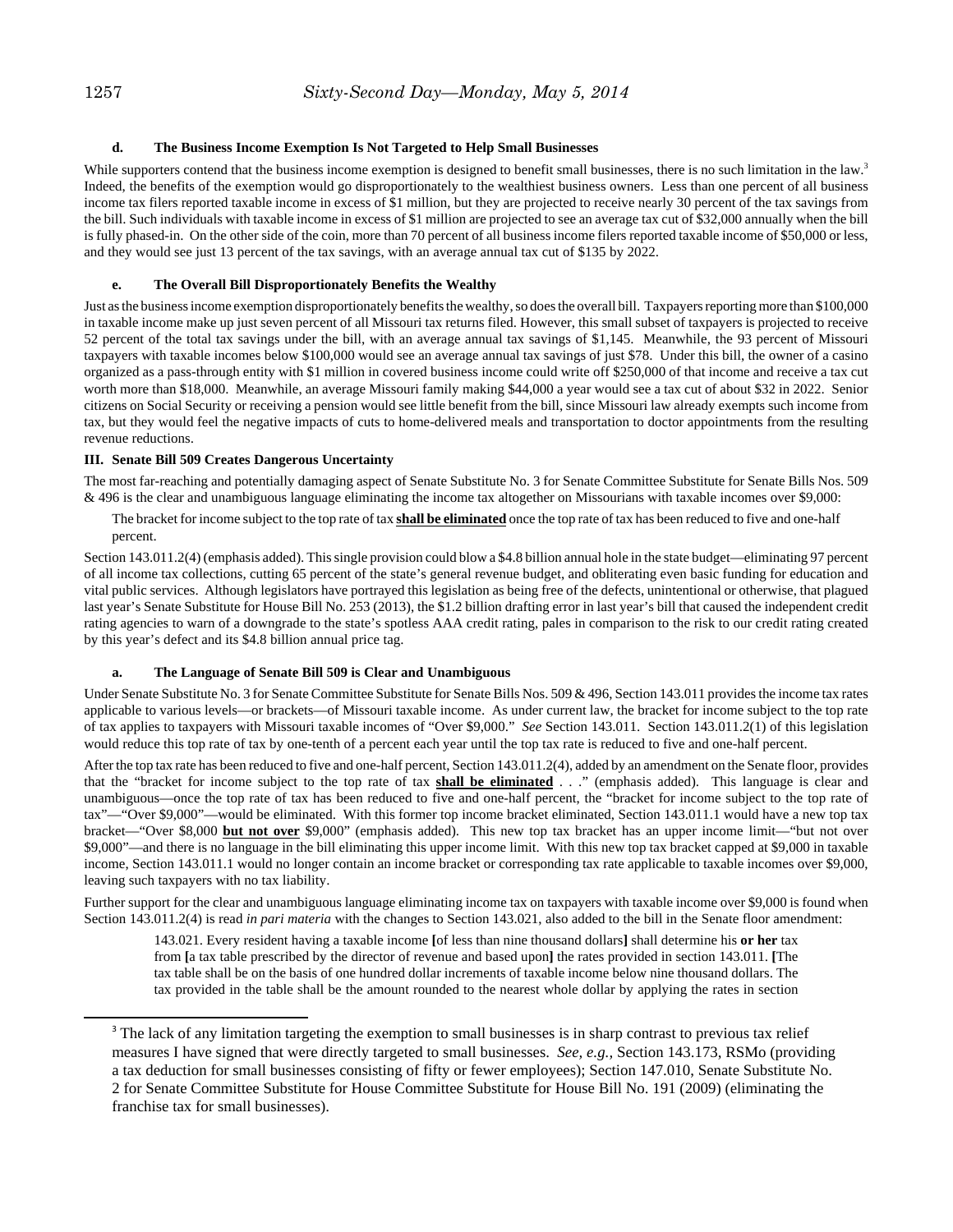143.011 to the taxable income at the midpoint of each increment, except**]** There shall be no tax on a taxable income of less than one hundred dollars. **[**Every resident having a taxable income of nine thousand dollars or more shall determine his tax from the rate provided in section 143.011.**]**

Section 143.021 (emphasis added). With the above change to Section 143.021, the General Assembly not once, but *twice* in just over four pages of legislative text, eliminated the reference to an income tax for individuals with taxable income in the top tax bracket. The elimination of all references to a tax on taxpayers with taxable income in the top income bracket in Section 143.021, confirms the clear and unambiguous language of Section 143.011.2(4) eliminating the top income bracket entirely.<sup>4</sup>

#### **b. Legislative Intent Is Derived From the Words Enacted**

Legislators have speculated in public comments that a court might ignore this clear and unambiguous language to avoid the dramatic consequences to the state's fiscal well-being that would result. However, post-enactment statements of individual legislators after a problem has been identified do not constitute legislative intent. "Legislative intent can only be derived from the words of the statute itself." *State v. Rowe*, 63 S.W.3d 647, 650 (Mo. banc 2002); *see also Spradlin v. City of Fulton*, 982 S.W.2d 255, 261 (Mo. banc 1998) (Price, J.) ("[C]ourts must give effect to the language as written."). Once a law has been enacted, a court must enforce the law by its terms and not by what individual legislators believed they were enacting. *See, e.g., Pipe Fabricators, Inc. v. Director of Revenue,* 654 S.W.2d 74, 76 (Mo. banc 1983) (affidavit of a former state senator as to the intent of use tax provision was inadmissible since court is bound by express written law, and not what may have been intended).

More fundamentally, passing a bill with a problem and then hoping a judge will fix it is an abdication of the legislature's responsibility under our tripartite system of government. Under our Constitution, "[t]he legislative branch is exclusively vested with the power to make laws." Mo. Const. Art. III, Section 1. This means that lawmakers must enact *laws*, not merely *ideas* for a court to one day mold into something workable. The words on the page are what matter, for those are the words that guide the conduct of Missourians. The test is not what individual legislators say they meant—the test is what the words actually *say*. Here, the clear and unambiguous language of Section 143.011.2(4) says to eliminate the top income bracket, the change to Section 143.021 reinforces the clear and unambiguous language of Section 143.011.2(4), and there is nothing in the words enacted to the contrary.5

If Senate Substitute No. 3 for Senate Committee Substitute for Senate Bills Nos. 509 & 496 were to become law, it could be years from now before the court upon which legislators have pinned their hopes determines whether a taxpayer is correct that his or her income tax was eliminated by this bill. Even if, as legislators hope, this hypothetical court finds the language eliminating the income tax to be ambiguous, the court would still be required to construe that ambiguity in favor of the taxpayer and against the taxing authority. *Street v. Director of Revenue*, 361 S.W.3d 355 (Mo. banc 2012) (interpreting an ambiguous tax statute in favor of the taxpayer to invalidate long-standing local taxes on outof-state motor vehicle purchases). Although by that time most of the legislators who voted for this bill will no longer be in the General Assembly, it will nonetheless be their handiwork that lies in wait to undermine the fiscal foundation of our state. And if this future court, with its thumb on the scale in favor of the taxpayer, does not rule the way that legislators hope, the Hancock Amendment would make the drastic consequences its ruling extremely difficult to undo—asking voters to approve a nearly \$5 billion tax increase. Risking the long term fiscal stability of the state, our perfect AAA credit rating, funding for our education system, and the future of our economy on what a judge might someday do is an unconscionable dereliction of duty, a disservice to the people of Missouri, and one in which I will not be complicit.

In accordance with the above stated reasons for disapproval, I am returning Senate Substitute No. 3 for Senate Committee Substitute for Senate Bills Nos. 509 & 496 without my approval.

> Sincerely, Jeremiah W. (Jay) Nixon Governor

<sup>&</sup>lt;sup>4</sup> The first time during the legislative process that the language in Section 143.011.2(4) eliminating the bracket for income subject to the top rate of tax and the change to Section 143.021 eliminating the reference to incomes of \$9,000 or greater appeared in the bill was in the Senate floor amendment. Had the Senate floor amendment retained the reference in Section 143.021 to taxpayers with taxable incomes greater than \$9,000, as prior versions of the bill had done, the language in Section 143.011.2(4) eliminating the top income bracket might have been ambiguous, since Section 143.021 would have continued to imply that such taxpayers may still be subject to tax.

<sup>&</sup>lt;sup>5</sup> Proponents of the bill have also parroted the canon of statutory construction whereby a court might ignore the plain language of a statute to avoid an "absurd result." Eliminating 97 percent of income tax collections and 65 percent of the state's general revenue budget would certainly be dramatic and fiscally damaging. However, this result would be consistent with recent proposals advanced in the Missouri General Assembly and by initiative petition aimed at eliminating the income tax, defunding public education, and otherwise "starving" government. Indeed, as proponents of such proposals have pointed out, there are a number of states that have no income tax and instead rely on expanded sales taxes, higher property taxes, severance taxes, or other revenue streams to fund education and necessary public services.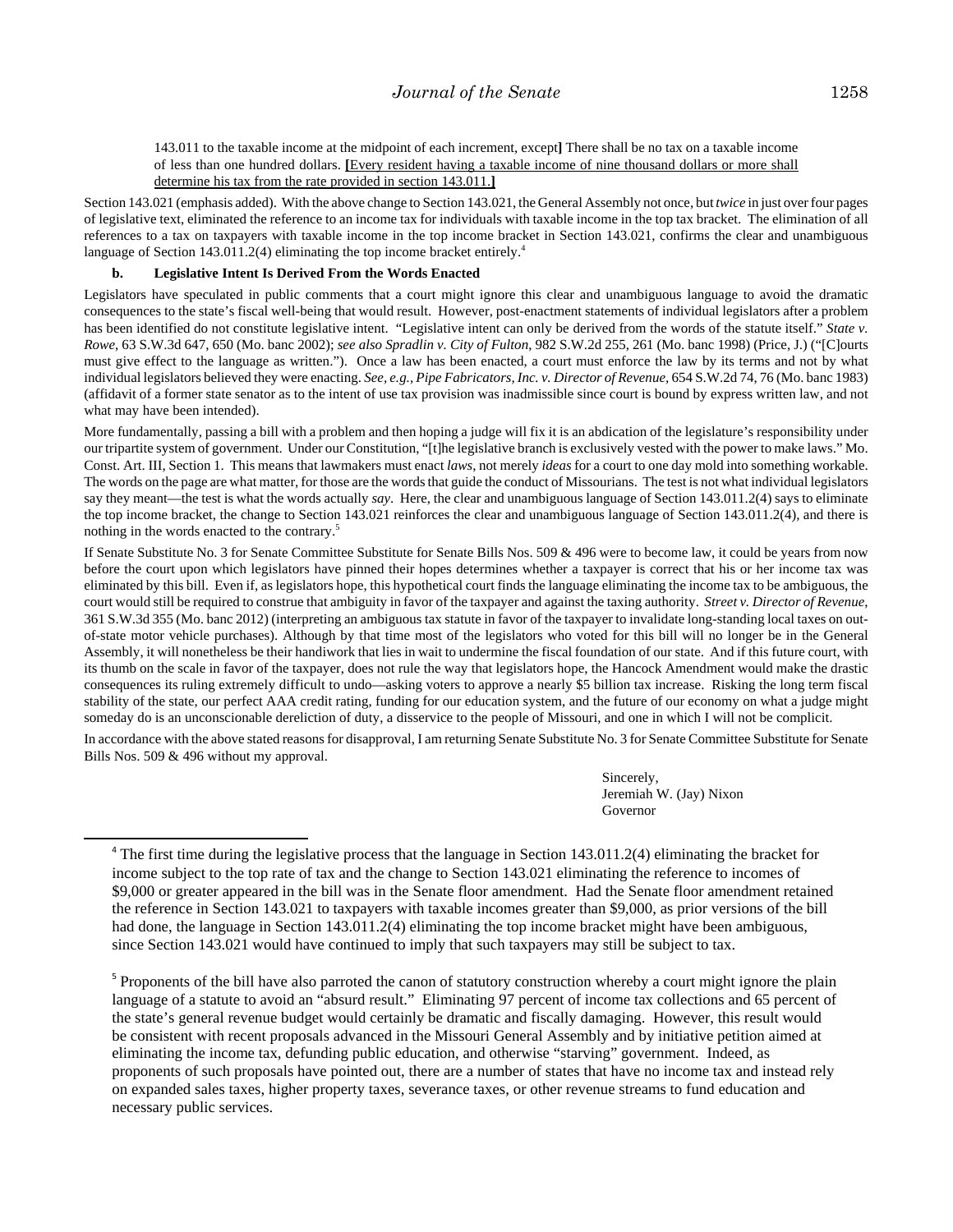#### **HOUSE BILLS ON THIRD READING**

**HB 1092**, introduced by Representative Lant, et al, with **SCS**, entitled:

An Act to repeal section 210.145, RSMo, and to enact in lieu thereof one new section relating to child abuse investigations.

Was called from the Informal Calendar and taken up by Senator Dixon.

**SCS** for **HB 1092**, entitled:

# SENATE COMMITTEE SUBSTITUTE FOR HOUSE BILL NO. 1092

An Act to repeal sections 210.145, 210.152, 210.183, and 334.950, RSMo, and to enact in lieu thereof four new sections relating to child abuse investigations, with an existing penalty provision.

Was taken up.

Senator Dixon moved that **SCS** for **HB 1092** be adopted.

At the request of Senator Dixon, **HB 1092**, with **SCS** (pending), was placed on the Informal Calendar.

#### **VETOED BILLS**

Senator Kraus moved that **SS No. 3** for **SCS** for **SBs 509** and **496** be passed, the objections of the Governor thereto notwithstanding, which motion received the necessary two-thirds majority by the following vote:

|               | YEAS—Senators |                 |               |        |             |           |         |
|---------------|---------------|-----------------|---------------|--------|-------------|-----------|---------|
| <b>Brown</b>  | Cunningham    | Dempsey         | Dixon         | Emery  | Kehoe       | Kraus     | Lager   |
| Lamping       | Libla         | Munzlinger      | <b>Nieves</b> | Parson | Pearce      | Richard   | Romine  |
| Sater         | Schaaf        | <b>Schaefer</b> | Schmitt       | Silvey | Wallingford | Wasson-23 |         |
| NAYS-Senators |               |                 |               |        |             |           |         |
| Curls         | Holsman       | Justus          | Keaveny       | LeVota | Nasheed     | Sifton    | Walsh-8 |
|               |               |                 |               |        |             |           |         |

Absent—Senators—None

Absent with leave—Senator Chappelle-Nadal—1

Vacancies—2

YEAS—Senators

### **REFERRALS**

President Pro Tem Dempsey referred **HCS** for **HBs 1861** and **1864**, with **SCS**; **HCS** for **HB 1326**, with **SCS**; **HCS** for **HB 1336**, with **SCS**; **HJR 48**; and **SS** for **SB 538** to the Committee on Governmental Accountability and Fiscal Oversight.

#### **HOUSE BILLS ON THIRD READING**

Senator Dixon moved that **HB 1092**, with **SCS** (pending), be called from the Informal Calendar and again taken up for 3rd reading and final passage, which motion prevailed.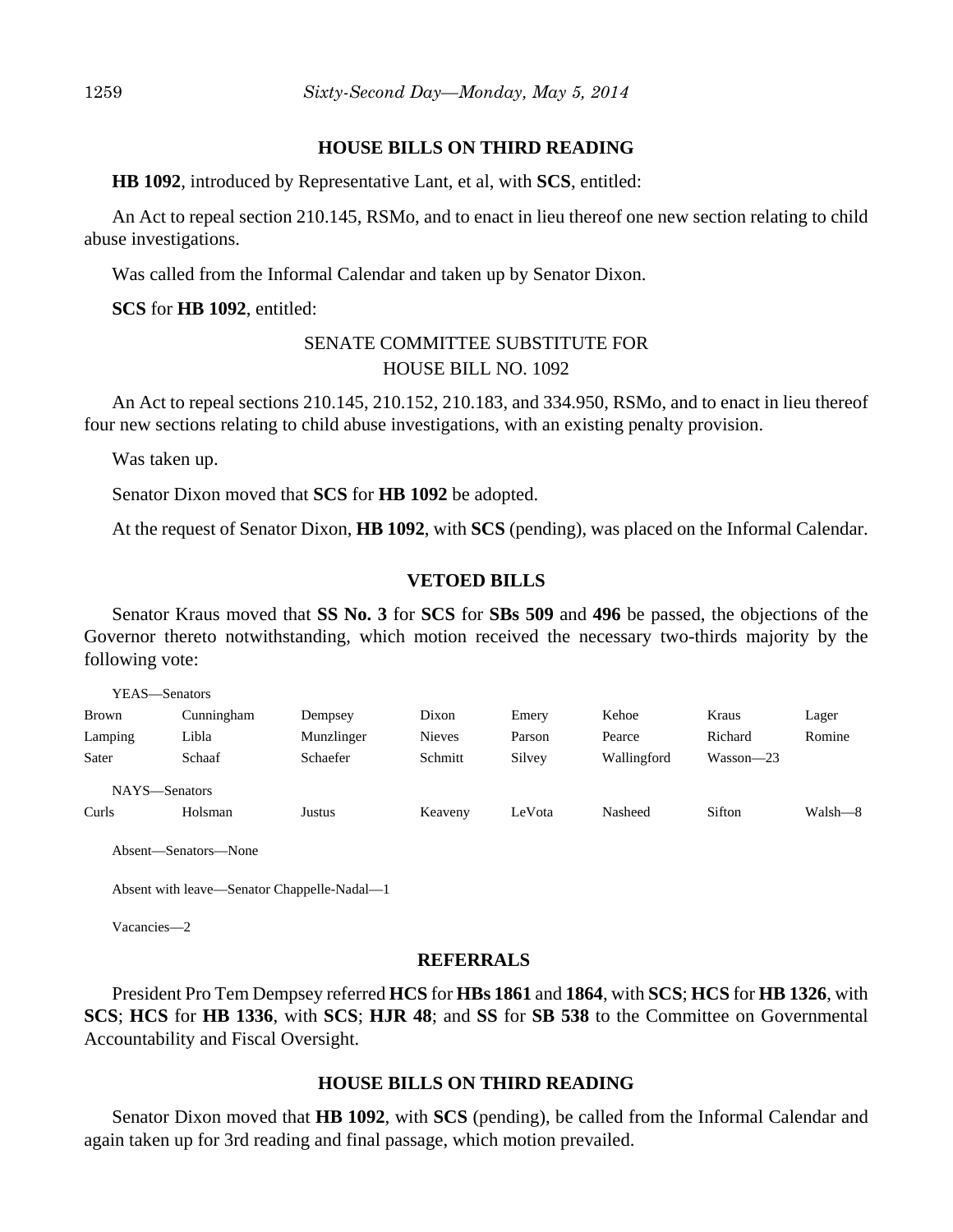#### **SCS** for **HB 1092** was again taken up.

Senator Brown offered **SA 1**:

## SENATE AMENDMENT NO. 1

Amend Senate Committee Substitute for House Bill No. 1092, Page 1, In the Title, Line 3, by striking "child abuse investigations" and inserting in lieu thereof the following: "child protection"; and

Further amend said bill and page, section A, line 3, by inserting immediately after said line the following:

"21.771. 1. There is established a joint committee of the general assembly to be known as the "Joint Committee on Child Abuse and Neglect" to be composed of seven members of the senate and seven members of the house of representatives. The senate members of the joint committee shall be appointed by the president pro tem and minority floor leader of the senate and the house members shall be appointed by the speaker and minority floor leader of the house of representatives. The appointment of each member shall continue during the member's term of office as a member of the general assembly or until a successor has been appointed to fill the member's place. No party shall be represented by more than four members from the house of representatives nor more than four members from the senate. A majority of the committee shall constitute a quorum, but the concurrence of a majority of the members shall be required for the determination of any matter within the committee's duties.

2. The joint committee shall:

(1) Make a continuing study and analysis of the state child abuse and neglect reporting and investigation system;

(2) Devise a plan for improving the structured decision making regarding the removal of a child from a home;

(3) Determine the additional personnel and resources necessary to adequately protect the children of this state and improve their welfare and the welfare of families;

(4) Address the need for additional foster care homes and to improve the quality of care provided to abused and neglected children in the custody of the state;

(5) Determine from its study and analysis the need for changes in statutory law; **[**and**]**

(6) Make any other recommendation to the general assembly necessary to provide adequate protections for the children of our state**; and**

# **(7) Make recommendations on how to improve abuse and neglect proceedings including examining the role of the judge, children's division, the juvenile officer, the guardian ad litem, and the foster parents**.

3. The joint committee shall meet within thirty days after its creation and organize by selecting a chairperson and a vice chairperson, one of whom shall be a member of the senate and the other a member of the house of representatives. The chairperson shall alternate between members of the house and senate every two years after the committee's organization.

4. The committee shall meet at least quarterly. The committee may meet at locations other than Jefferson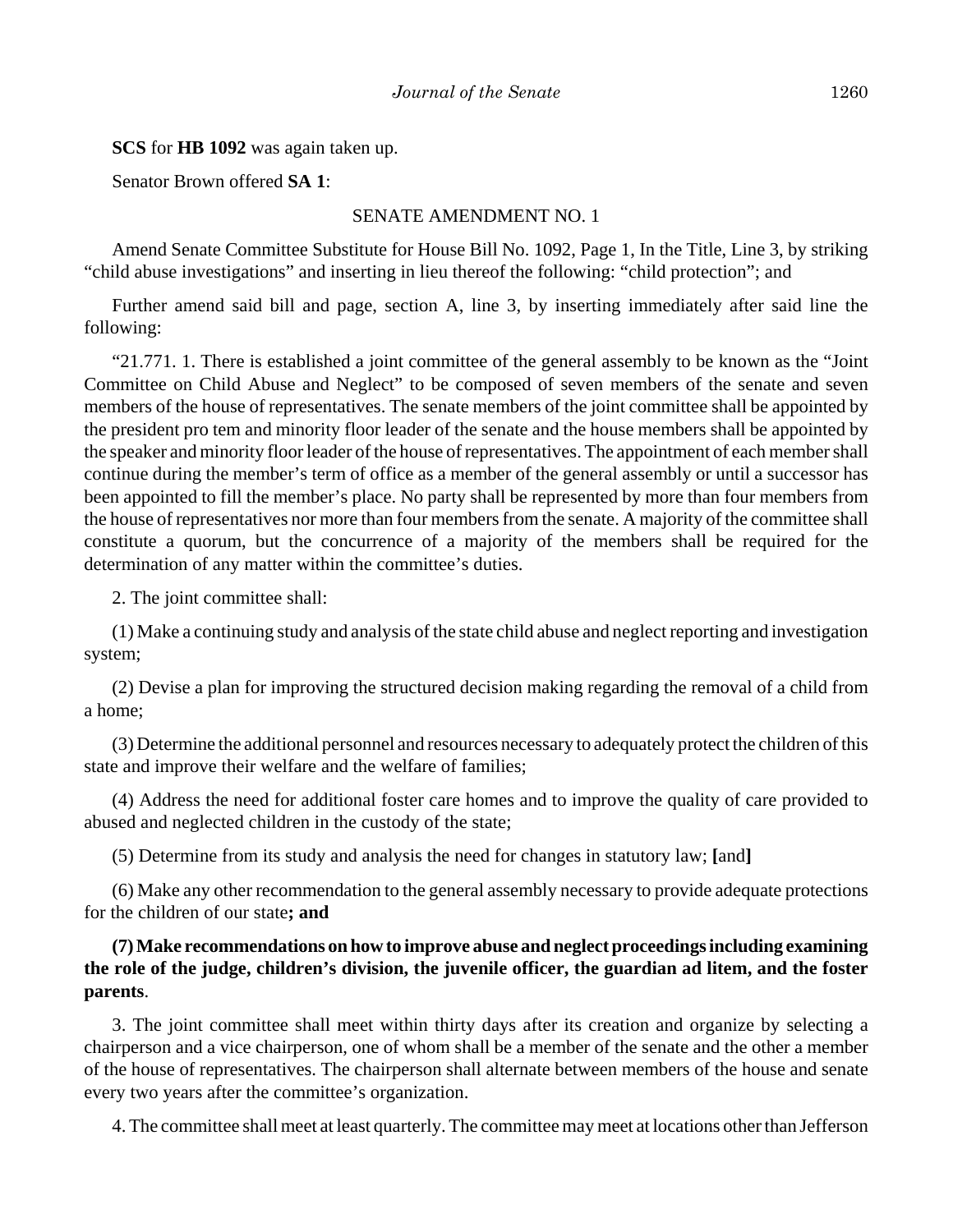City when the committee deems it necessary.

5. The committee shall be staffed by legislative personnel as is deemed necessary to assist the committee in the performance of its duties.

6. The members of the committee shall serve without compensation but shall be entitled to reimbursement for actual and necessary expenses incurred in the performance of their official duties.

7. It shall be the duty of the committee to compile a full report of its activities for submission to the general assembly. The report shall be submitted not later than the fifteenth of January of each year in which the general assembly convenes in regular session and shall include any recommendations which the committee may have for legislative action as well as any recommendations for administrative or procedural changes in the internal management or organization of state or local government agencies and departments. Copies of the report containing such recommendations shall be sent to the appropriate directors of state or local government agencies or departments included in the report.

8. The provisions of this section shall expire on January 15, 2018.

37.710. 1. The office shall have access to the following information:

(1) The names and physical location of all children in protective services, treatment, or other programs under the jurisdiction of the children's division, the department of mental health, and the juvenile court;

(2) All written reports of child abuse and neglect; and

(3) All current records required to be maintained pursuant to chapters 210 and 211.

2. The office shall have the authority:

(1) To communicate privately by any means possible with any child under protective services and anyone working with the child, including the family, relatives, courts, employees of the department of social services and the department of mental health, and other persons or entities providing treatment and services;

(2) To have access, including the right to inspect, copy and subpoena records held by the clerk of the juvenile or family court, juvenile officers, law enforcement agencies, institutions, public or private, and other agencies, or persons with whom a particular child has been either voluntarily or otherwise placed for care, or has received treatment within this state or in another state;

(3) To work in conjunction with juvenile officers and guardians ad litem;

(4) To file any findings or reports of the child advocate regarding the parent or child with the court, and issue recommendations regarding the disposition of an investigation, which may be provided to the court and to the investigating agency;

(5) To file amicus curiae briefs on behalf of the interests of the parent or child**, or to file such pleadings necessary to intervene on behalf of the child at the appropriate judicial level using the resources of the office of the attorney general**;

(6) To initiate meetings with the department of social services, the department of mental health, the juvenile court, and juvenile officers;

(7) To take whatever steps are appropriate to see that persons are made aware of the services of the child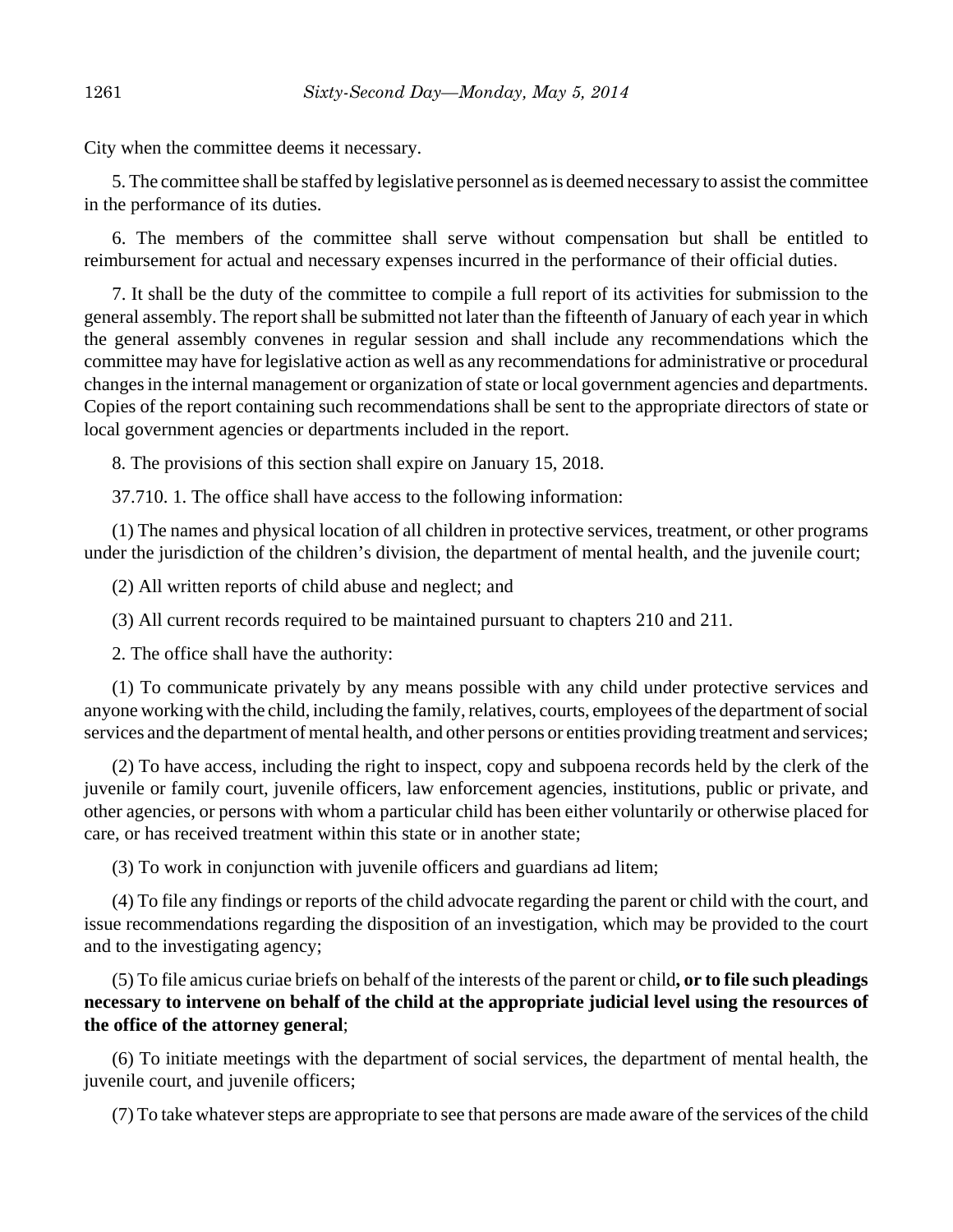advocate's office, its purpose, and how it can be contacted;

(8) To apply for and accept grants, gifts, and bequests of funds from other states, federal, and interstate agencies, and independent authorities, private firms, individuals, and foundations to carry out his or her duties and responsibilities. The funds shall be deposited in a dedicated account established within the office to permit moneys to be expended in accordance with the provisions of the grant or bequest;

(9) Subject to appropriation, to establish as needed local panels on a regional or county basis to adequately and efficiently carry out the functions and duties of the office, and address complaints in a timely manner; and

(10) To mediate between alleged victims of sexual misconduct and school districts or charter schools as provided in subsection 1 of section 160.262.

3. For any information obtained from a state agency or entity under sections 37.700 to 37.730, the office of child advocate shall be subject to the same disclosure restrictions and confidentiality requirements that apply to the state agency or entity providing such information to the office of child advocate. For information obtained directly by the office of child advocate under sections 37.700 to 37.730, the office of child advocate shall be subject to the same disclosure restrictions and confidentiality requirements that apply to the children's division regarding information obtained during a child abuse and neglect investigation resulting in an unsubstantiated report."; and

Further amend said bill, page 11, section 210.152, line 109, by inserting immediately after said line the following:

"210.160. 1. In every case involving an abused or neglected child which results in a judicial proceeding, the judge shall appoint a guardian ad litem to appear for and represent:

(1) A child who is the subject of proceedings pursuant to sections 210.110 to 210.165 **except proceedings under subsection 6 of section 210.152**, sections 210.700 to 210.760, sections 211.442 to 211.487, or sections 453.005 to 453.170, or proceedings to determine custody or visitation rights under sections 452.375 to 452.410; or

(2) A parent who is a minor, or who is a mentally ill person or otherwise incompetent, and whose child is the subject of proceedings under sections 210.110 to 210.165, sections 210.700 to 210.760, sections 211.442 to 211.487, or sections 453.005 to 453.170.

# 2. **The judge, either sua sponte or upon motion of a party, may appoint a guardian ad litem to appear for and represent an abused or neglected child involved in proceedings arising under subsection 6 of section 210.152.**

**[**2.**] 3.** The guardian ad litem shall be provided with all reports relevant to the case made to or by any agency or person, shall have access to all records of such agencies or persons relating to the child or such child's family members or placements of the child, and upon appointment by the court to a case, shall be informed of and have the right to attend any and all family support team meetings involving the child. Employees of the division, officers of the court, and employees of any agency involved shall fully inform the guardian ad litem of all aspects of the case of which they have knowledge or belief.

**[**3.**] 4.** The appointing judge shall require the guardian ad litem to faithfully discharge such guardian ad litem's duties, and upon failure to do so shall discharge such guardian ad litem and appoint another. The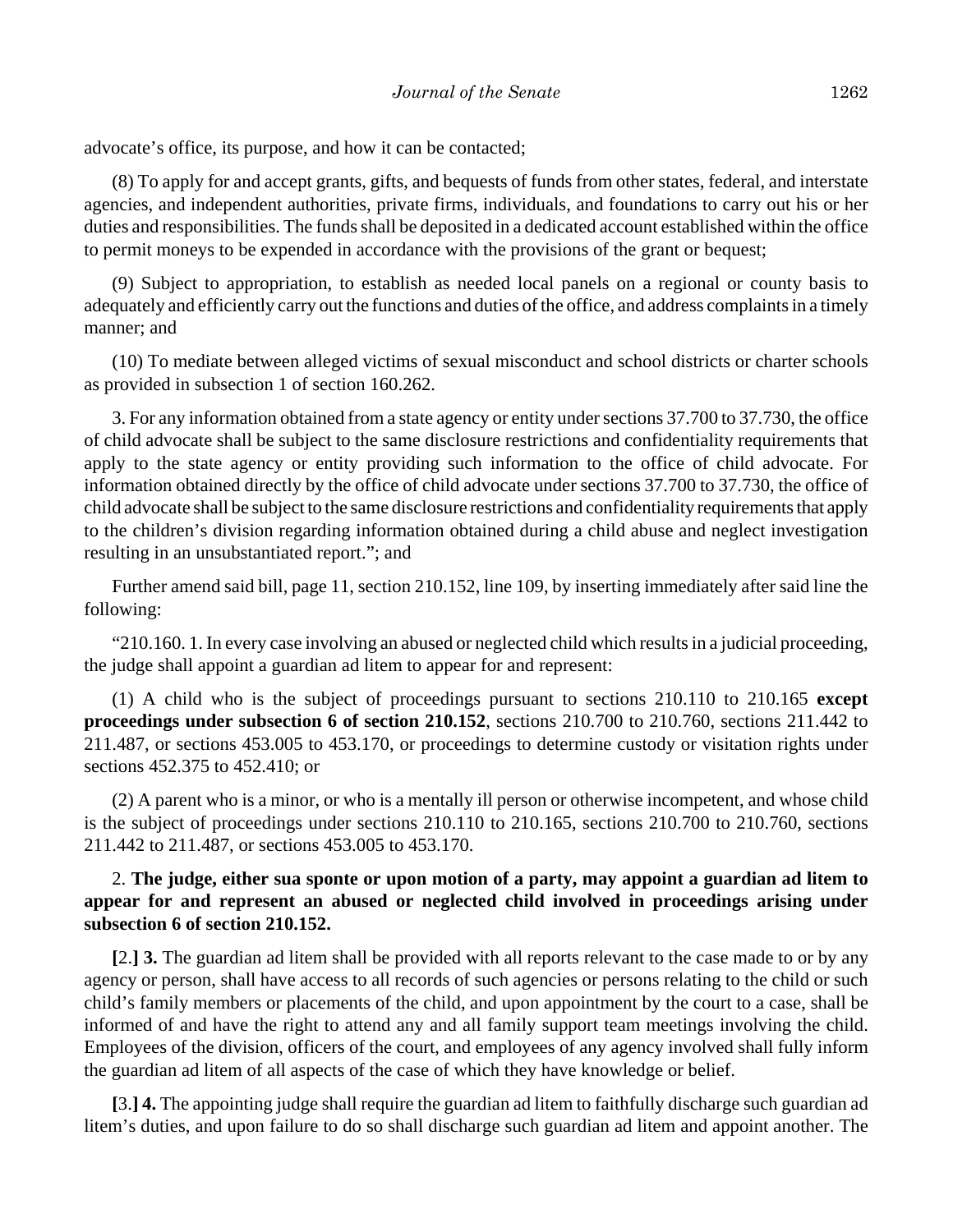appointing judge shall have the authority to examine the general and criminal background of persons appointed as guardians ad litem, including utilization of the family care safety registry and access line pursuant to sections 210.900 to 210.937, to ensure the safety and welfare of the children such persons are appointed to represent. The judge in making appointments pursuant to this section shall give preference to persons who served as guardian ad litem for the child in the earlier proceeding, unless there is a reason on the record for not giving such preference.

**[**4.**] 5.** The guardian ad litem may be awarded a reasonable fee for such services to be set by the court. The court, in its discretion, may award such fees as a judgment to be paid by any party to the proceedings or from public funds. However, no fees as a judgment shall be taxed against a party or parties who have not been found to have abused or neglected a child or children. Such an award of guardian fees shall constitute a final judgment in favor of the guardian ad litem. Such final judgment shall be enforceable against the parties in accordance with chapter 513.

**[**5.**] 6.** The court may designate volunteer advocates, who may or may not be attorneys licensed to practice law, to assist in the performance of the guardian ad litem duties for the court. Nonattorney volunteer advocates shall not provide legal representation. The court shall have the authority to examine the general and criminal background of persons designated as volunteer advocates, including utilization of the family care safety registry and access line pursuant to sections 210.900 to 210.937, to ensure the safety and welfare of the children such persons are designated to represent. The volunteer advocate shall be provided with all reports relevant to the case made to or by any agency or person, shall have access to all records of such agencies or persons relating to the child or such child's family members or placements of the child, and upon designation by the court to a case, shall be informed of and have the right to attend any and all family support team meetings involving the child. Any such designated person shall receive no compensation from public funds. This shall not preclude reimbursement for reasonable expenses.

**[**6.**] 7.** Any person appointed to perform guardian ad litem duties shall have completed a training program in permanency planning and shall advocate for timely court hearings whenever possible to attain permanency for a child as expeditiously as possible to reduce the effects that prolonged foster care may have on a child. A nonattorney volunteer advocate shall have access to a court appointed attorney guardian ad litem should the circumstances of the particular case so require."; and

Further amend said bill, page 14, section 334.950, line 50, by inserting immediately after said line the following:

"431.056. **1.** A minor shall be qualified and competent to contract for housing, employment, purchase of an automobile, receipt of a student loan, admission to high school or postsecondary school, obtaining medical care, establishing a bank account, admission to a shelter for victims of domestic violence, as defined in section 455.200, or a homeless shelter, and receipt of services as a victim of domestic **[**and**] violence or** sexual **[**violence**] abuse**, including but not limited to counseling, court advocacy, financial assistance, and other advocacy services, if:

(1) The minor is sixteen or seventeen years of age; and

(2) The minor is homeless, as defined in subsection 1 of section 167.020, or a victim of domestic violence, as defined in section 455.200, unless the child is under the supervision of the children's division or the jurisdiction of the juvenile court; and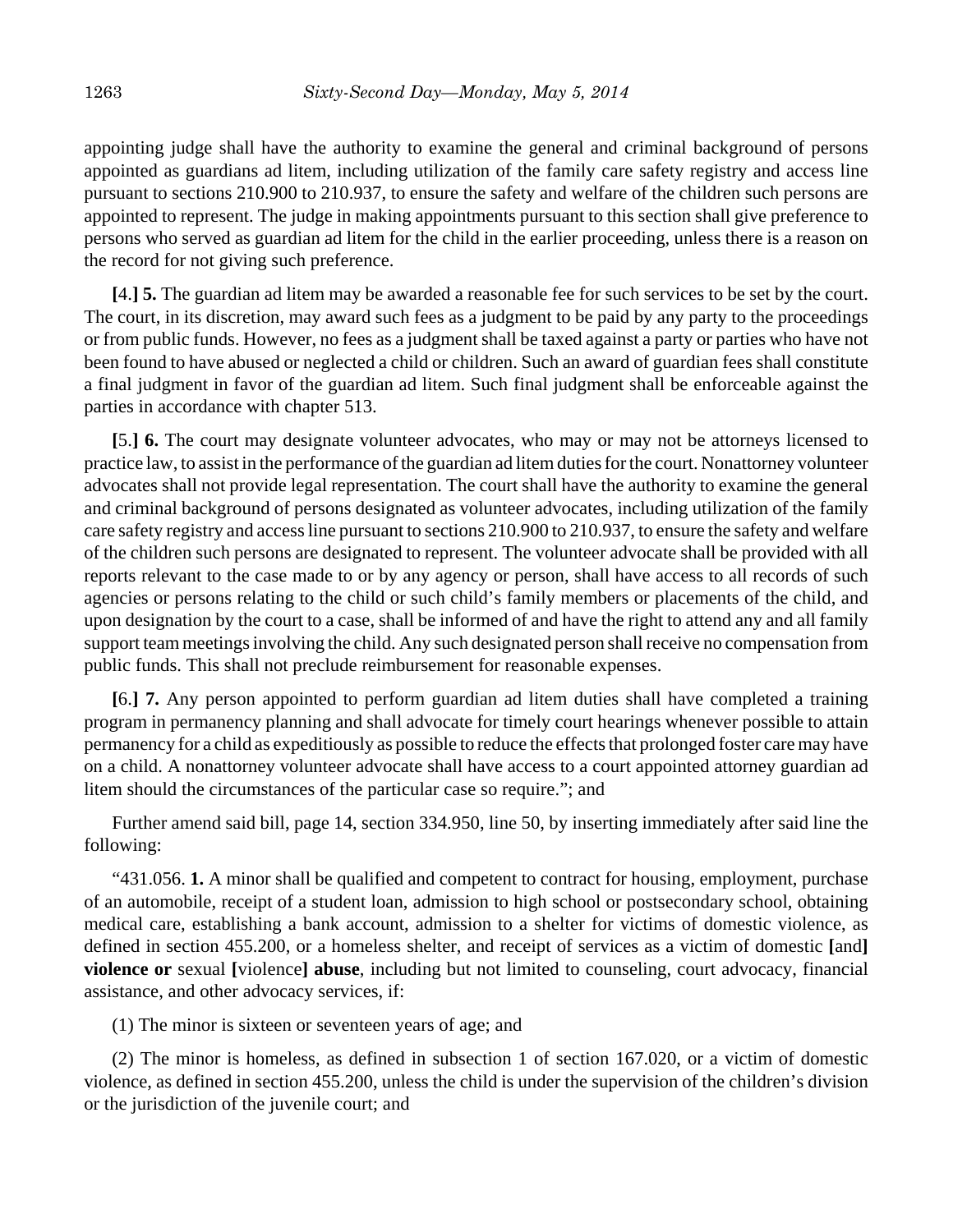(3) The minor is self-supporting, such that the minor is without the physical or financial support of a parent or legal guardian; and

(4) The minor's parent or legal guardian has consented to the minor living independent of the parents' or guardians' control. Consent may be expressed or implied, such that:

(a) Expressed consent is any verbal or written statement made by the parents or guardian of the minor displaying approval or agreement that the minor may live independently of the parent's or guardian's control;

(b) Implied consent is any action made by the parent or guardian of the minor that indicates the parent or guardian is unwilling or unable to adequately care for the minor. Such actions may include, but are not limited to:

a. Barring the minor from the home or otherwise indicating that the minor is not welcome to stay;

b. Refusing to provide any or all financial support for the minor; or

c. Abusing or neglecting the minor, as defined in section 210.110 **or committing an act or acts of domestic violence against the minor, as defined in section 455.010**.

**2. A minor who is sixteen years of age or older and who is in the legal custody of the children's division pursuant to an order of a court of competent jurisdiction shall be qualified and competent to contract for the purchase of automobile insurance with the consent of the children's division or the juvenile court. The minor shall be responsible for paying the costs of the insurance premiums and shall be liable for damages caused by his or her negligent operation of a motor vehicle. No state department, foster parent, or entity providing case management of children on behalf of a department shall be responsible for paying any insurance premiums nor liable for any damages of any kind as a result of the operation of a motor vehicle by the minor.**

**Section 1. A foster parent shall have standing to participate in all court hearings pertaining to a child in their care.**"; and

Further amend the title and enacting clause accordingly.

Senator Brown moved that the above amendment be adopted, which motion prevailed.

Senator Dixon moved that **SCS** for **HB 1092**, as amended, be adopted, which motion prevailed.

On motion of Senator Dixon, **SCS** for **HB 1092**, as amended, was read the 3rd time and passed by the following vote:

| YEAS—Senators |            |        |         |             |        |           |            |  |  |
|---------------|------------|--------|---------|-------------|--------|-----------|------------|--|--|
| <b>Brown</b>  | Cunningham | Curls  | Dempsey | Dixon       | Emery  | Holsman   | Justus     |  |  |
| Keaveny       | Kehoe      | Kraus  | Lager   | Lamping     | LeVota | Libla     | Munzlinger |  |  |
| Nasheed       | Nieves     | Parson | Pearce  | Richard     | Romine | Sater     | Schaaf     |  |  |
| Schaefer      | Schmitt    | Sifton | Silvey  | Wallingford | Walsh  | Wasson—31 |            |  |  |

NAYS—Senators—None

Absent—Senators—None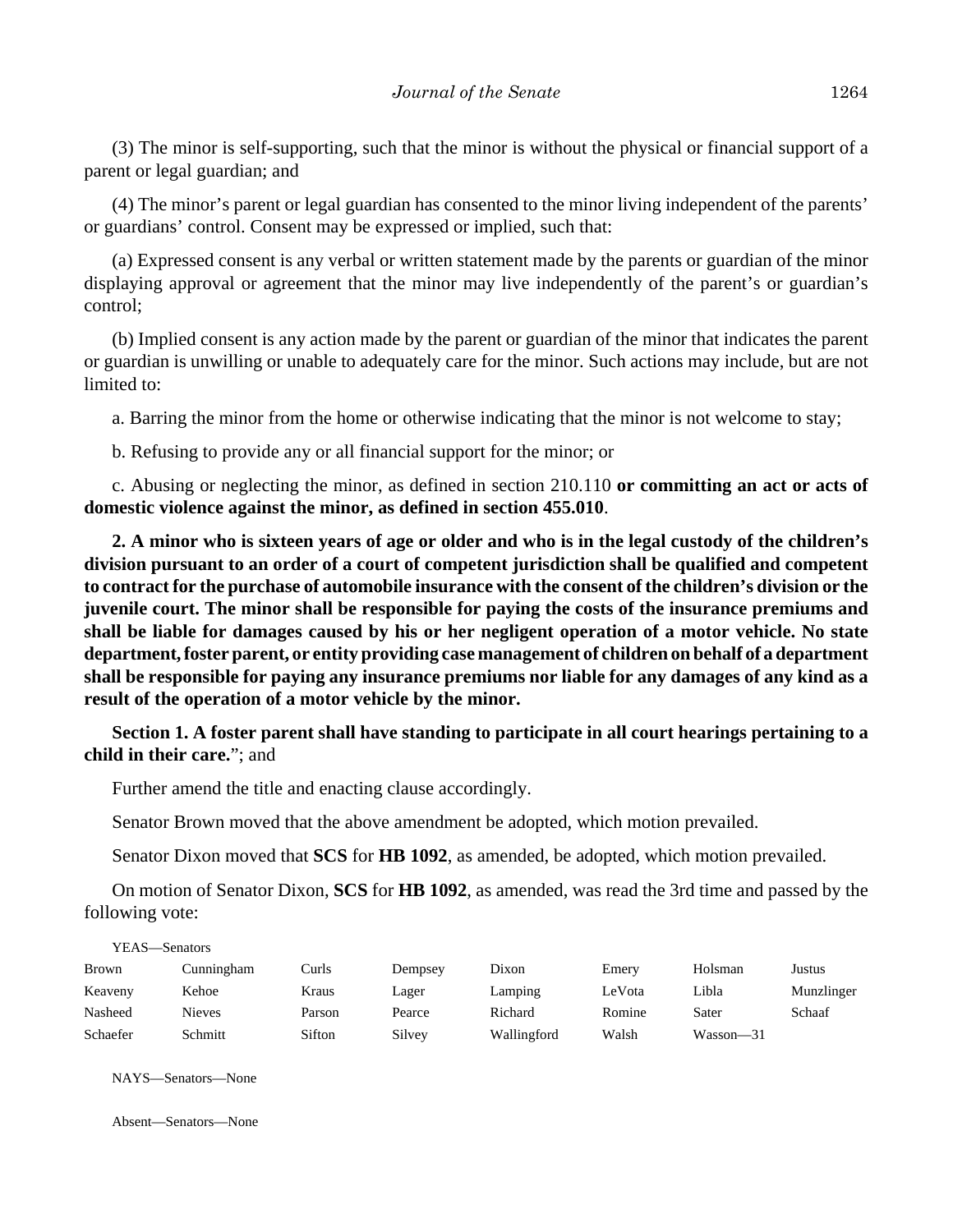Absent with leave—Senator Chappelle-Nadal—1

Vacancies—2

The President declared the bill passed.

On motion of Senator Dixon, title to the bill was agreed to.

Senator Dixon moved that the vote by which the bill passed be reconsidered.

Senator Richard moved that motion lay on the table, which motion prevailed.

**HCS** for **HB 1631**, with **SCS**, entitled:

An Act to amend chapter 643, RSMo, by adding thereto one new section relating to the air conservation commission.

Was called from the Informal Calendar and taken up by Senator Lager.

## **SCS** for **HCS** for **HB 1631**, entitled:

# SENATE COMMITTEE SUBSTITUTE FOR HOUSE COMMITTEE SUBSTITUTE FOR HOUSE BILL NO. 1631

An Act to amend chapter 643, RSMo, by adding thereto one new section relating to the air conservation commission.

Was taken up.

Senator Lager moved that **SCS** for **HCS** for **HB 1631** be adopted.

Senator Holsman offered **SA 1**:

#### SENATE AMENDMENT NO. 1

Amend Senate Committee Substitute for House Committee Substitute for House Bill No. 1631, Page 1, In the Title, Lines 2-3, by striking "the air conservation commission" and inserting in lieu thereof the following: "energy"; and

Further amend said bill and page, section A, line 2, by inserting immediately after said line the following:

"393.1030. 1. The commission shall, in consultation with the department, prescribe by rule a portfolio requirement for all electric utilities to generate or purchase electricity generated from renewable energy resources. Such portfolio requirement shall provide that electricity from renewable energy resources shall constitute the following portions of each electric utility's sales:

(1) No less than two percent for calendar years 2011 through 2013;

(2) No less than five percent for calendar years 2014 through 2017;

(3) No less than ten percent for calendar years 2018 through 2020; and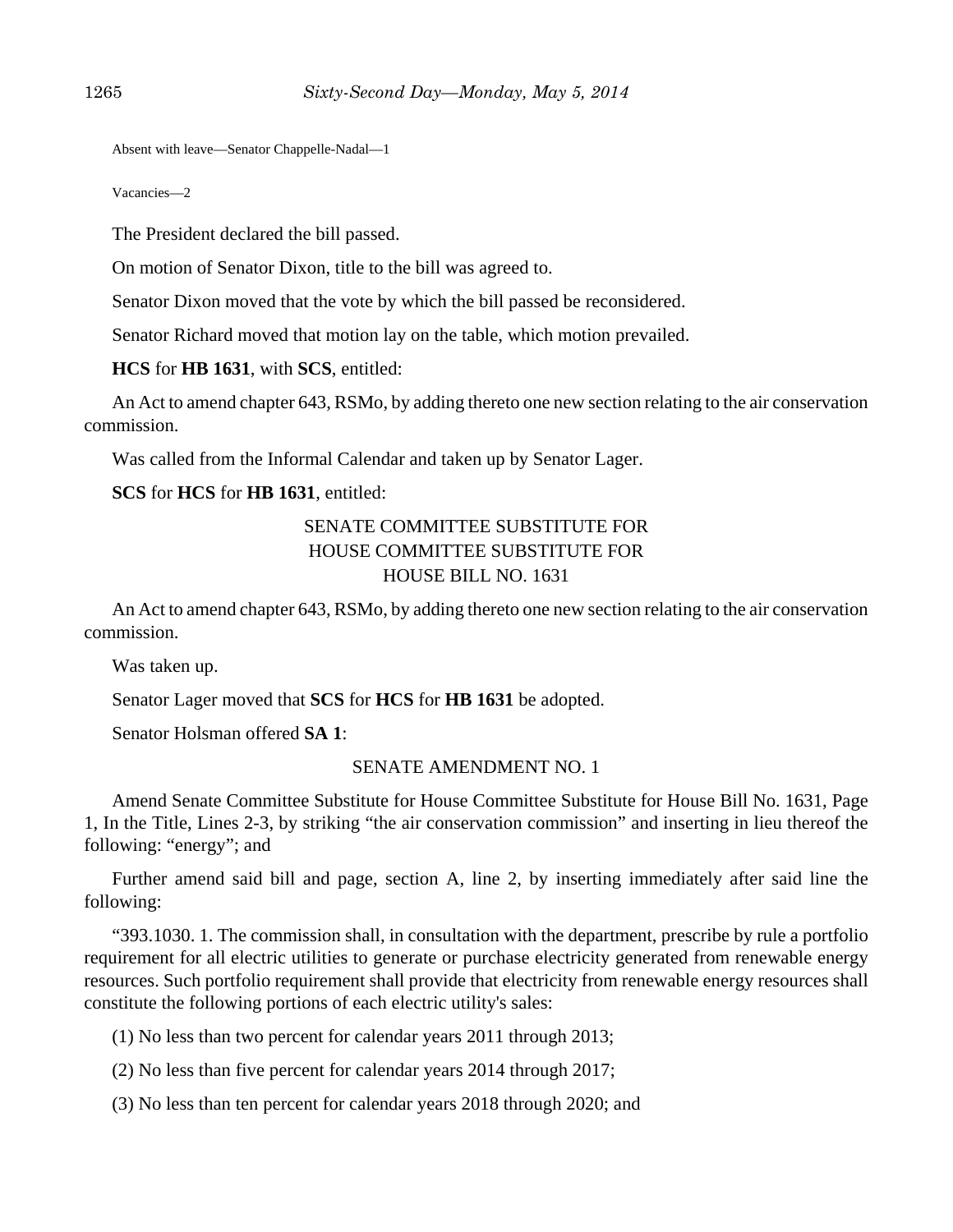(4) No less than fifteen percent in each calendar year beginning in 2021.

At least two percent of each portfolio requirement shall be derived from solar energy. The portfolio requirements shall apply to all power sold to Missouri consumers whether such power is self-generated or purchased from another source in or outside of this state. A utility may comply with the standard in whole or in part by purchasing RECs. Each kilowatt-hour of eligible energy generated in Missouri shall count as 1.25 kilowatt-hours for purposes of compliance.

2. The commission, in consultation with the department and within one year of November 4, 2008, shall select a program for tracking and verifying the trading of renewable energy credits. An unused credit may exist for up to three years from the date of its creation. A credit may be used only once to comply with sections 393.1020 to 393.1030 and may not also be used to satisfy any similar nonfederal requirement. An electric utility may not use a credit derived from a green pricing program. Certificates from net-metered sources shall initially be owned by the customer-generator. The commission, except where the department is specified, shall make whatever rules are necessary to enforce the renewable energy standard. Such rules shall include:

(1) A maximum average retail rate increase of one percent determined by estimating and comparing the electric utility's cost of compliance with least-cost renewable generation and the cost of continuing to generate or purchase electricity from entirely nonrenewable sources, taking into proper account future environmental regulatory risk including the risk of greenhouse gas regulation. Notwithstanding the foregoing, until June 30, 2020, if the maximum average retail rate increase would be less than or equal to one percent if an electric utility's investment in solar-related projects initiated, owned or operated by the electric utility is ignored for purposes of calculating the increase, then additional solar rebates shall be paid and included in rates in an amount up to the amount that would produce a retail rate increase equal to the difference between a one percent retail rate increase and the retail rate increase calculated when ignoring an electric utility's investment in solar-related projects initiated, owned, or operated by the electric utility. Notwithstanding any provision to the contrary in this section, even if the payment of additional solar rebates will produce a maximum average retail rate increase of greater than one percent when an electric utility's investment in solar-related projects initiated, owned or operated by the electric utility are included in the calculation, the additional solar rebate costs shall be included in the prudently incurred costs to be recovered as contemplated by subdivision (4) of this subsection;

(2) Penalties of at least twice the average market value of renewable energy credits for the compliance period for failure to meet the targets of subsection 1 of this section. An electric utility will be excused if it proves to the commission that failure was due to events beyond its reasonable control that could not have been reasonably mitigated, or that the maximum average retail rate increase has been reached. Penalties shall not be recovered from customers. Amounts forfeited under this section shall be remitted to the department to purchase renewable energy credits needed for compliance. Any excess forfeited revenues shall be used by the department's energy center solely for renewable energy and energy efficiency projects;

(3) Provisions for an annual report to be filed by each electric utility in a format sufficient to document its progress in meeting the targets;

(4) Provision for recovery outside the context of a regular rate case of prudently incurred costs and the pass-through of benefits to customers of any savings achieved by an electrical corporation in meeting the requirements of this section.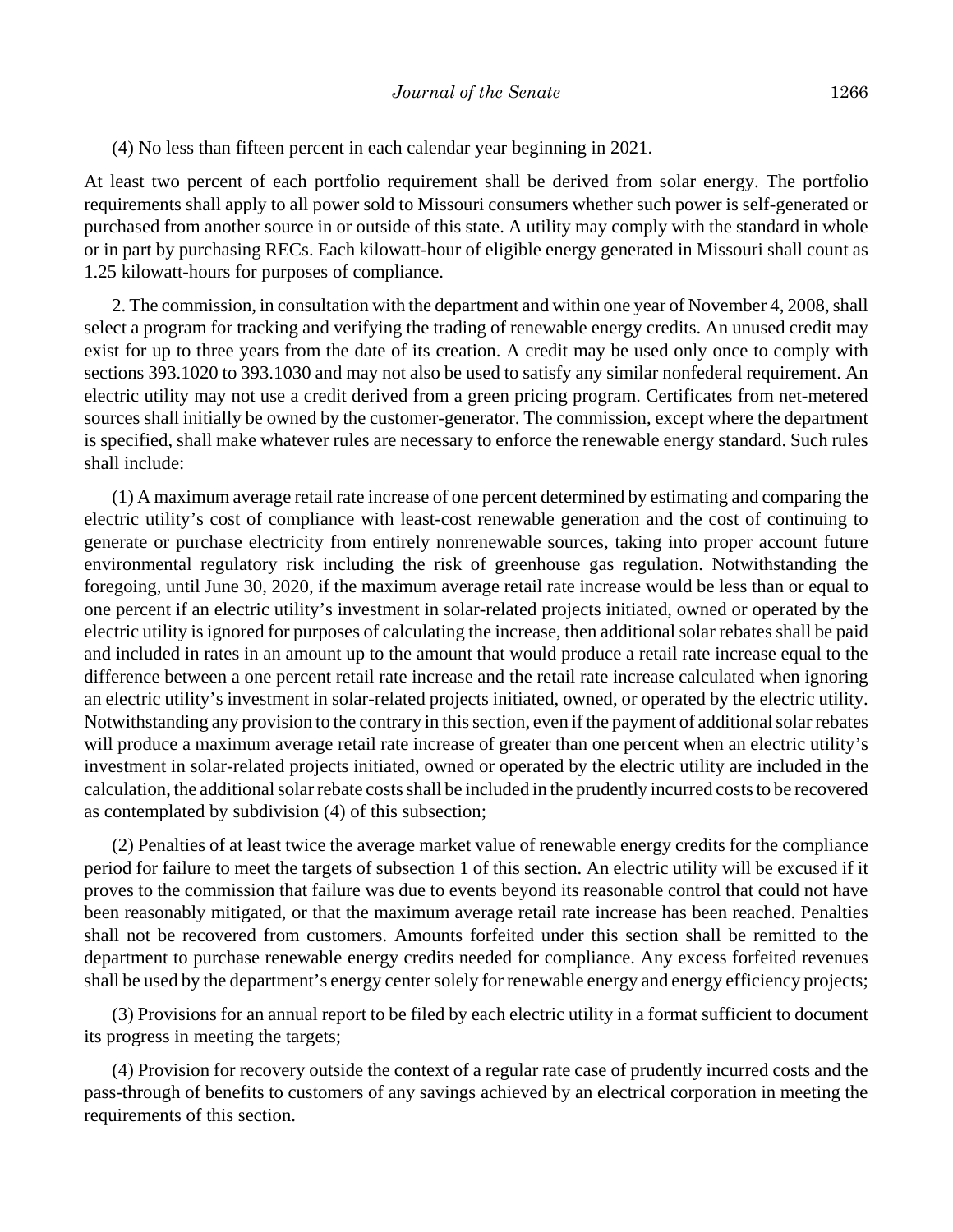3. As provided for in this section, except for those electrical corporations that qualify for an exemption under section 393.1050, each electric utility shall make available to its retail customers a solar rebate for new or expanded solar electric systems sited on customers' premises, up to a maximum of twenty-five kilowatts per system, measured in direct current that were confirmed by the electric utility to have become operational in compliance with the provisions of section 386.890. The solar rebates shall be two dollars per watt for systems becoming operational on or before June 30, 2014; one dollar and fifty cents per watt for systems becoming operational between July 1, 2014, and June 30, 2015; one dollar per watt for systems becoming operational between July 1, 2015, and June 30, 2016; fifty cents per watt for systems becoming operational between July 1, 2016, and June 30, 2017; fifty cents per watt for systems becoming operational between July 1, 2017, and June 30, 2019; twenty-five cents per watt for systems becoming operational between July 1, 2019, and June 30, 2020; and zero cents per watt for systems becoming operational after June 30, 2020. An electric utility may, through its tariffs, require applications for rebates to be submitted up to one hundred eighty-two days prior to the June thirtieth operational date. Nothing in this section shall prevent an electrical corporation from offering rebates after July 1, 2020, through an approved tariff. If the electric utility determines the maximum average retail rate increase provided for in subdivision (1) of subsection 2 of this section will be reached in any calendar year, the electric utility shall be entitled to cease paying rebates to the extent necessary to avoid exceeding the maximum average retail rate increase if the electrical corporation files with the commission to suspend its rebate tariff for the remainder of that calendar year at least sixty days prior to the change taking effect. The filing with the commission to suspend the electrical corporation's rebate tariff shall include the calculation reflecting that the maximum average retail rate increase will be reached and supporting documentation reflecting that the maximum average retail rate increase will be reached. **In determining the maximum average retail rate increase, only the costs associated with electric generation, which has been placed into service directly related to the renewable energy standard compliance, shall be counted toward the maximum average retail rate increase.** The commission shall rule on the suspension filing within sixty days of the date it is filed. If the commission determines that the maximum average retail rate increase will be reached, the commission shall approve the tariff suspension. The electric utility shall continue to process and pay applicable solar rebates until a final commission ruling; however, if the continued payment causes the electric utility to pay rebates that cause it to exceed the maximum average retail rate increase, the expenditures shall be considered prudently incurred costs as contemplated by subdivision (4) of subsection 2 of this section and shall be recoverable as such by the electric utility. As a condition of receiving a rebate, customers shall transfer to the electric utility all right, title, and interest in and to the renewable energy credits associated with the new or expanded solar electric system that qualified the customer for the solar rebate for a period of ten years from the date the electric utility confirmed that the solar electric system was installed and operational.

4. The department shall, in consultation with the commission, establish by rule a certification process for electricity generated from renewable resources and used to fulfill the requirements of subsection 1 of this section. Certification criteria for renewable energy generation shall be determined by factors that include fuel type, technology, and the environmental impacts of the generating facility. Renewable energy facilities shall not cause undue adverse air, water, or land use impacts, including impacts associated with the gathering of generation feedstocks. If any amount of fossil fuel is used with renewable energy resources, only the portion of electrical output attributable to renewable energy resources shall be used to fulfill the portfolio requirements.

5. In carrying out the provisions of this section, the commission and the department shall include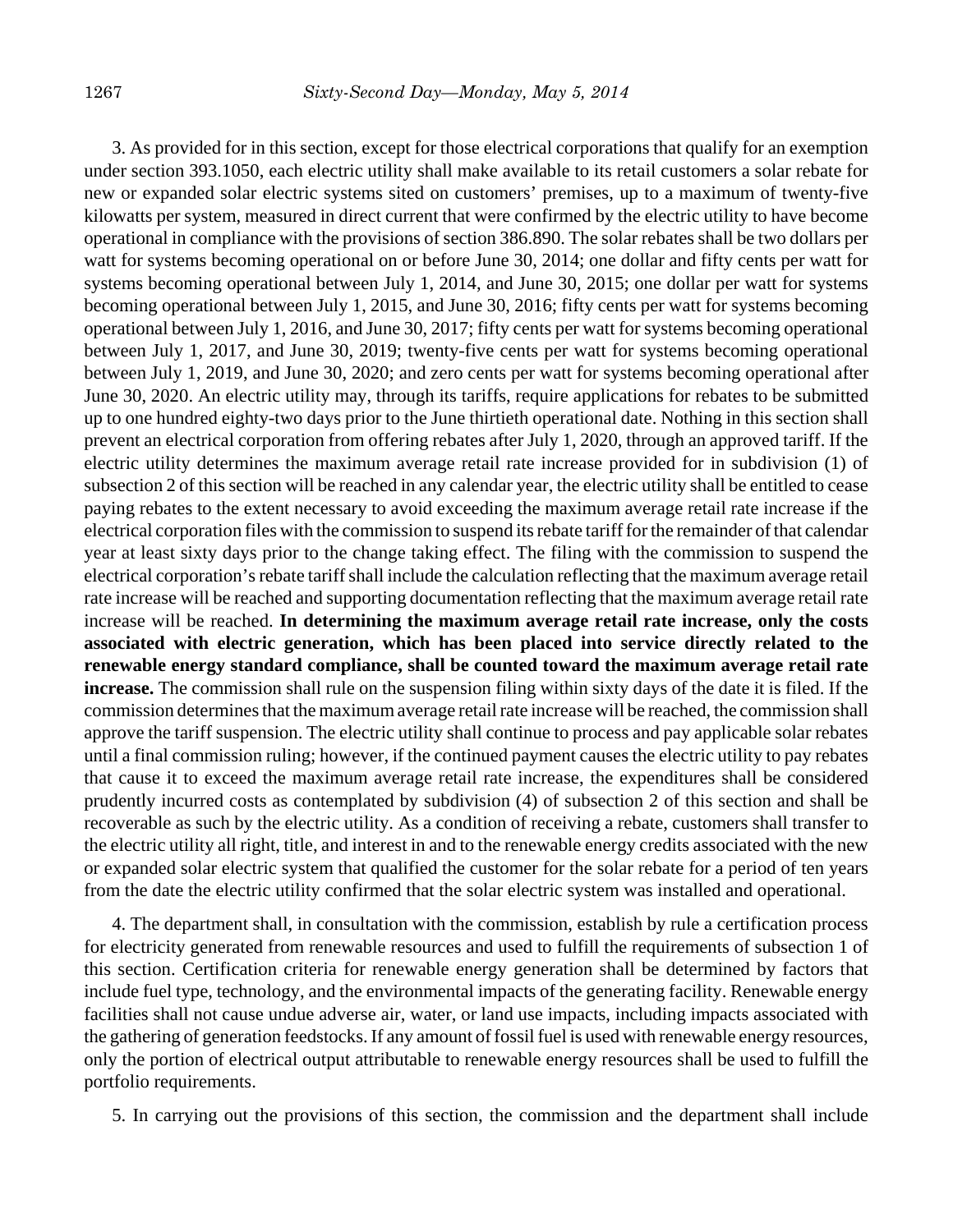methane generated from the anaerobic digestion of farm animal waste and thermal depolymerization or pyrolysis for converting waste material to energy as renewable energy resources for purposes of this section.

6. The commission shall have the authority to promulgate rules for the implementation of this section, but only to the extent such rules are consistent with, and do not delay the implementation of, the provisions of this section. Any rule or portion of a rule, as that term is defined in section 536.010, that is created under the authority delegated in this section shall become effective only if it complies with and is subject to all of the provisions of chapter 536 and, if applicable, section 536.028. This section and chapter 536 are nonseverable and if any of the powers vested with the general assembly pursuant to chapter 536 to review, to delay the effective date, or to disapprove and annul a rule are subsequently held unconstitutional, then the grant of rulemaking authority and any rule proposed or adopted after August 28, 2013, shall be invalid and void."; and

Further amend the title and enacting clause accordingly.

Senator Holsman moved that the above amendment be adopted.

Senator Lager raised the point of order that **SA 1** is out of order in that it goes beyond the scope of the underlying bill.

The point of order was referred to the President Pro Tem who ruled it well taken.

Senator Nieves assumed the Chair.

Senator Lager moved that **SCS** for **HCS** for **HB 1631** be adopted, which motion prevailed.

On motion of Senator Lager, **SCS** for **HCS** for **HB 1631** was read the 3rd time and passed by the following vote:

| YEAS—Senators |            |          |            |               |             |               |         |
|---------------|------------|----------|------------|---------------|-------------|---------------|---------|
| <b>Brown</b>  | Cunningham | Dempsey  | Dixon      | Emery         | Kehoe       | Kraus         | Lager   |
| Lamping       | LeVota     | Libla    | Munzlinger | <b>Nieves</b> | Parson      | Pearce        | Richard |
| Romine        | Schaaf     | Schaefer | Schmitt    | Silvey        | Wallingford | $Wasson - 23$ |         |
|               |            |          |            |               |             |               |         |
| NAYS-Senators |            |          |            |               |             |               |         |
| Curls         | Holsman    | Justus   | Keaveny    | Nasheed       | Sifton      | Walsh-7       |         |
|               |            |          |            |               |             |               |         |

```
Absent—Senator Sater—1
```
Absent with leave—Senator Chappelle-Nadal—1

Vacancies—2

The President declared the bill passed.

On motion of Senator Lager, title to the bill was agreed to.

Senator Lager moved that the vote by which the bill passed be reconsidered.

Senator Richard moved that motion lay on the table, which motion prevailed.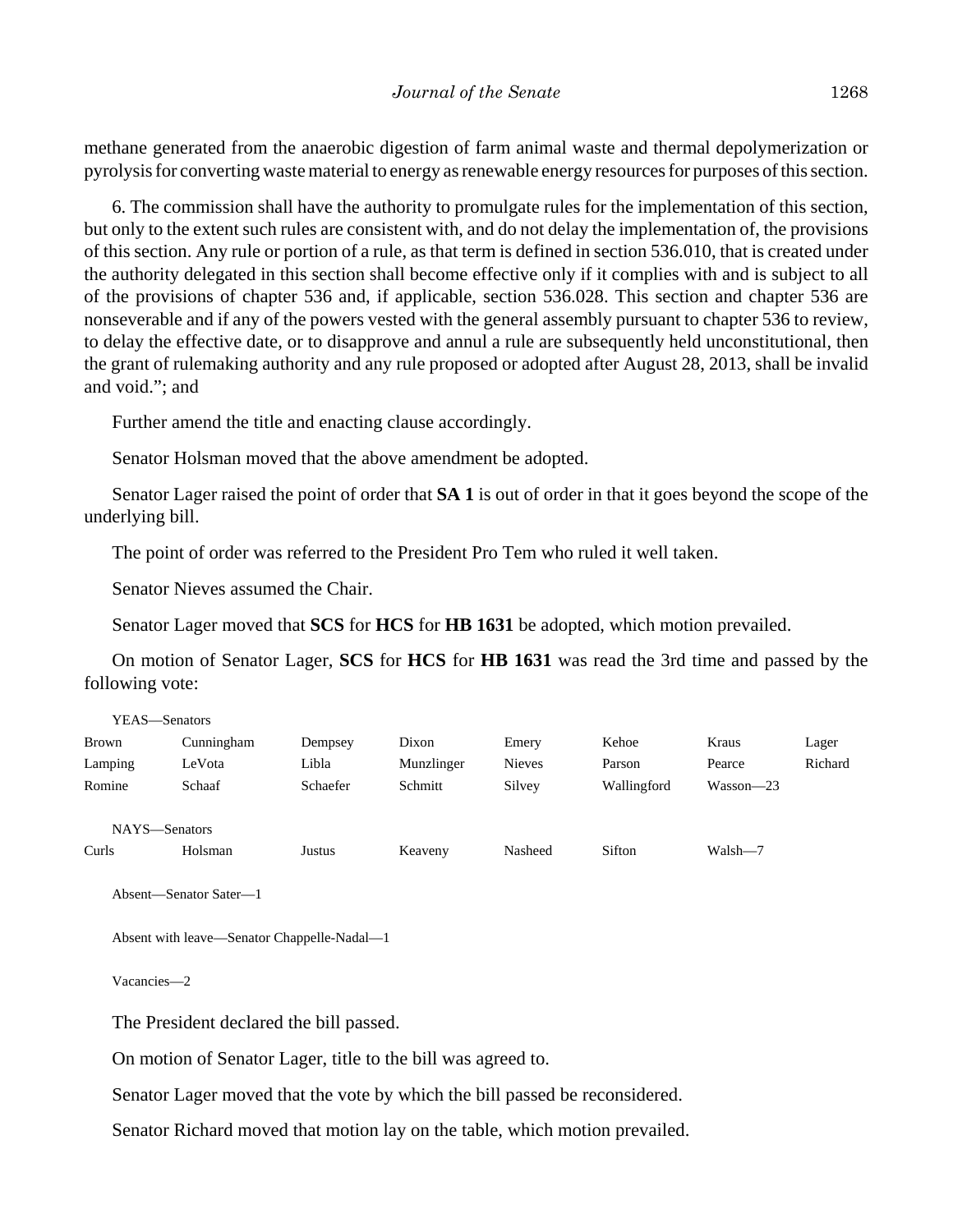## **PRIVILEGED MOTIONS**

Senator Schaefer moved that the Senate conferees on **SS** for **SCS** for **HCS** for **HB 2011** be allowed to exceed the differences in Section 11.440, which motion prevailed.

## **HOUSE BILLS ON THIRD READING**

**HB 1190**, introduced by Representative Kelley (127), et al, with **SCS**, entitled:

An Act to repeal section 304.180, RSMo, and to enact in lieu thereof one new section relating to emergency utility response permits.

Was called from the Informal Calendar and taken up by Senator Kehoe.

**SCS** for **HB 1190**, entitled:

# SENATE COMMITTEE SUBSTITUTE FOR HOUSE BILL NO. 1190

An Act to repeal sections 143.041, 143.071, 143.191, 144.610, 285.230, 285.232, 285.233, 285.234, and 304.180, RSMo, and to enact in lieu thereof thirteen new sections relating to facilitating rapid response to disasters, with an existing penalty provision.

Was taken up.

YEAS—Senators

Senator Kehoe moved that **SCS** for **HB 1190** be adopted.

Senator Kehoe offered **SA 1**:

#### SENATE AMENDMENT NO. 1

Amend Senate Committee Substitute for House Bill No. 1190, Page 7, Section 190.285, Line 28, by inserting after all of said line the following:

"**190.286. The provisions of sections 190.270 to 190.285 shall not grant exemptions authorized by the facilitating business rapid response to state declared disasters act to any out of state business performing work pursuant to a request for bid or request for proposal by a state agency or political subdivision.**"; and

Further amend the title and enacting clause accordingly.

Senator Kehoe moved that the above amendment be adopted, which motion prevailed.

Senator Kehoe moved that **SCS** for **HB 1190**, as amended, be adopted, which motion prevailed.

On motion of Senator Kehoe, **SCS** for **HB 1190**, as amended, was read the 3rd time and passed by the following vote:

| <b>Brown</b> | Cunningham | Curls  | Dempsey | Dixon       | Emery  | Holsman   | Justus     |
|--------------|------------|--------|---------|-------------|--------|-----------|------------|
| Keaveny      | Kehoe      | Kraus  | Lager   | Lamping     | LeVota | Libla     | Munzlinger |
| Nasheed      | Nieves     | Parson | Pearce  | Richard     | Romine | Sater     | Schaaf     |
| Schaefer     | Schmitt    | Sifton | Silvey  | Wallingford | Walsh  | Wasson—31 |            |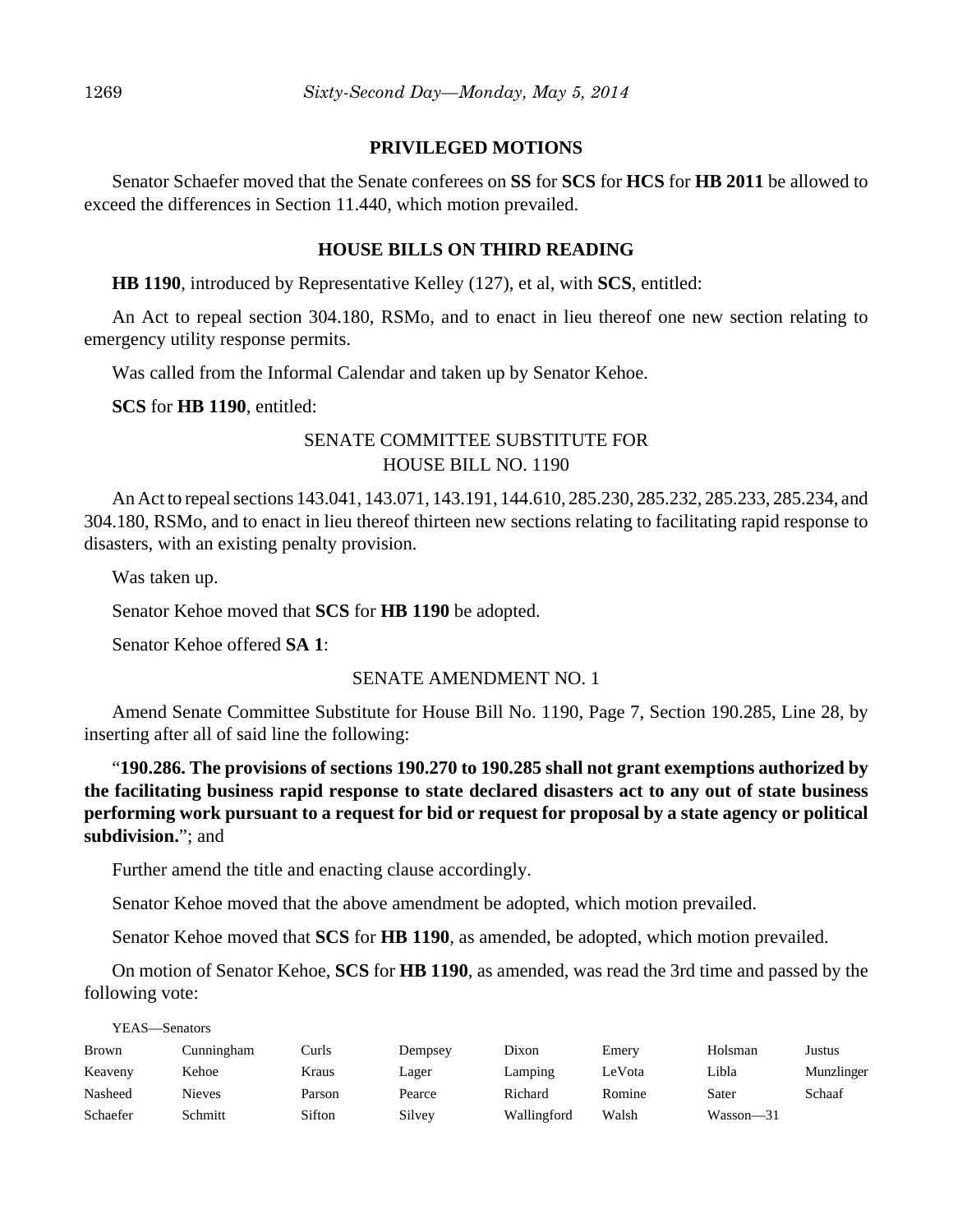NAYS—Senators—None

Absent—Senators—None

```
Absent with leave—Senator Chappelle-Nadal—1
```
Vacancies—2

The President declared the bill passed.

On motion of Senator Kehoe, title to the bill was agreed to.

Senator Kehoe moved that the vote by which the bill passed be reconsidered.

Senator Richard moved that motion lay on the table, which motion prevailed.

#### **HCS** for **HRB 1299**, with **SCS**, entitled:

An Act to repeal sections 3.070, 8.700, 8.110, 8.115, 8.180, 8.200, 8.260, 8.310, 8.315, 8.316, 8.320, 8.325, 8.330, 8.340, 8.350, 8.360, 8.800, 8.830, 8.843, 33.710, 33.750, 33.752, 33.753, 33.756, 34.031, 36.030, 37.005, 37.010, 37.020, 37.110, 43.251, 64.090, 89.020, 135.326, 135.335, 135.339, 143.782, 143.790, 143.1002, 160.700, 160.545, 161.418, 161.424, 167.034, 167.122, 167.123, 169.520, 172.875, 181.110, 186.019, 189.095, 191.737, 191.850, 191.853, 191.855, 191.857, 191.858, 191.859, 191.861, 191.863, 191.865, 191.867, 192.601, 192.935, 193.075, 193.215, 196.1103, 197.312, 197.318, 197.367, 198.018, 198.026, 198.029, 198.077, 198.080, 198.087, 198.090, 198.189, 198.421, 198.428, 198.510, 198.515, 199.025, 205.960, 205.961, 205.962, 205.964, 205.965, 207.010, 207.020, 207.030, 207.070, 207.080, 208.015, 208.030, 208.041, 208.042, 208.047, 208.050, 208.060, 208.070, 208.072, 208.075, 208.080, 208.100, 208.120, 208.125, 208.130, 208.145, 208.150, 208.152, 208.154, 208.156, 208.157, 208.164, 208.165, 208.168, 208.175, 208.176, 208.180, 208.182, 208.190, 208.204, 208.210, 208.217, 208.225, 208.300, 208.325, 208.337, 208.345, 208.400, 208.405, 208.471, 208.477, 208.533, 208.606, 208.609, 208.621, 208.636, 208.780, 209.010, 209.020, 209.030, 209.050, 209.060, 209.070, 209.080, 209.090, 209.100, 209.110, 209.240, 209.251, 210.001, 210.115, 210.165, 210.166, 210.167, 210.192, 210.196, 210.254, 210.481, 210.536, 210.537, 210.543, 210.545, 210.551, 210.560, 210.720, 210.829, 210.830, 210.834, 210.843, 210.846, 210.870, 210.900, 210.950, 211.081, 211.180, 211.183, 211.455, 211.477, 217.575, 226.008, 226.805, 251.100, 251.240, 253.320, 261.010, 285.300, 288.220, 288.270, 301.020, 302.133, 302.134, 302.135, 302.137, 302.171, 302.178, 311.650, 313.210, 320.260, 324.032, 334.125, 338.314, 361.010, 376.819, 452.345, 452.346, 452.347, 452.350, 452.370, 452.416, 453.005, 453.014, 453.015, 453.026, 453.065, 453.070, 453.074, 453.077, 453.102, 453.110, 453.400, 454.400, 454.403, 454.405, 454.408, 454.415, 454.420, 454.425, 454.430, 454.432, 454.433, 454.435, 454.440, 454.445, 454.450, 454.455, 454.460, 454.465, 454.472, 454.478, 454.490, 454.495, 454.496, 454.500, 454.505, 454.513, 454.530, 454.531, 454.565, 454.600, 454.700, 454.853, 454.902, 454.1000, 454.1003, 454.1023, 454.1027, 454.1029, 483.163, 487.080, 487.150, 513.430, 516.350, 577.608, 590.040, 595.030, 595.036, 595.037, 595.060, 610.029, 610.120, 620.010, 620.483, 620.490, 620.556, 620.558, 620.560, 620.562, 620.566, 620.570, 620.572, 620.1100, 620.1580, 630.097, 632.070, 650.005, 660.010, 660.050, 660.053, 660.054, 660.055, 660.057, 660.058, 660.060, 660.062, 660.067, 660.069, 660.070, 660.075, 660.130, 660.225, 660.250, 660.255, 660.260, 660.261, 660.263, 660.265, 660.270, 660.275, 660.280, 660.285, 660.290, 660.295, 660.300, 660.305, 660.310, 660.315, 660.317, 660.320, 660.321, 660.400, 660.403, 660.405, 660.407, 660.409, 660.411, 660.414, 660.416, 660.418, 660.420, 660.523, 660.525,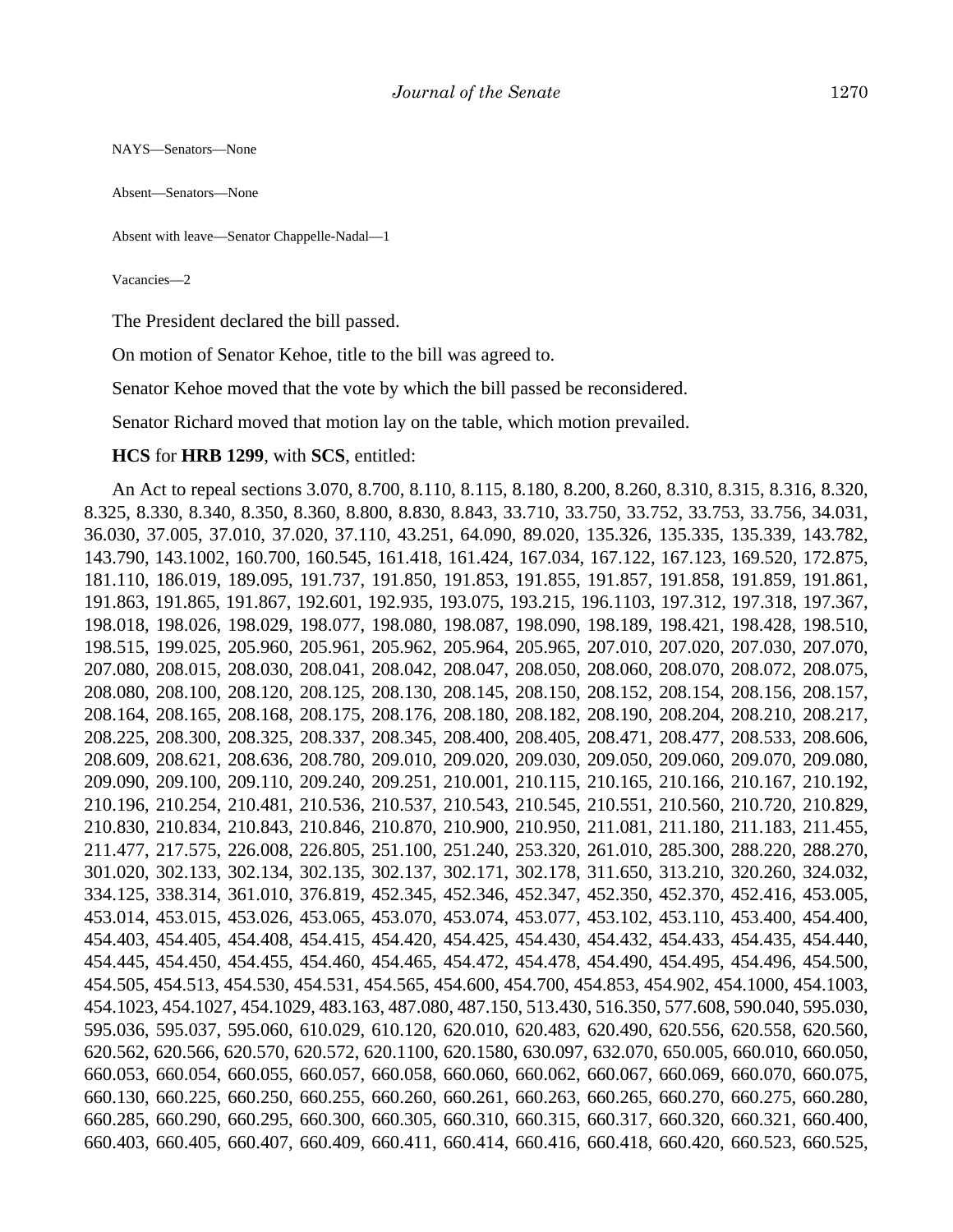660.526, 660.600, 660.603, 660.605, 660.608, 660.620, 660.690, and 701.336, RSMo, and to enact in lieu thereof three hundred forty new sections for the sole purpose of codifying previous executive branch reorganizations, with penalty provisions.

Was called from the Informal Calendar and taken up by Senator Lager.

## **SCS** for **HCS** for **HRB 1299**, entitled:

# SENATE COMMITTEE SUBSTITUTE FOR HOUSE COMMITTEE SUBSTITUTE FOR HOUSE REVISION BILL NO. 1299

An Act to repeal sections 3.070, 8.700, 8.110, 8.115, 8.180, 8.200, 8.260, 8.310, 8.315, 8.316, 8.320, 8.325, 8.330, 8.340, 8.350, 8.360, 8.800, 8.830, 8.843, 33.710, 33.750, 33.752, 33.753, 33.756, 34.031, 36.030, 37.005, 37.010, 37.020, 37.110, 43.251, 64.090, 89.020, 135.326, 135.335, 135.339, 143.782, 143.790, 143.1002, 160.545, 160.700, 161.418, 161.424, 167.034, 167.122, 167.123, 169.520, 172.875, 181.110, 186.019, 189.095, 191.737, 191.850, 191.853, 191.855, 191.857, 191.858, 191.859, 191.861, 191.863, 191.865, 191.867, 192.601, 192.935, 193.075, 193.215, 196.1103, 197.312, 197.318, 197.367, 198.018, 198.026, 198.029, 198.077, 198.080, 198.087, 198.090, 198.189, 198.421, 198.428, 198.510, 198.515, 199.025, 205.960, 205.961, 205.962, 205.964, 205.965, 207.010, 207.020, 207.030, 207.070, 207.080, 208.015, 208.030, 208.041, 208.042, 208.047, 208.050, 208.060, 208.070, 208.072, 208.075, 208.080, 208.100, 208.120, 208.125, 208.130, 208.145, 208.150, 208.152, 208.154, 208.157, 208.168, 208.175, 208.176, 208.180, 208.182, 208.190, 208.204, 208.210, 208.217, 208.225, 208.300, 208.325, 208.337, 208.345, 208.400, 208.405, 208.471, 208.477, 208.533, 208.606, 208.609, 208.621, 208.636, 208.780, 209.010, 209.020, 209.030, 209.050, 209.060, 209.070, 209.080, 209.090, 209.100, 209.110, 209.240, 209.251, 210.001, 210.115, 210.165, 210.166, 210.167, 210.192, 210.196, 210.254, 210.481, 210.536, 210.537, 210.543, 210.545, 210.551, 210.560, 210.720, 210.829, 210.830, 210.834, 210.843, 210.846, 210.870, 210.900, 210.950, 211.081, 211.180, 211.183, 211.455, 211.477, 217.575, 226.008, 226.805, 251.100, 251.240, 253.320, 261.010, 285.300, 288.220, 288.270, 301.020, 302.133, 302.134, 302.135, 302.137, 302.171, 302.178, 311.650, 313.210, 320.260, 324.032, 334.125, 338.314, 361.010, 376.819, 452.345, 452.346, 452.347, 452.350, 452.370, 452.416, 453.005, 453.014, 453.015, 453.026, 453.065, 453.070, 453.074, 453.077, 453.102, 453.110, 453.400, 454.400, 454.403, 454.405, 454.408, 454.415, 454.420, 454.425, 454.430, 454.432, 454.433, 454.435, 454.440, 454.445, 454.450, 454.455, 454.460, 454.465, 454.472, 454.478, 454.490, 454.495, 454.496, 454.500, 454.505, 454.513, 454.530, 454.531, 454.565, 454.600, 454.700, 454.853, 454.902, 454.1000, 454.1003, 454.1023, 454.1027, 454.1029, 483.163, 487.080, 487.150, 513.430, 516.350, 577.608, 590.040, 595.030, 595.036, 595.037, 595.060, 610.029, 610.120, 620.010, 620.483, 620.490, 620.556, 620.558, 620.560, 620.562, 620.566, 620.570, 620.572, 620.1100, 620.1580, 630.097, 632.070, 650.005, 660.010, 660.050, 660.053, 660.054, 660.055, 660.057, 660.058, 660.060, 660.062, 660.067, 660.069, 660.070, 660.075, 660.130, 660.225, 660.250, 660.255, 660.260, 660.261, 660.263, 660.265, 660.270, 660.275, 660.280, 660.285, 660.290, 660.295, 660.300, 660.305, 660.310, 660.315, 660.317, 660.320, 660.321, 660.400, 660.403, 660.405, 660.407, 660.409, 660.411, 660.414, 660.416, 660.418, 660.420, 660.523, 660.525, 660.526, 660.600, 660.603, 660.605, 660.608, 660.620, 660.690, and 701.336, RSMo, and to enact in lieu thereof three hundred thirty-seven new sections for the sole purpose of codifying previous executive branch reorganizations, with penalty provisions.

Was taken up.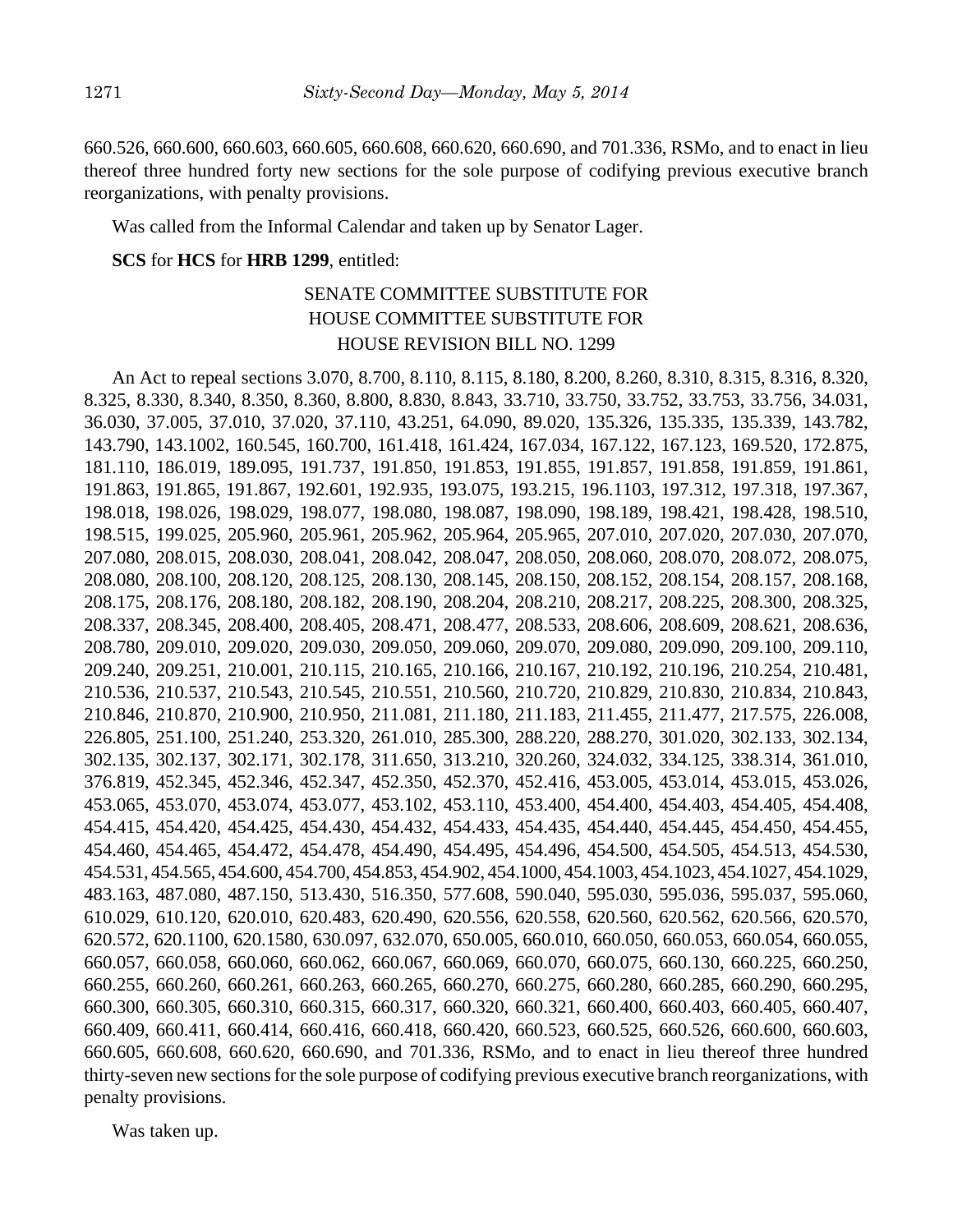Senator Lager moved that **SCS** for **HCS** for **HRB 1299** be adopted, which motion prevailed.

On motion of Senator Lager, **SCS** for **HCS** for **HRB 1299** was read the 3rd time and passed by the following vote:

| YEAS—Senators |               |        |         |             |        |               |            |  |  |
|---------------|---------------|--------|---------|-------------|--------|---------------|------------|--|--|
| <b>Brown</b>  | Cunningham    | Curls  | Dempsey | Dixon       | Emery  | Holsman       | Justus     |  |  |
| Keaveny       | Kehoe         | Kraus  | Lager   | Lamping     | LeVota | Libla         | Munzlinger |  |  |
| Nasheed       | <b>Nieves</b> | Parson | Pearce  | Richard     | Romine | Sater         | Schaaf     |  |  |
| Schaefer      | Schmitt       | Sifton | Silvey  | Wallingford | Walsh  | $Wasson - 31$ |            |  |  |

NAYS—Senators—None

Absent—Senators—None

Absent with leave—Senator Chappelle-Nadal—1

Vacancies—2

The President declared the bill passed.

On motion of Senator Lager, title to the bill was agreed to.

Senator Lager moved that the vote by which the bill passed be reconsidered.

Senator Richard moved that motion lay on the table, which motion prevailed.

**HB 1791**, introduced by Representative Fitzwater, et al, with **SCS**, entitled:

An Act to authorize the conveyance of certain state properties.

Was called from the Informal Calendar and taken up by Senator Romine.

**SCS** for **HB 1791**, entitled:

# SENATE COMMITTEE SUBSTITUTE FOR HOUSE BILL NO. 1791

An Act to authorize the governor to convey property owned by the state.

Was taken up.

Senator Romine moved that **SCS** for **HB 1791** be adopted.

Senator Schaaf offered **SA 1**:

#### SENATE AMENDMENT NO. 1

Amend Senate Committee Substitute for House Bill No. 1791, Page 17, Section 18, Line 31, by inserting after all of said line the following:

"**Section 19. 1. The governor is hereby authorized and empowered to sell, transfer, grant, convey, remise, release and forever quitclaim all interest of the state of Missouri in property located the City of St. Joseph, Buchanan County, Missouri, described as follows:**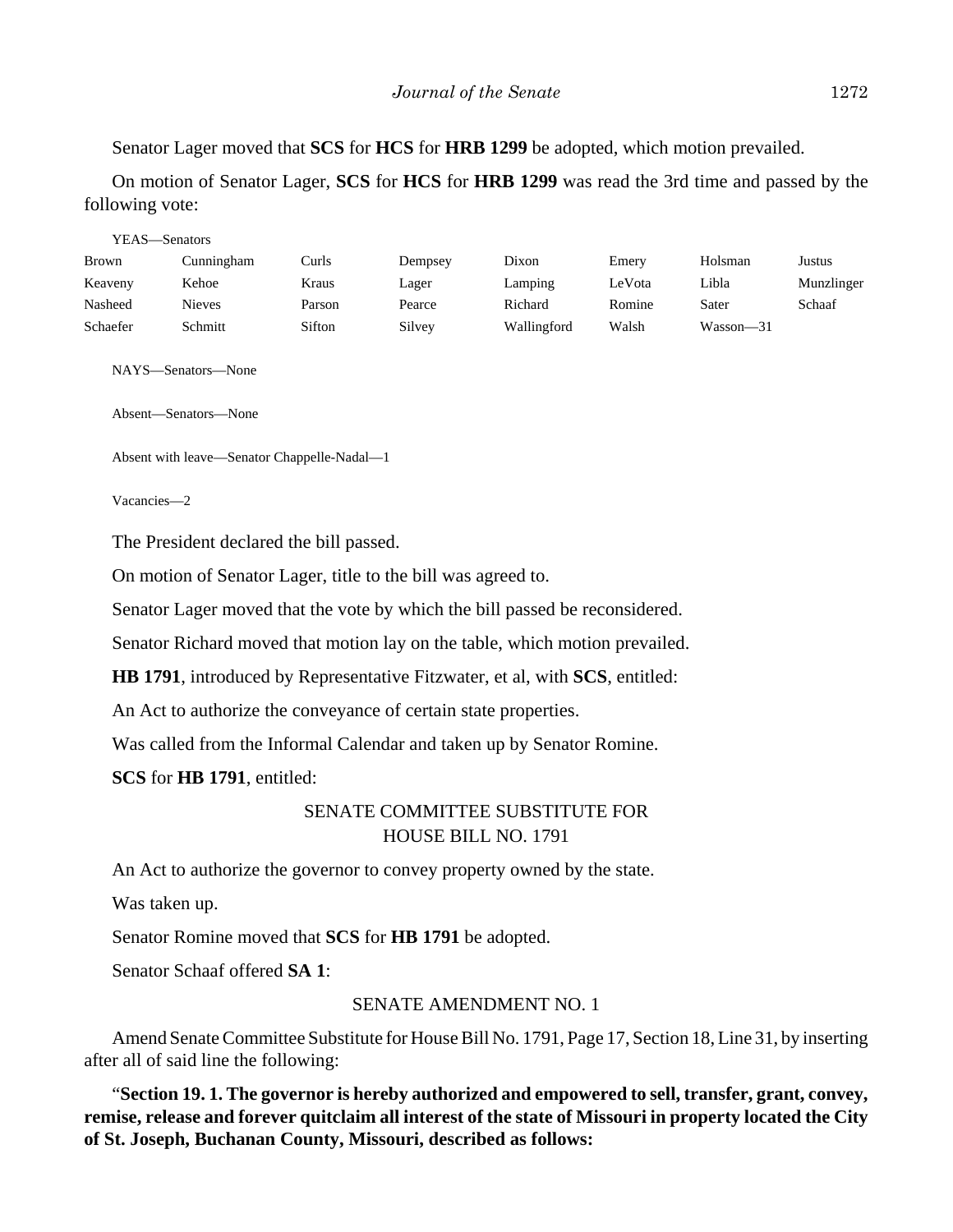#### **Tract 1**

**That part of the northwest quarter of section thirty-four (34), Township fifty-eight (58) north, range thirty-five (35) west, described as follows: Beginning at a point three hundred sixty-six and nine hundredths (366.9) feet north of the center of said Section thirty-four (34), thence north one hundred forty-and seventy-one hundredths (140.71) feet, thence west twenty-six and seventeen hundredths (26.17) feet, thence southeasterly on a curve to the left having a radius of one thousand nine hundred fifty-five and eight hundredths (1955.08) feet, one hundred forty-three and forty-four hundredths (143.44) feet to the point of beginning and containing forty-three thousandths (0.043) of an acre.**

**Also beginning at a point six hundred eighty-five and sixty-one hundredths (685.61) feet north of the center of said Section thirty-four (34), thence north three hundred twenty and twenty-eight hundredths (320.28) feet to present right of way line of State highway Route 4, thence southwesterly along said right of way line one hundred eighty and one hundred sixty-two thousandths (180.162) feet, thence east fifty-seven and fifty-nine hundredths (57.59) feet, thence south fifty-three and eight hundredths (53.08) feet, thence southerly to the left on a curve having a radius of one thousand nine hundred fifty and eight hundredths (1950.08) feet, one hundred nineteen and eight-five hundredths (119.85) feet to a point thirty-nine and twenty-seven hundredths (39.27) west of point of beginning, thence east thirty-nine and twenty-seven hundredths (39.27) feet to point of beginning and containing three hundred twenty-four thousandths (0.324) of an acre.**

#### **Tract 2**

**That part of the northwest quarter of Section thirty-four (34), Township fiftyeight (58) north, Range thirty-five (35) west, more particularly described as**

**Tract #1, being bounded by a line beginning at a point which is two hundred sixtytwo and four tenths (262.4) feet north of the center of said Section thirty-four (34), thence west five (5) feet, thence northwesterly to right on the arc of a curve having a radius of one thousand nine hundred eighty-five and eight hundredths (1985.08) feet and extending a distance of two hundred fifty and thirty-seven hundredths (250.37) feet, thence east thirty and thirty-six hundredths (30.36) feet to the westerly right of way line of existing highway, thence southeasterly to left on the arc of a curve having a radius of one thousand nine hundred fifty-five and eight hundredths (1955.08) feet and extending a distance of one hundred forty-three and forty-four hundredths (143.44) feet, thence south one hundred three and sixty-nine hundredths (103.69) feet to said point of beginning.**

**Tract #1A, being bounded by a line beginning at a point which is five hundred six and eight tenths (506.8) feet north and one hundred sixty-five and fifty-four hundredths (165.54) feet west of the center of said Section thirty-four (34), thence west one hundred thirty-one and nine hundredths (131.09) feet to the easterly right of way line of City Route U.S. 71, thence southwesterly along said right of way line two hundred seventy-**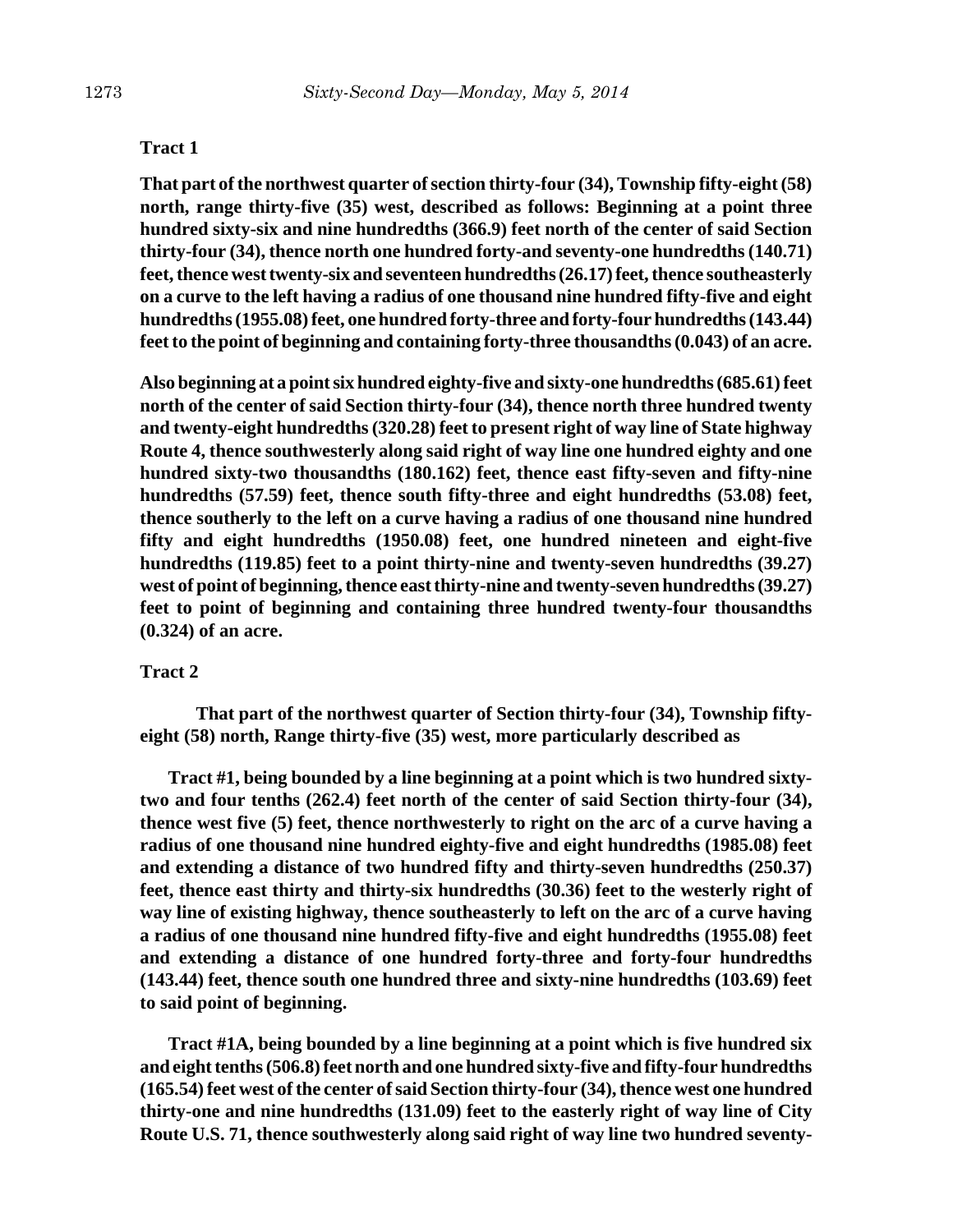**nine and seventy-eight hundredths (279.78) feet to grantor's south property line, thence east forty-five and sixty-three hundredths (45.63) feet, thence northeasterly to right on the arc of a curve having a radius of nine hundred and thirty-seven hundredths (900.37) feet and extending a distance of three hundred thirty-one and eighty-two hundredths (331.82) feet to said point of beginning.**

**Said Tracts #1 and 1A are for right of way for State Highway Route U.S. 71 and contain fifty-six hundredths (0.56) of an acre.**

## **Tract 3**

**That part of the northwest quarter of Section thirty-four (34), Township fifty-eight (58) north, Range thirty-five (35) west, described as follows:**

**Beginning at a point five hundred six and eight tenths (506.8) feet north of the center of said Section thirty-four (34), thence north sixty-nine and seven tenths (69.7) feet, thence west thirty-five and twenty-two hundredths (35.22) feet, thence southeasterly on a curve to the left having a radius of one thousand nine hundred fiftyfive and eight hundredths (1955.08) feet, seventy and thirty-nine hundredths (70.39) feet to a point twenty-six and seventeen hundredths (26.17) feet west of the point of beginning, thence east twenty-six and seventeen hundredths (26.17) feet to point of beginning and containing forty-nine thousandths (0.049) of an acre.**

**Said tract of land being for right of way for said Highway.**

#### **Tract 4**

**Beginning at a point five hundred seventy-six and five tenths (576.5) feet north of the southeast corner of the northwest quarter of Section thirty-four (34), Township fifty-eight (58) north, Range thirty-five (35) west, thence west two hundred ninety-two and sixty-nine hundredths (292.69) feet to the centerline of U.S. Highway No. 71, thence southwesterly seventy-nine and eighty-five hundredths (79.85) feet along the centerline of said highway, thence east three hundred thirty-two and forty-one hundredths (332.41) feet to the east line of said northwest quarter section, thence north sixty-nine and seven tenths (69.7) feet to the point of beginning.**

**Said tract is for right of way for State Highway Route U.S. 71 and contains thirtynine hundredths (0.39) of an acre.**

**2. The commissioner of administration shall set the terms and conditions for the conveyance as the commissioner deems reasonable. Such terms and conditions may include, but not be limited to, the number of appraisals required, the time, place, and terms of the conveyance.**

**3. The attorney general shall approve as to form the instrument of conveyance.**".

Senator Schaaf moved that the above amendment be adopted, which motion prevailed.

Senator Dixon offered **SA 2**: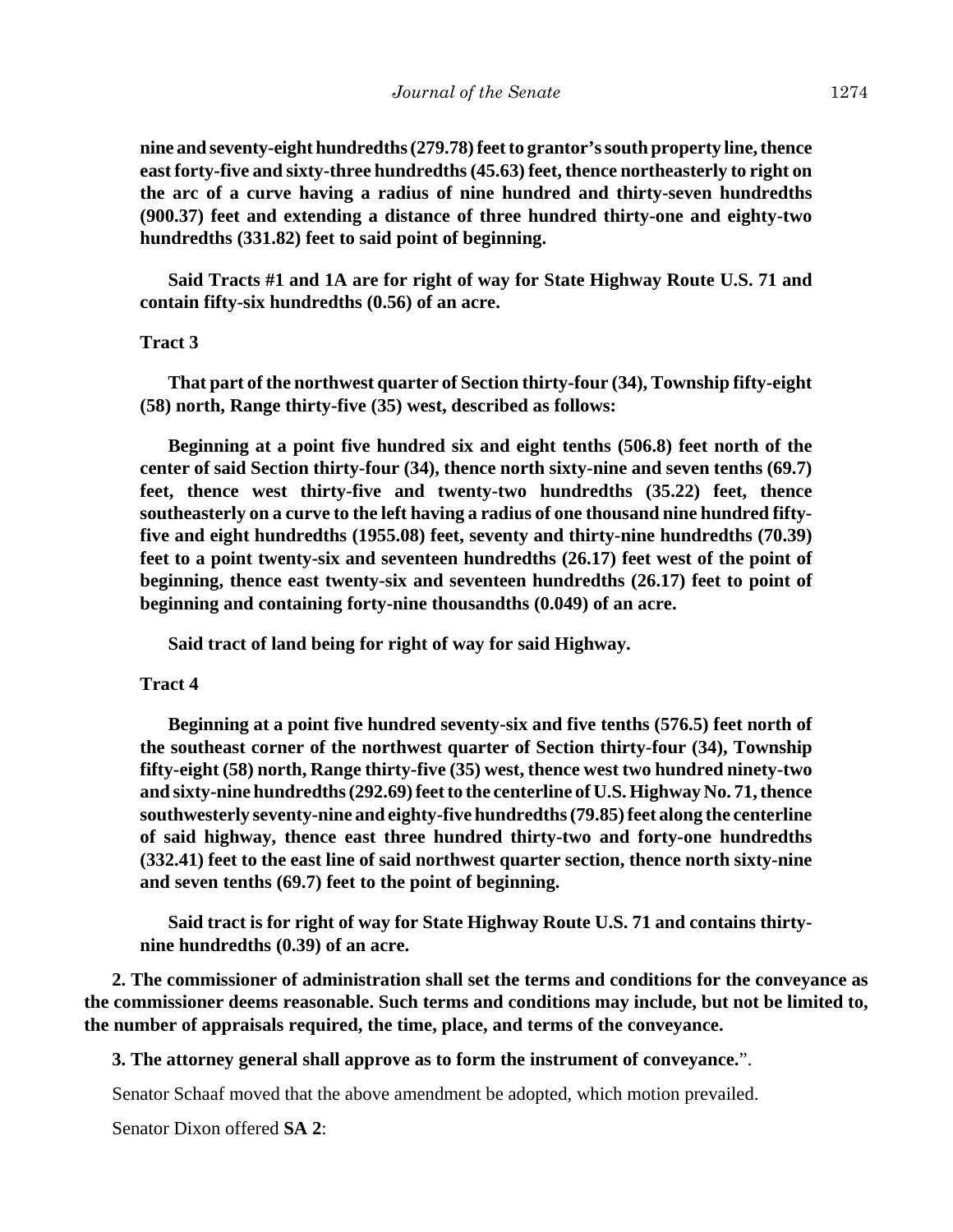#### SENATE AMENDMENT NO. 2

Amend Senate Committee Substitute for House Bill No. 1791, Page 17, Section 18, Line 31, by inserting after all of said line the following:

"Section B. Because of the need to expedite the conveyance of land in Greene County, the enactment of section 18 of this act is deemed necessary for the immediate preservation of the public health, welfare, peace and safety, and is hereby declared to be an emergency act within the meaning of the constitution, and the enactment of section 18 of this act shall be in full force and effect upon its passage and approval."; and

Further amend the title accordingly.

Senator Dixon moved that the above amendment be adopted, which motion prevailed.

Senator Romine moved that **SCS** for **HB 1791**, as amended, be adopted, which motion prevailed.

On motion of Senator Romine, **SCS** for **HB 1791**, as amended, was read the 3rd time and passed by the following vote:

| YEAS—Senators |            |        |             |        |           |            |          |
|---------------|------------|--------|-------------|--------|-----------|------------|----------|
| Brown         | Cunningham | Curls  | Dempsey     | Dixon  | Emery     | Holsman    | Justus   |
| Keaveny       | Kehoe      | Lager  | Lamping     | LeVota | Libla     | Munzlinger | Nasheed  |
| <b>Nieves</b> | Parson     | Pearce | Richard     | Romine | Sater     | Schaaf     | Schaefer |
| Schmitt       | Sifton     | Silvey | Wallingford | Walsh  | Wasson—30 |            |          |
|               |            |        |             |        |           |            |          |

NAYS—Senators—None

Absent—Senator Kraus—1

Absent with leave—Senator Chappelle-Nadal—1

Vacancies—2

The President declared the bill passed.

The emergency clause was adopted by the following vote:

YEAS—Senators

| <b>Brown</b>  | Cunningham | Curls       | Dempsey | Dixon     | Emery | Holsman    | Justus   |
|---------------|------------|-------------|---------|-----------|-------|------------|----------|
| Keaveny       | Kehoe      | Lager       | Lamping | LeVota    | Libla | Munzlinger | Nasheed  |
| <b>Nieves</b> | Parson     | Pearce      | Richard | Romine    | Sater | Schaaf     | Schaefer |
| Sifton        | Silvey     | Wallingford | Walsh   | Wasson-29 |       |            |          |

NAYS—Senators—None

Absent—Senators

Kraus Schmitt—2

Absent with leave—Senator Chappelle-Nadal—1

Vacancies—2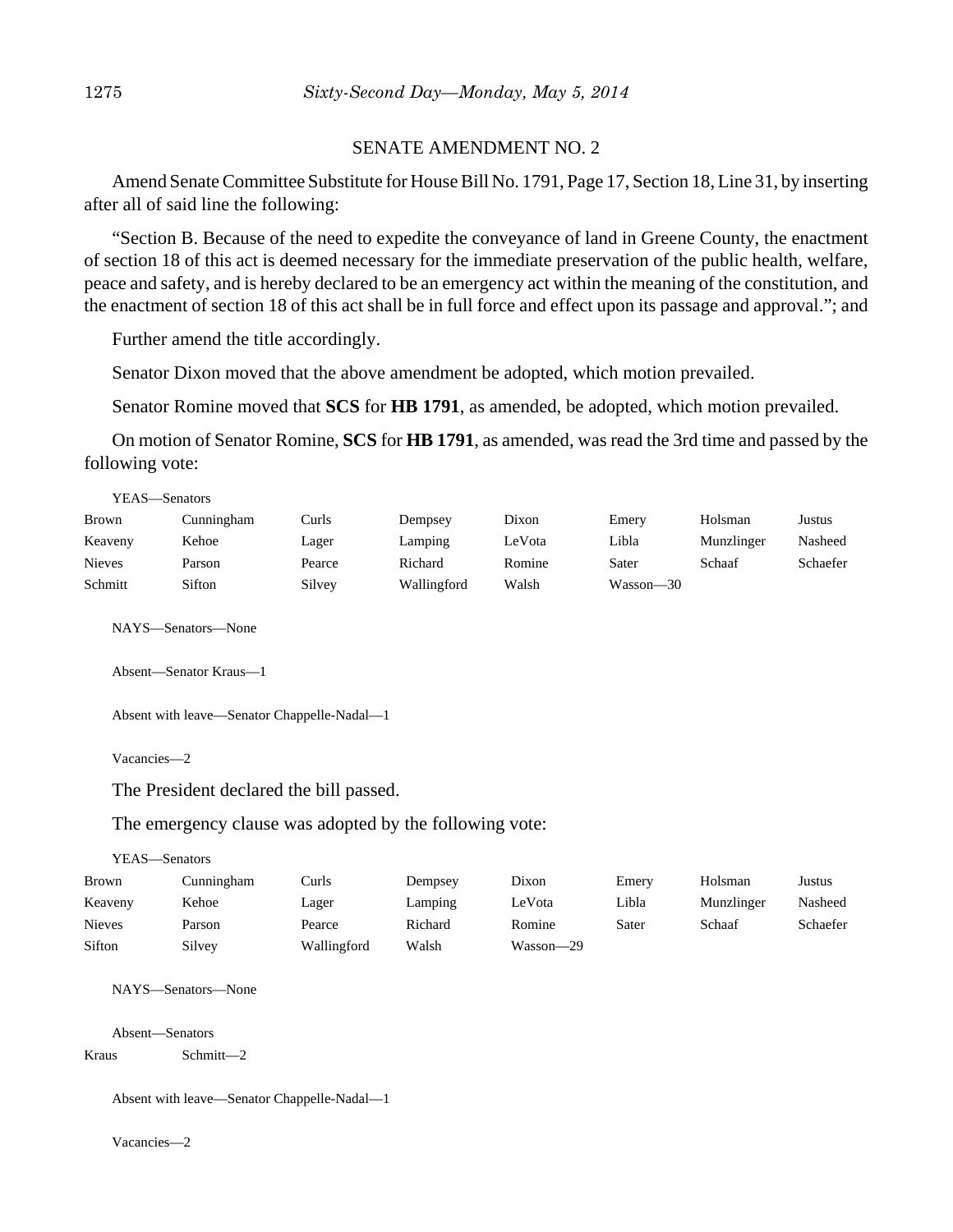On motion of Senator Romine, title to the bill was agreed to.

Senator Romine moved that the vote by which the bill passed be reconsidered.

Senator Richard moved that motion lay on the table, which motion prevailed.

**HCS** for **HB 1779**, with **SCS**, entitled:

An Act to repeal section 630.175, RSMo, and to enact in lieu thereof one new section relating to advanced practice registered nurses.

Was called from the Informal Calendar and taken up by Senator Schaaf.

**SCS** for **HCS** for **HB 1779**, entitled:

# SENATE COMMITTEE SUBSTITUTE FOR HOUSE COMMITTEE SUBSTITUTE FOR HOUSE BILL NO. 1779

An Act to repeal section 630.175, RSMo, and to enact in lieu thereof one new section relating to mental health facility safety provisions.

Was taken up.

Senator Schaaf moved that **SCS** for **HCS** for **HB 1779** be adopted, which motion prevailed.

On motion of Senator Schaaf, **SCS** for **HCS** for **HB 1779** was read the 3rd time and passed by the following vote:

| YEAS—Senators |            |        |             |         |           |         |            |
|---------------|------------|--------|-------------|---------|-----------|---------|------------|
| <b>Brown</b>  | Cunningham | Curls  | Dempsey     | Dixon   | Emery     | Holsman | Justus     |
| Keaveny       | Kehoe      | Kraus  | Lager       | Lamping | LeVota    | Libla   | Munzlinger |
| <b>Nieves</b> | Parson     | Pearce | Richard     | Romine  | Sater     | Schaaf  | Schaefer   |
| Schmitt       | Sifton     | Silvey | Wallingford | Walsh   | Wasson—30 |         |            |

NAYS—Senator Nasheed—1

Absent—Senators—None

```
Absent with leave—Senator Chappelle-Nadal—1
```
Vacancies—2

The President declared the bill passed.

On motion of Senator Schaaf, title to the bill was agreed to.

Senator Schaaf moved that the vote by which the bill passed be reconsidered.

Senator Richard moved that motion lay on the table, which motion prevailed.

**HCS** for **HB 1300**, entitled:

An Act to repeal section 321.200, RSMo, and to enact in lieu thereof one new section relating to fire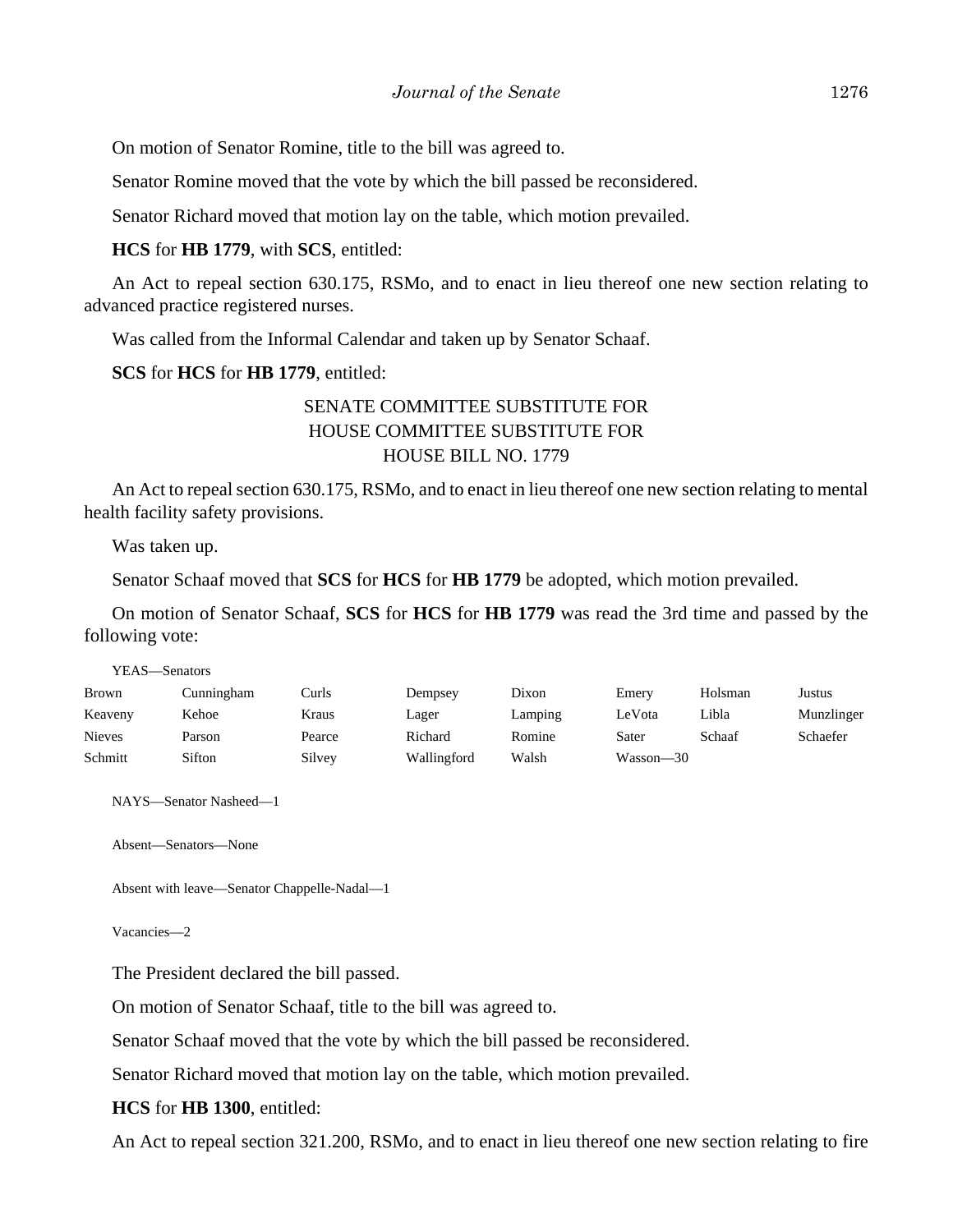protection district board meetings.

Was called from the Informal Calendar and taken up by Senator Schaefer.

On motion of Senator Schaefer, **HCS** for **HB 1300** was read the 3rd time and passed by the following vote:

|         | YEAS—Senators |        |             |         |           |         |            |  |  |  |
|---------|---------------|--------|-------------|---------|-----------|---------|------------|--|--|--|
| Brown   | Cunningham    | Curls  | Dempsey     | Dixon   | Emery     | Holsman | Justus     |  |  |  |
| Keaveny | Kehoe         | Kraus  | Lager       | Lamping | LeVota    | Libla   | Munzlinger |  |  |  |
| Nasheed | Nieves        | Pearce | Richard     | Romine  | Sater     | Schaaf  | Schaefer   |  |  |  |
| Schmitt | Sifton        | Silvey | Wallingford | Walsh   | Wasson—30 |         |            |  |  |  |

NAYS—Senators—None

Absent—Senator Parson—1

```
Absent with leave—Senator Chappelle-Nadal—1
```
Vacancies—2

The President declared the bill passed.

On motion of Senator Schaefer, title to the bill was agreed to.

Senator Schaefer moved that the vote by which the bill passed be reconsidered.

Senator Richard moved that motion lay on the table, which motion prevailed.

**HB 1206**, introduced by Representative Wilson, entitled:

An Act to repeal section 37.005, RSMo, and to enact in lieu thereof one new section relating to the transfer of property by the governing bodies of certain public institutions of higher education, with an emergency clause.

Was called from the Informal Calendar and taken up by Senator Pearce.

On motion of Senator Pearce, **HB 1206** was read the 3rd time and passed by the following vote:

| YEAS—Senators |               |        |         |             |        |           |            |
|---------------|---------------|--------|---------|-------------|--------|-----------|------------|
| Brown         | Cunningham    | Curls  | Dempsey | Dixon       | Emery  | Holsman   | Justus     |
| Keaveny       | Kehoe         | Kraus  | Lager   | Lamping     | LeVota | Libla     | Munzlinger |
| Nasheed       | <b>Nieves</b> | Parson | Pearce  | Richard     | Romine | Sater     | Schaaf     |
| Schaefer      | Schmitt       | Sifton | Silvey  | Wallingford | Walsh  | Wasson—31 |            |

NAYS—Senators—None

Absent—Senators—None

Absent with leave—Senator Chappelle-Nadal—1

Vacancies—2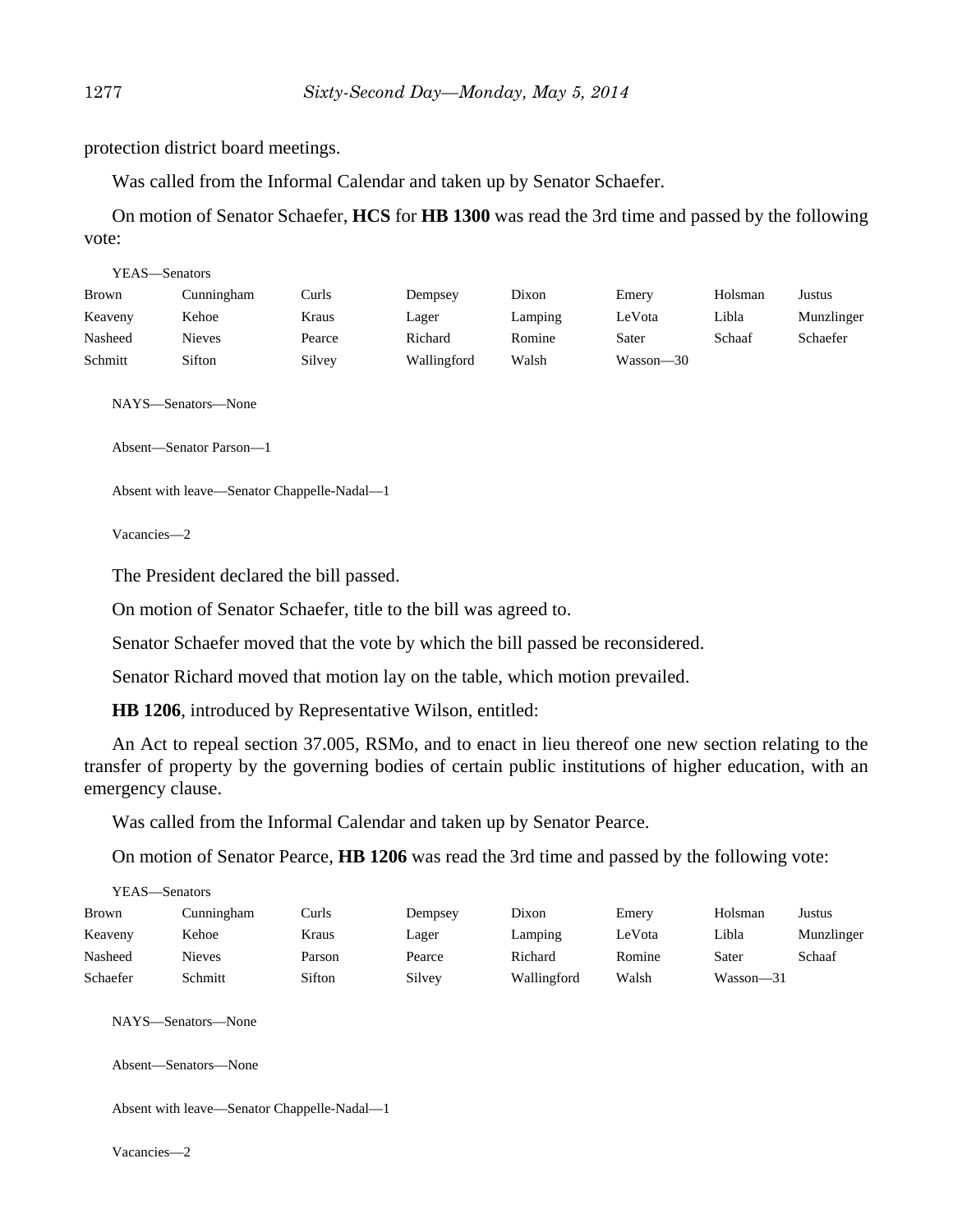The President declared the bill passed.

The emergency clause was adopted by the following vote:

YEAS—Senators

| Brown    | Cunningham    | Curls  | Dempsey | Dixon       | Emery  | Holsman   | Justus     |
|----------|---------------|--------|---------|-------------|--------|-----------|------------|
| Keaveny  | Kehoe         | Kraus  | Lager   | Lamping     | LeVota | Libla     | Munzlinger |
| Nasheed  | <b>Nieves</b> | Parson | Pearce  | Richard     | Romine | Sater     | Schaaf     |
| Schaefer | Schmitt       | Sifton | Silvev  | Wallingford | Walsh  | Wasson-31 |            |

NAYS—Senators—None

Absent—Senators—None

Absent with leave—Senator Chappelle-Nadal—1

Vacancies—2

On motion of Senator Pearce, title to the bill was agreed to.

Senator Pearce moved that the vote by which the bill passed be reconsidered.

Senator Richard moved that motion lay on the table, which motion prevailed.

Senator Dixon moved that **HB 1495**, with **SCS** and **SS** for **SCS** (pending), be called from the Informal Calendar and again taken up for 3rd reading and final passage, which motion prevailed.

At the request of Senator Dixon, **SS** for **SCS** for **HB 1495** was withdrawn.

Senator Dixon offered **SS No. 2** for **SCS** for **HB 1495**, entitled:

# SENATE SUBSTITUTE NO. 2 FOR SENATE COMMITTEE SUBSTITUTE FOR HOUSE BILL NO. 1495

An Act to amend chapter 620, RSMo, by adding thereto one new section relating to early stage business development corporations.

Senator Dixon moved that **SS No. 2** for **SCS** for **HB 1495** be adopted.

At the request of Senator Dixon, **HB 1495**, with **SCS** and **SS No. 2** for **SCS** (pending), was placed on the Informal Calendar.

## **HOUSE BILLS ON SECOND READING**

The following Bills were read the 2nd time and referred to the Committees indicated:

**HB 1792**––Rules, Joint Rules, Resolutions and Ethics.

**HCS** for **HB 2020**––Appropriations.

**HB 1157**––Education.

**HB 2163**––Transportation and Infrastructure.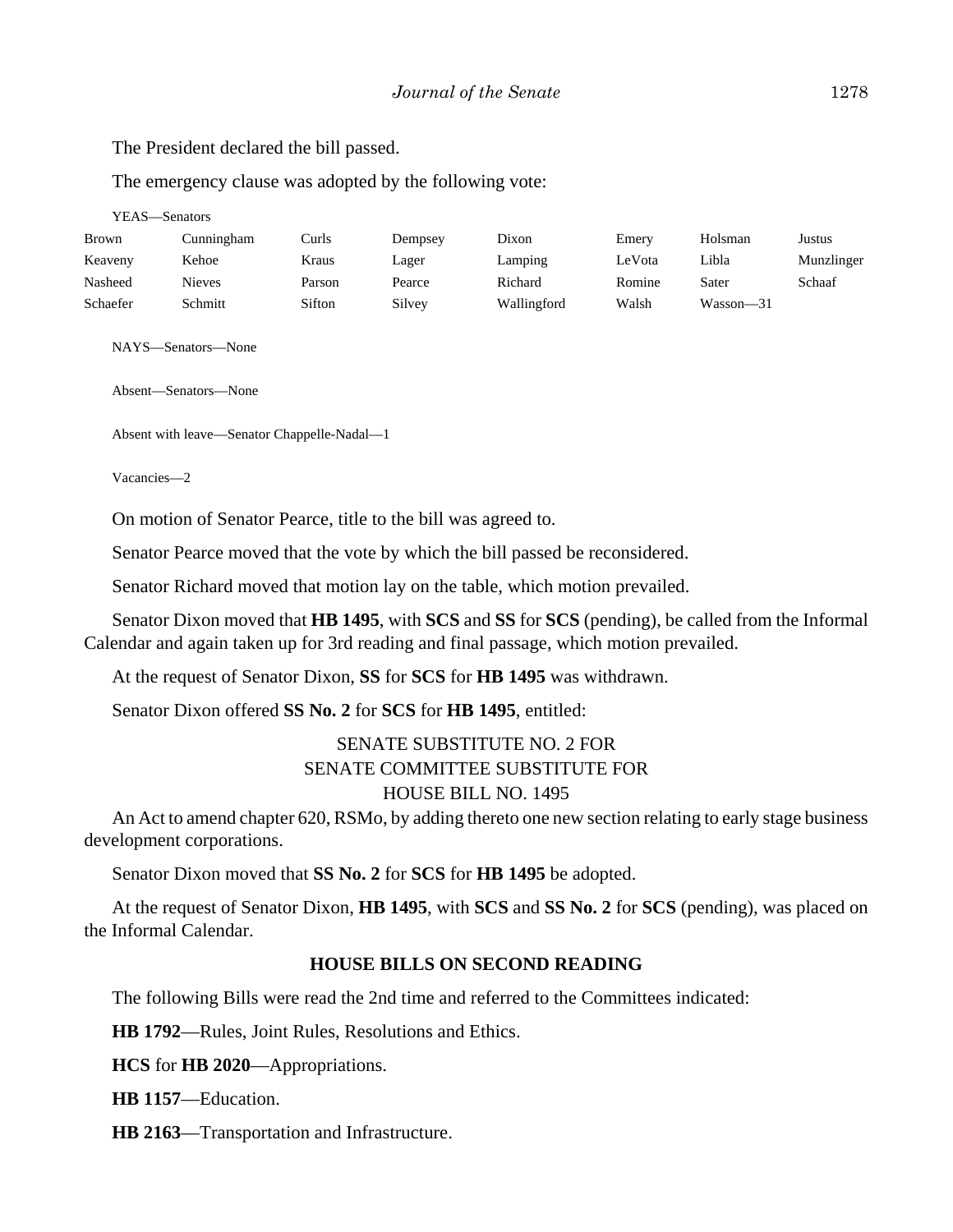**HCS** for **HB 2141**––Transportation and Infrastructure.

#### **MESSAGES FROM THE HOUSE**

The following messages were received from the House of Representatives through its Chief Clerk:

Mr. President: I am instructed by the House of Representatives to inform the Senate that the House has taken up and passed **SS** for **SCS** for **SB 706**.

Bill ordered enrolled.

Also,

Mr. President: I am instructed by the House of Representatives to inform the Senate that the House has taken up and passed **SCS** for **SB 892**.

Bill ordered enrolled.

Also,

Mr. President: I am instructed by the House of Representatives to inform the Senate that the House has taken up and passed **SCS** for **SB 639**.

Bill ordered enrolled.

Also,

Mr. President: I am instructed by the House of Representatives to inform the Senate that the House has taken up and passed **SB 796**.

With House Amendment No. 1.

#### HOUSE AMENDMENT NO. 1

Amend Senate Bill No. 796, Page 1, In the Title, Line 3, by inserting immediately after the word "provision" the phrase ", with an emergency clause"; and

Further amend said bill and said page, Section 451.040, Line 11, by inserting immediately after the word "**incarceration**" the following:

"**or because the applicant has been called or ordered to active military duty out of the state or country**"; and

Further amend said page and said section, Line 14, by inserting immediately after the word "**incarcerated**" the words "**or military**"; and

Further amend said section, Page 2, Line 19, by inserting immediately after the word "**incarcerated**" the words "**or military**"; and

Further amend said page and said section, Line 20, by inserting immediately after the word "**incarcerated**" the words "**or military**"; and

Further amend said page and said section, Line 22, by inserting immediately after the word "**incarcerated**" the words "**or military**"; and

Further amend said page and said section, Line 24, by inserting immediately after the word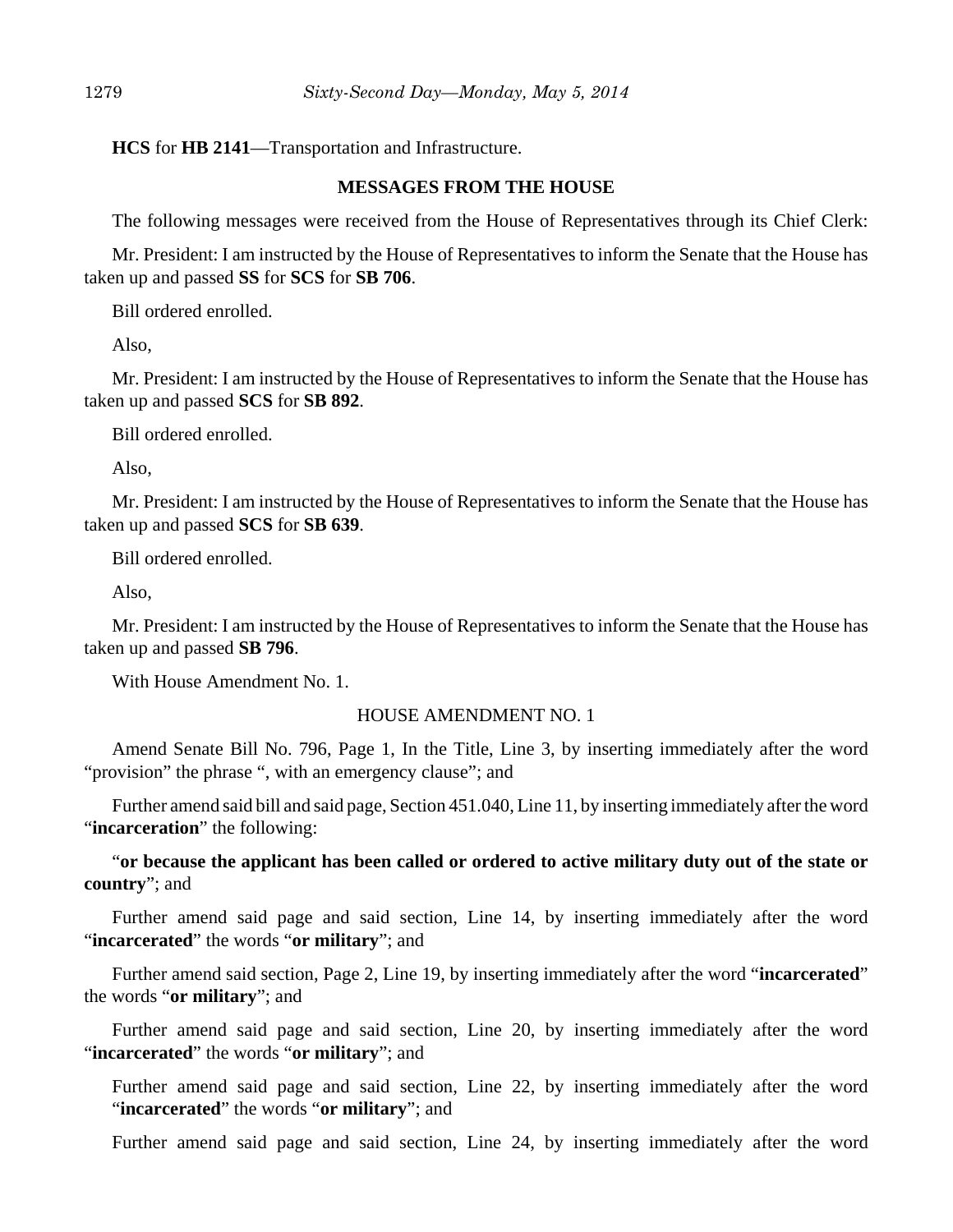# "**incarcerated**" the words "**or military**"; and

Further amend said page and said section, Lines 24-30, by deleting all of said lines and inserting in lieu thereof the following:

"**(e) An attestation signed by the incarcerated or military applicant stating in substantial part that the applicant is unable to appear in the presence of the recording of deeds as a result of the applicant's incarceration or because the applicant has been called or ordered to active military duty out of the state or country, which will be verified by the professional or official who directs the operation of the jail or prison or the military applicant's military officer, or such professional's or official's designee, and acknowledged by a notary public commissioned by the state of Missouri at the time of verification. However, in the case of an applicant who is called or order to active military duty outside Missouri, acknowledge may be obtained by a notary public who is duly commissioned by a state other than Missouri or by notarial services of a military officer in accordance with the Uniform Code of Military Justice at the time of verification;**"; and

Further amend said page and said section, Line 32, by inserting immediately after the word "**incarcerated**" the words "**or military**"; and

Further amend said page and said section, Line 33, by deleting the phrase "**and proof thereof**"; and

Further amend said page and said section, Line 37, by inserting immediately after the word "**incarcerated**" the words "**or military**"; and

Further amend said page and said section, Line 37, by inserting immediately at the end of said line the following:

"**However, in such case the incarcerated applicant does not have such an identification because the jail or prison to which he or she is confined does not issue an identification with a photo his or her notarized application shall satisfy this requirement.**"; and

Further amend said bill and said section, Page 3, Line 54, by inserting immediately after said line the following:

"Section B. Because immediate action is necessary to protect and uphold the sanctity of marriage, the enactment of section 451.040 is deemed necessary for the immediate preservation of the public health, welfare, peace, and safety, and the enactment of section 451.040 is hereby declared to be an emergency act within the meaning of the constitution, and the enactment of section 451.040 shall be in full force and effect upon its passage and approval."; and

Further amend said bill by amending the title, enacting clause, and intersectional references accordingly.

Emergency clause adopted.

In which the concurrence of the Senate is respectfully requested.

Also,

Mr. President: I am instructed by the House of Representatives to inform the Senate that the House has taken up and passed **HCS** for **SB 859**, entitled:

An Act to repeal sections 340.381 and 340.396, RSMo, and to enact in lieu thereof six new sections relating to agriculture.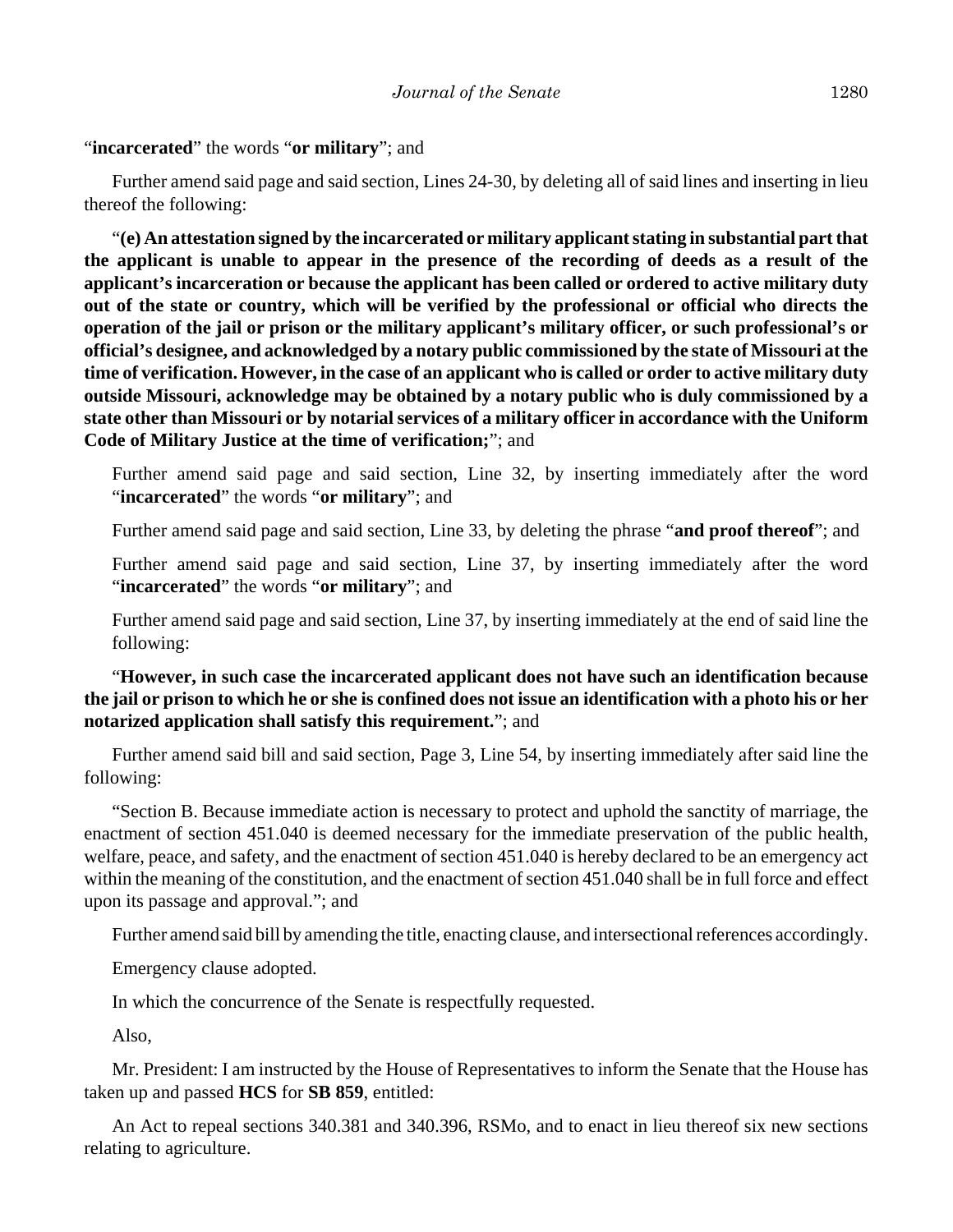In which the concurrence of the Senate is respectfully requested.

Also,

Mr. President: I am instructed by the House of Representatives to inform the Senate that the House has taken up and passed **SB 719**.

With House Amendment Nos. 1 and 2.

#### HOUSE AMENDMENT NO. 1

Amend Senate Bill No. 719, Page 3, Section 105.454, Line 59, by deleting the word "**thereof** "; and

Further amending said bill, page, and section, Line 62, by deleting the word "**dependant**" and inserting in lieu thereof the following:

"**dependent**"; and

Further amend said bill by amending the title, enacting clause, and intersectional references accordingly.

### HOUSE AMENDMENT NO. 2

Amend Senate Bill No. 719, Page 3, Section 171.181, Line 14, by inserting after all of said line the following:

"177.011. 1. The title of all schoolhouse sites and other school property is vested in the district in which the property is located, or if the directors of both school districts involved agree, a school district may own property outside of the boundaries of the district and operate upon such property for school purposes; provided that, such property may only be used for school purposes for students residing in the school district owning such property or students who are enrolled in such school district as part of a court-ordered desegregation plan. All property leased or rented for school purposes shall be wholly under the control of the school board during such time. **With the exception of lease agreements entered into under the provisions of section 177.088,** no board shall lease or rent any building for school purposes while the district schoolhouse is unoccupied, and no schoolhouse or school site shall be abandoned or sold until another site and house are provided for the school district.

2. Notwithstanding the provisions of section 178.770, the provisions of this section shall not apply to community college districts. Nothing in this subsection shall be construed to impair the duty and authority of the coordinating board for higher education to approve academic programs under section 173.005.

177.088. 1. As used in this section, the following terms shall mean:

(1) "Board", the board of education, board of trustees, board of regents, or board of governors of an educational institution;

(2) "Educational institution", any school district, including all community college districts, and any state college or university organized under chapter 174.

2. The board of any educational institution may enter into agreements as authorized in this section **[**with a not-for-profit corporation formed under the general not-for-profit corporation law of Missouri, chapter 355,**]** in order to provide for the acquisition, construction, improvement, extension, repair, remodeling, renovation and financing of sites, buildings, facilities, furnishings and equipment for the use of the educational institution for educational purposes.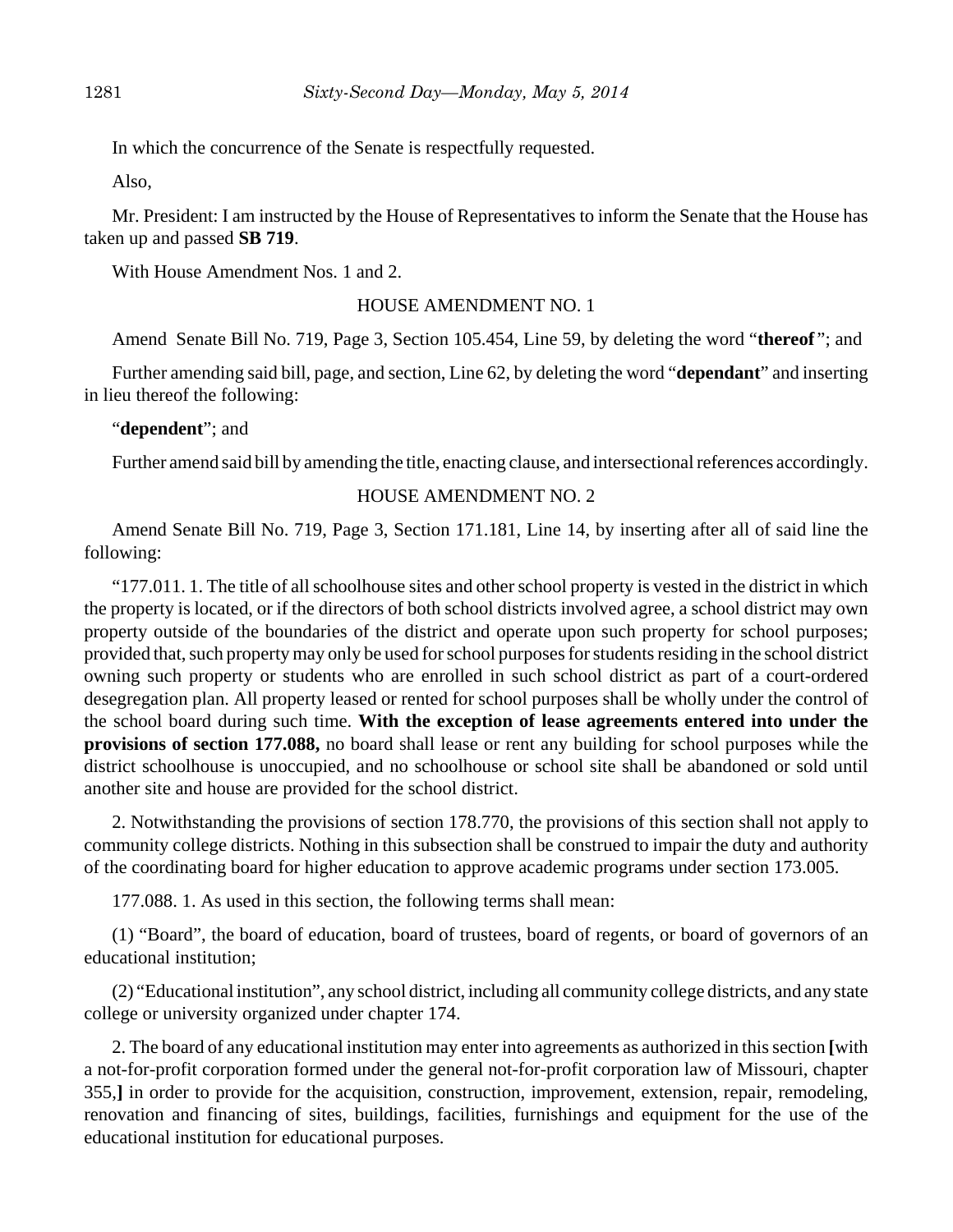3. The board may on such terms as it shall approve:

(1) Lease **[**from the corporation**]** sites, buildings, facilities, furnishings and equipment **[**which the corporation has**]** acquired or constructed; or

(2) Notwithstanding the provisions of this chapter or any other provision of law to the contrary, sell or lease at fair market value, which may be determined by appraisal, **[**to the corporation**]** any existing sites **[**owned by the educational institution**]**, together with any existing buildings and facilities thereon, in order **[**for the corporation**]** to acquire, construct, improve, extend, repair, remodel, renovate, furnish and equip buildings and facilities thereon, and **[**then**]** lease back or purchase such sites, buildings and facilities **[**from the corporation**]**; provided that upon selling or leasing the sites, buildings or facilities, **[**the corporation agrees to enter into a lease for**] any lease back to the educational institution is** not more than one year **[**but**] in length, and** with not more than twenty-five successive options by the educational institution to renew the lease under the same conditions; and provided further that **[**the corporation agrees**] there is an agreement** to convey or sell the sites, buildings or facilities, including any improvements, extensions, renovations, furnishings or equipment, back to the educational institution with clear title at the end of the period of successive one-year options or at any time bonds, notes or other obligations issued **[**by the corporation**]** to pay for the improvements, extensions, renovations, furnishings or equipment have been paid and discharged.

4. Any consideration, promissory note or deed of trust which an educational institution receives for selling or leasing property **[**to a not-for-profit corporation**]** pursuant to this section shall be placed in a separate fund or in escrow, and neither the principal or any interest thereon shall be commingled with any other funds of the educational institutions. At such time as the title or deed for property acquired, constructed, improved, extended, repaired, remodeled or renovated under this section is conveyed to the educational institution, the consideration shall be returned **[**to the corporation**]**.

5. The board may make rental payments **[**to the corporation**]** under such leases out of its general funds or out of any other available funds, provided that in no event shall the educational institution become indebted in an amount exceeding in any year the income and revenue of the educational institution for such year plus any unencumbered balances from previous years.

6. Any bonds, notes and other obligations issued **[**by a corporation**]** to pay for the acquisition, construction, improvements, extensions, repairs, remodeling or renovations of sites, buildings and facilities, pursuant to this section, may be secured by a mortgage, pledge or deed of trust of the sites, buildings and facilities and a pledge of the revenues received from the rental thereof to the educational institution. Such bonds, notes and other obligations issued **[**by a corporation**]** shall not be a debt of the educational institution and the educational institution shall not be liable thereon, and in no event shall such bonds, notes or other obligations be payable out of any funds or properties other than those acquired for the purposes of this section, and such bonds, notes and obligations shall not constitute an indebtedness of the educational institution within the meaning of any constitutional or statutory debt limitation or restriction.

7. The interest on such bonds, notes and other obligations **[**of the corporation**]** and the income therefrom shall be exempt from taxation by the state and its political subdivisions, except for death and gift taxes on transfers. Sites, buildings, facilities, furnishings and equipment owned **[**by a corporation**]** in connection with any project pursuant to this section shall be exempt from taxation.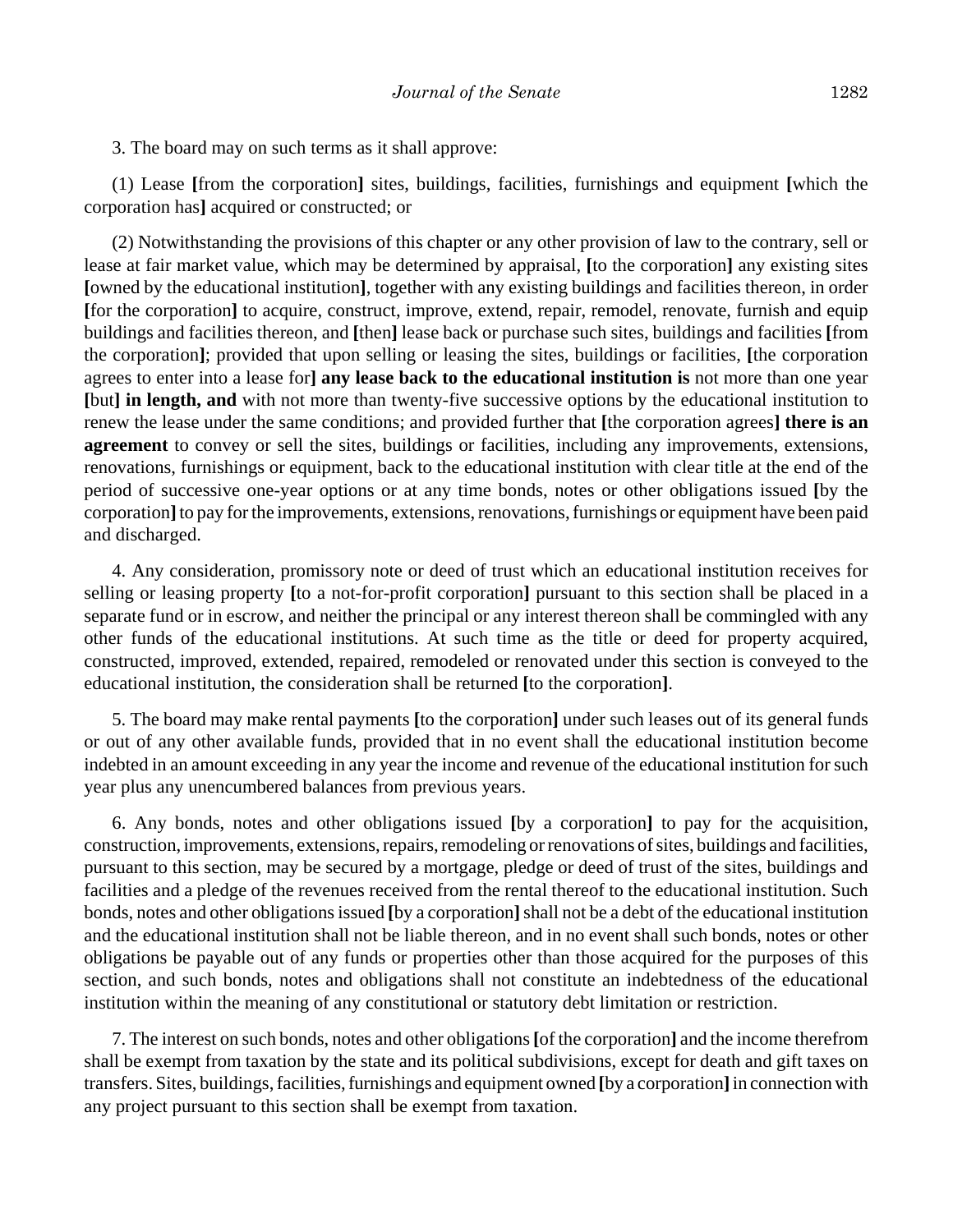8. The board may make all other contracts or agreements **[**with the corporation**]** necessary or convenient in connection with any project pursuant to this section. **[**The corporation shall comply with sections 290.210 to 290.340.**]**

9. Notice that the board is considering a project pursuant to this section shall be given by publication in a newspaper published within the county in which all or a part of the educational institution is located which has general circulation within the area of the educational institution, once a week for two consecutive weeks, the last publication to be at least seven days prior to the date of the meeting of the board at which such project will be considered and acted upon.

10. **[**Provisions of other law to the contrary notwithstanding, the board may refinance any lease purchase agreement that satisfies at least one of the conditions specified in subsection 6 of section 165.011 for the purpose of payment on any lease with the corporation under this section for sites, buildings, facilities, furnishings or equipment which the corporation has acquired or constructed, but such refinance shall not extend the date of maturity of any obligation, and the refinancing obligation shall not exceed the amount necessary to pay or provide for the payment of the principal of the outstanding obligations to be refinanced, together with the interest accrued thereon to the date of maturity or redemption of such obligations and any premium which may be due under the terms of such obligations and any amounts necessary for the payments of costs and expenses related to issuing such refunding obligations and to fund a capital projects reserve fund for the obligations.

11.**]** Provisions of other law to the contrary notwithstanding, payments made from any source by a school district, after the latter of July 1, 1994, or July 12, 1994, that result in the transfer of the title of real property to the school district, other than those payments made from the capital projects fund, shall be deducted as an adjustment to the funds payable to the district pursuant to section 163.031 beginning in the year following the transfer of title to the district, as determined by the department of elementary and secondary education. No district with modular buildings leased in fiscal year 2004, with the lease payments made from the incidental fund and that initiates the transfer of title to the district after fiscal year 2007, shall have any adjustment to the funds payable to the district under section 163.031 as a result of the transfer of title.

**[**12.**] 11.** Notwithstanding provisions of this section to the contrary, the board of education of any school district may enter into agreements with the county in which the school district is located, or with a city, town, or village wholly or partially located within the boundaries of the school district, in order to provide for the acquisition, construction, improvement, extension, repair, remodeling, renovation, and financing of sites, buildings, facilities, furnishings, and equipment for the use of the school district for educational purposes. Such an agreement may provide for the present or future acquisition of an ownership interest in such facilities by the school district, by lease, lease-purchase agreement, option to purchase agreement, or similar provisions, and may provide for a joint venture between the school district and other entity or entities that are parties to such an agreement providing for the sharing of the costs of acquisition, construction, repair, maintenance, and operation of such facilities. The school district may wholly own such facilities, or may acquire a partial ownership interest along with the county, city, town, or village with which the agreement was executed."; and

Further amend said bill by amending the title, enacting clause, and intersectional references accordingly.

In which the concurrence of the Senate is respectfully requested.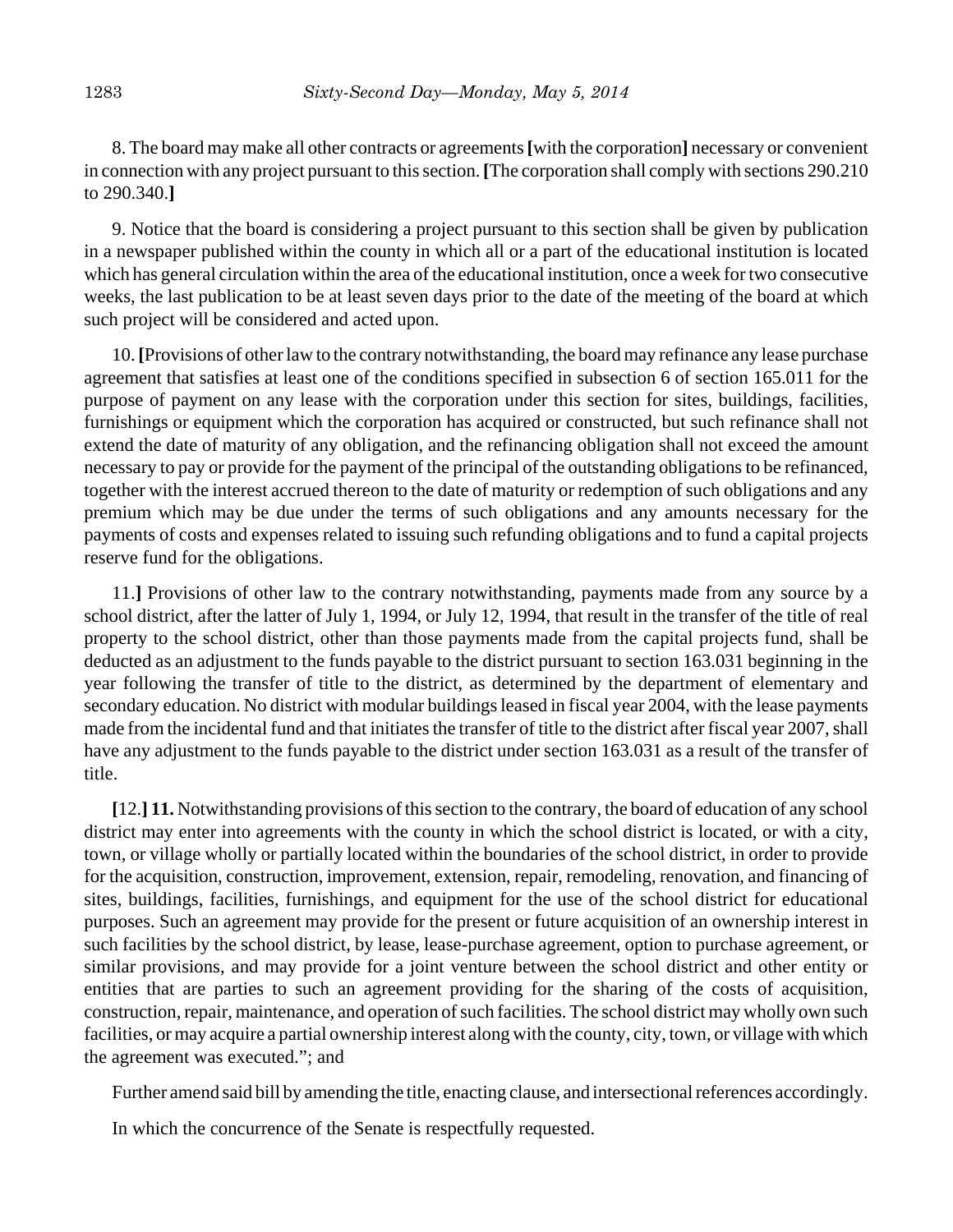### **RESOLUTIONS**

Senator Schaaf offered Senate Resolution No. 2006, regarding Patricia JoAnne Jones, Saint Joseph, which was adopted.

Senator Lager offered Senate Resolution No. 2007, regarding the Missouri Association of Social Work Boards, which was adopted.

Senator Schaaf offered Senate Resolution No. 2008, regarding Mariah Mathews, which was adopted.

## **INTRODUCTIONS OF GUESTS**

Senator Justus introduced to the Senate, her sister and brother-in-law, Jaime and Mark Scribner and their children, Andy, Sophie, Samuel and Toby, Tonganoxie, Kansas; and Andy and Sophie were made honorary pages.

Senator Schaefer introduced to the Senate, Cory McMahon, and his father Brian, Columbia.

Senator Cunningham introduced to the Senate, Wayne Scharnhorst, West Plains.

On motion of Senator Richard, the Senate adjourned under the rules.

# SENATE CALENDAR \_\_\_\_\_\_

# SIXTY-THIRD DAY–TUESDAY, MAY 6, 2014 \_\_\_\_\_\_

# FORMAL CALENDAR

# HOUSE BILLS ON SECOND READING

HCS for HB 2021

# THIRD READING OF SENATE BILLS

SS for SCS for SB 666-Schmitt (In Fiscal Oversight) SS for SCS for SB 850-Munzlinger (In Fiscal Oversight)

SS for SB 538-Keaveny (In Fiscal Oversight)

# SENATE BILLS FOR PERFECTION

1. SB 858-Kraus 2. SB 669-Schaaf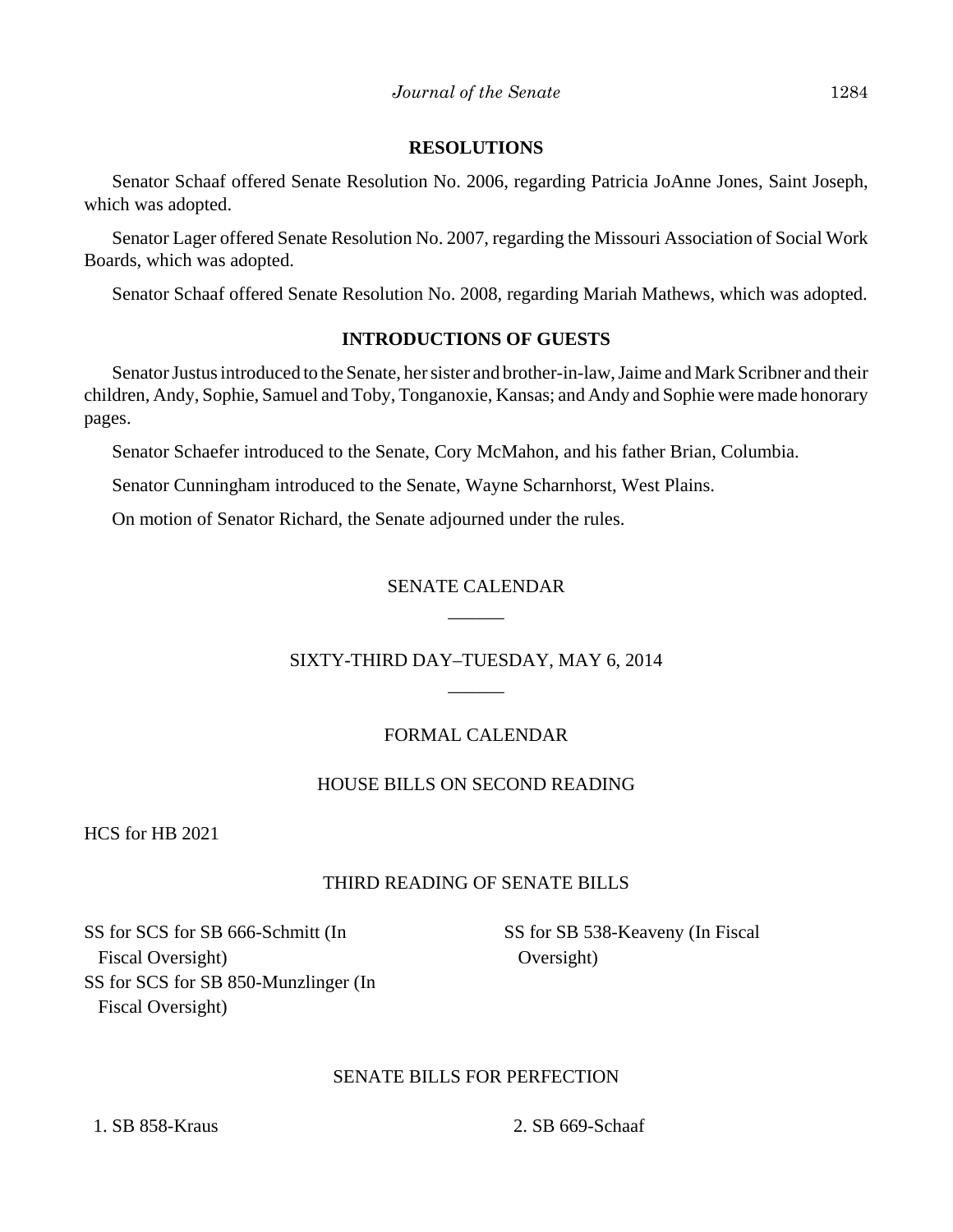- 3. SB 821-Schaefer
- 4. SB 823-Dixon, et al, with SCS
- 5. SB 973-Brown
- 6. SB 815-Pearce, with SCS
- 7. SBs 798 & 514-Emery, with SCS

# HOUSE BILLS ON THIRD READING

- 1. HB 1073-Dugger, et al (Kraus) (In Fiscal Oversight)
- 2. HCS for HB 1412 (Parson)
- 3. HCS for HBs 1861 & 1864, with SCS (Munzlinger) (In Fiscal Oversight)
- 4. HCS for HB 1303 (Silvey)
- 5. HB 1504-Zerr, with SCS (Dempsey)
- 6. HB 2028-Peters, et al (Schmitt)
- 7. HCS for HB 1326, with SCS (In Fiscal Oversight)
- 8. HB 1136-Dugger, et al, with SCS (Kraus)
- 9. HB 1411-Cross, et al, with SCS (Sifton)
- 10. HB 1372-Cox, et al (Kraus)
- 11. HB 1388-Cornejo, et al, with SCS (Schaefer)
- 12. HCS for HB 1336, with SCS (Wasson) (In Fiscal Oversight)
- 13. HJR 48-Solon, et al (Wallingford) (In Fiscal Oversight)
- 14. HCS for HB 1685 (Schaaf)
- 15. HCS for HB 1999 (Cunningham)
- 16. HB 1866-Schatz, et al, with SCS (Kehoe)
- 17. HCS for HB 1882 (Keaveny)
- 18. HCS for HB 1044, with SCS (Lamping)
- 19. HCS for HB 1156

# INFORMAL CALENDAR

## SENATE BILLS FOR PERFECTION

SB 490-Lager and Kehoe, with SCS SB 494-Pearce, with SS (pending) SB 501-Keaveny SB 518-Sater, with SCS, SA 2 & SA 1 to SA 2 (pending) SB 519-Sater, with SS & SA 1 (pending) SS for SB 543-Munzlinger SB 550-Sater, with SCS SB 553-Emery, with SCS, SS for SCS & SA 1 (pending) SB 555-Nasheed, with SS & SA 1 (pending) SB 566-Sifton SB 573-Munzlinger, with SCS

SB 578-Kraus SB 589-Brown, with SCS, SA 2 & SA 1 to SA 2 (pending) SB 617-Parson, with SCS, SS for SCS & SA 1 (pending) SB 634-Parson, with SCS SB 641-Emery SB 644-LeVota SB 659-Wallingford, with SCS SB 663-Munzlinger, with SCS SB 671-Sater SB 712-Walsh, with SCS & SS for SCS (pending)

- 8. SB 865-Nieves
- 9. SB 619-Nieves, with SCS
- 10. SB 531-Nasheed
- 11. SB 820-Schaefer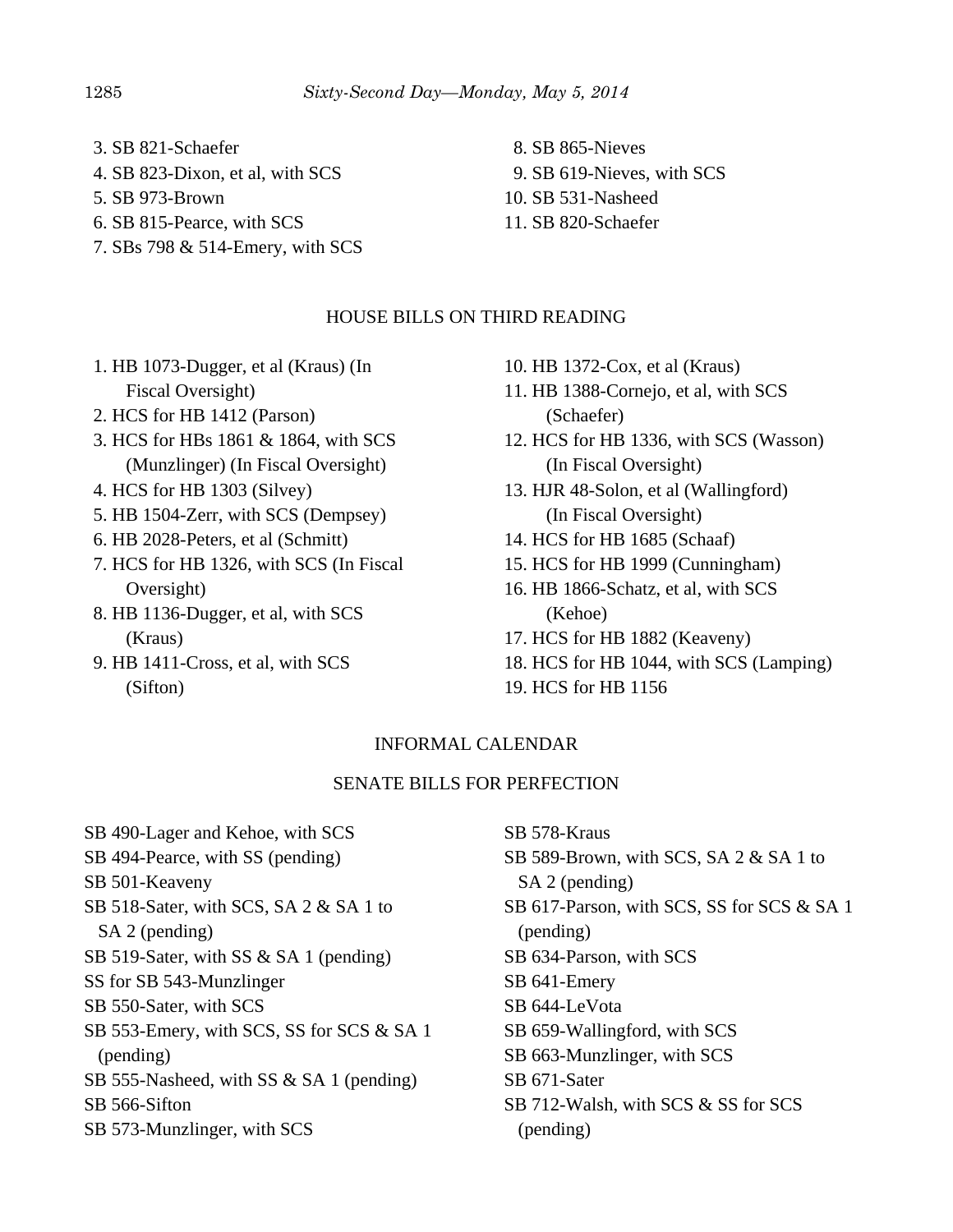| SB 724-Parson                               |
|---------------------------------------------|
| SB 739-Romine, with SCS, SS for SCS, SA 1 & |
| SA 1 to SA 1 (pending)                      |
| SB 755-Wallingford                          |
| SB 762-Schaefer, with SCS                   |
| SB 769-Pearce, with SCS                     |
| SB 770-Wallingford, with SCS                |
| SBs 787 & 804-Justus, with SCS              |
| SB 790-Dixon                                |
| SB 814-Brown                                |
| SB 819-Wallingford, with SCS                |
| SB 830-Parson                               |
| SBs 836 & 800-Munzlinger, with SCS          |
| SB 846-Richard                              |
|                                             |

SB 848-LeVota, with SCS SB 875-Sater, with SCS SB 887-Schaefer SB 888-Parson, with SCS SB 912-Wasson and Justus, with SCS (pending) SB 919-Justus SB 966-Lager SJR 25-Lager, with SS, SA 2 & SA 1 to SA 2 (pending) SJR 26-Lager, with SS & SA 1 (pending) SJR 34-Emery SJR 42-Schmitt, with SS (pending)

## HOUSE BILLS ON THIRD READING

HB 1126-Dugger and Entlicher, with SCS & SA 6 (pending) (Kraus) HB 1173-Burlison, et al, with SA 1 & SA 1 to SA 1 (pending) (Brown) HB 1184-Grisamore (Justus) HCS for HB 1189, with SCA 1 (Kehoe) HCS for HB 1217, with SCS (Cunningham) HB 1270-Lant, et al, with SCS (Cunningham) HCS for HB 1295, with SCS (Kraus) HCS for HB 1296, with SCS (Kraus) HCS for HBs 1307 & 1313, with SCS (Sater) HB 1359-Flanigan (Kehoe) HCS for HB 1389 (Pearce) HB 1390-Thomson, et al, with SCS (Pearce) HB 1430-Jones (110), et al (Schaaf)

HB 1455-Hoskins and Fraker (Kraus) HB 1495-Torpey and Hicks, with SCS & SS#2 for SCS (pending) (Dixon) HCS for HB 1501, with SS (pending) (Schmitt) HB 1506-Franklin, et al (Brown) HCS for HB 1514, with SCS (Parson) HCS for HB 1557 (Munzlinger) HB 1617-Rehder, et al, with SCS (Brown) HB 1651-Fraker (Cunningham) HCS for HB 1729, as amended (Parson) (In Fiscal Oversight) HCS for HBs 1735 & 1618, with SCS (Kraus) HCS for HJR 47 (Kraus) HJR 72-Richardson, et al (Silvey)

#### CONSENT CALENDAR

#### House Bills

Reported 4/15